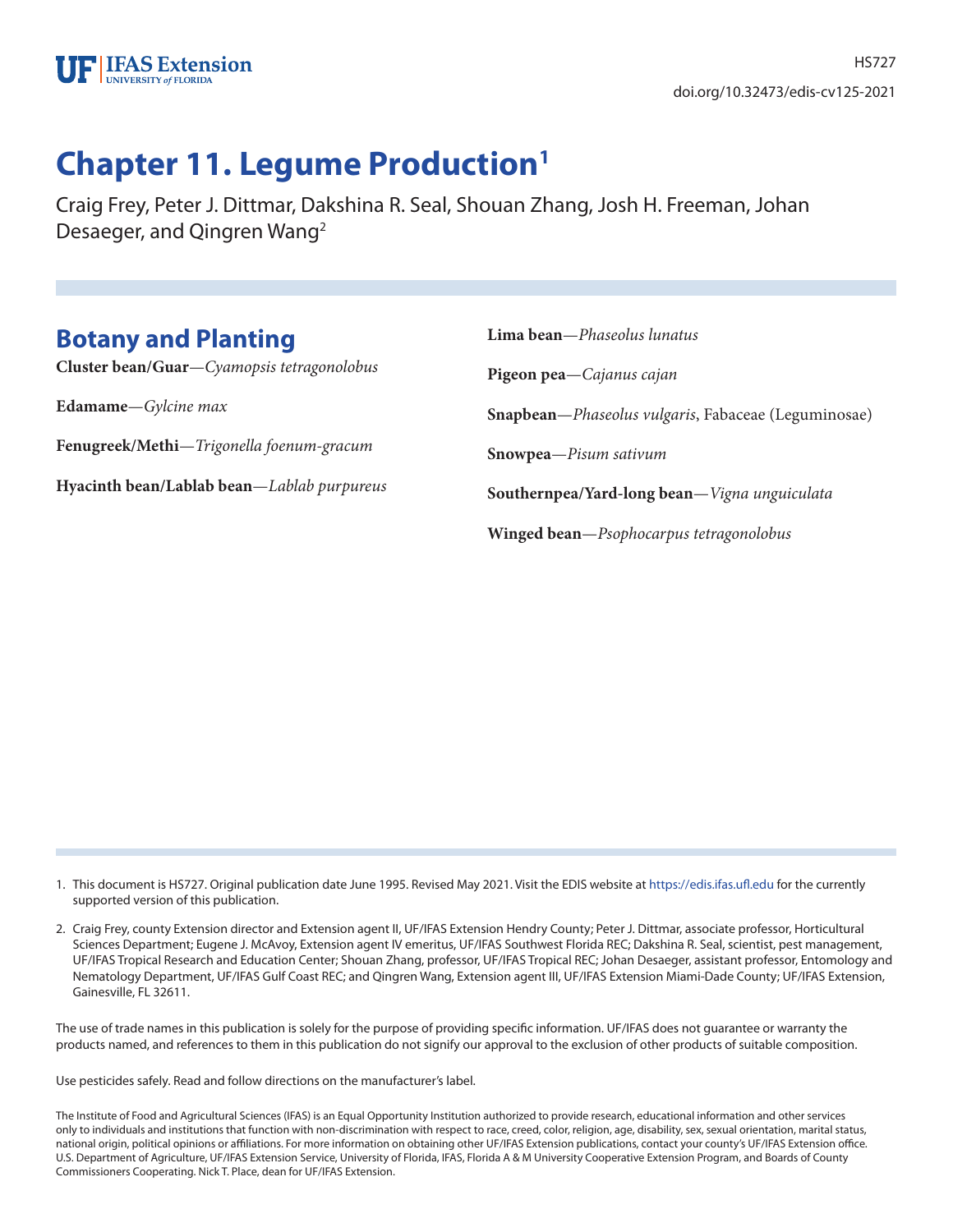#### Table 1. Planting information for legumes.

| <b>Planting Dates</b>           | <b>Snapbean Bush</b> | <b>Snapbean Pole</b> | Lima Bean Bush      | Lima Bean Pole      | <b>Southern Pea</b> | <b>Snowpea</b> |
|---------------------------------|----------------------|----------------------|---------------------|---------------------|---------------------|----------------|
| North Florida                   | Mar-Apr<br>Aug-Sept  | Mar-Apr<br>Aug-Sept  | Mar-Apr<br>Aug      | Mar-Apr<br>Aug      | Mar-July            | Jan-Mar        |
| Central Florida                 | Feb-Apr<br>Aug-Sept  | Feb-Apr<br>Aug-Sept  | Feb-Mar<br>Aug–Sept | Feb-Mar<br>Aug-Sept | Feb-Aug             | Nov-Feb        |
| South Florida                   | Sept-Apr             | Sept-Apr             | Sept-Apr            | Sept-Apr            | Sept-Apr            | Nov-Feb        |
| <b>Planting Information</b>     |                      |                      |                     |                     |                     |                |
| Distance between<br>rows (in)   | $18 - 40$            | $36 - 48$            | $18 - 36$           | $36 - 48$           | $20 - 42$           | 36, 2-row beds |
| Number of rows/<br>bed          | $1 - 2$              |                      |                     |                     |                     |                |
| Distance between<br>rows/bed    | $10 - 12$            |                      |                     |                     |                     |                |
| Distance between<br>plants (in) | $2 - 4$              | $3 - 5$              | $3 - 6$             | $8 - 12$            | $2 - 6$             | $2 - 6$        |
| Seeding depth<br>(in)           | $1 - 1.5$            | $1 - 1.5$            | $1 - 1.5$           | $1 - 1.5$           | $1 - 1.5$           | $1 - 1.5$      |
| Seed per acre (lb)              | $45 - 80$            | $30 - 45$            | $40 - 60$           | $20 - 40$           | $15 - 30$           | $25 - 50$      |
| Days to maturity<br>from seed   | $45 - 60$            | $50 - 70$            | $60 - 80$           | $80 - 100$          | $75 - 90$           | $60 - 80$      |
| Plant populations               | 52,272-172,240       | 58,000               | 116,160             | 21,780              | 104,544             | 87,120         |

### **Cultivars**

#### Table 2. Commercial legume cultivars.

| <b>Green Bush</b>   |                    |                   | <b>Yellow Bush</b> | <b>Green Pole</b> | Lima           |
|---------------------|--------------------|-------------------|--------------------|-------------------|----------------|
| Affirmed            | Greencrop          | <b>PV 857</b>     | Carson             | Dade              | Bridgeton      |
| BA 0958             | Jackson            | <b>PV 959</b>     | Golden Rod         | Macaslan          | Fordhook 242   |
| Caprice             | LaSalle            | Sybaris (BA 1007) | Gold Strike        |                   | Jackson Wonder |
| Coyote              | Momentum           | Valentino         | SV 1003            |                   | Thorogreen     |
| Desoto              | <b>PV 575</b>      |                   |                    |                   |                |
| <b>Southern Pea</b> |                    |                   | <b>Snowpea</b>     |                   |                |
| CA Blackeye No.5    | Pinkeye Purplehull | Top Pick Pinkeye  | Oregon Sugarpod II |                   |                |
| Cream 8             | Quickpick          | <b>White Acre</b> |                    |                   |                |
| Cream 12            | Texas Cream 40     | Zipper Cream      |                    |                   |                |
| Coronet Pinkeye     | Top Pick Cream     |                   |                    |                   |                |
| Knuckle Purplehull  | Top Pick Crowder   |                   |                    |                   |                |

### **Asian Legumes**

The Asian legume group includes fruits (usually known as pods), which are eaten at the immature stage with edible immature seeds (green shell), and some young leaves and stem tips. For instance, the winged bean has edible leaves and roots, though the latter are rarely cultivated commercially in the continental United States. Pole bean, long (or yard long) bean (both dark- and light-green colors), broad bean, and lablab beans are commercially grown in south Florida. All the pole or indeterminate types can be grown on raised beds with or without plastic mulch using drip, overhead, or subsurface irrigation. Fenugreek

does not grow well in rocky soils, such as those found in Miami-Dade County. Pigeon peas are a semiperennial shrub in warmer areas. Many pigeon pea and winged bean varieties are short day and only flower during the fall. There are some day-neutral varieties available forboth crops. Edamame varieties, especially those from seed companies in the United States, are sensitive to daytime length, so care must be taken to select varieties for one's growing area. Japanese varieties are classified as "summer" or "fall" types, indicating when they flower. Fertilizer recommendations for pole, long, or broad beans are generally applicable to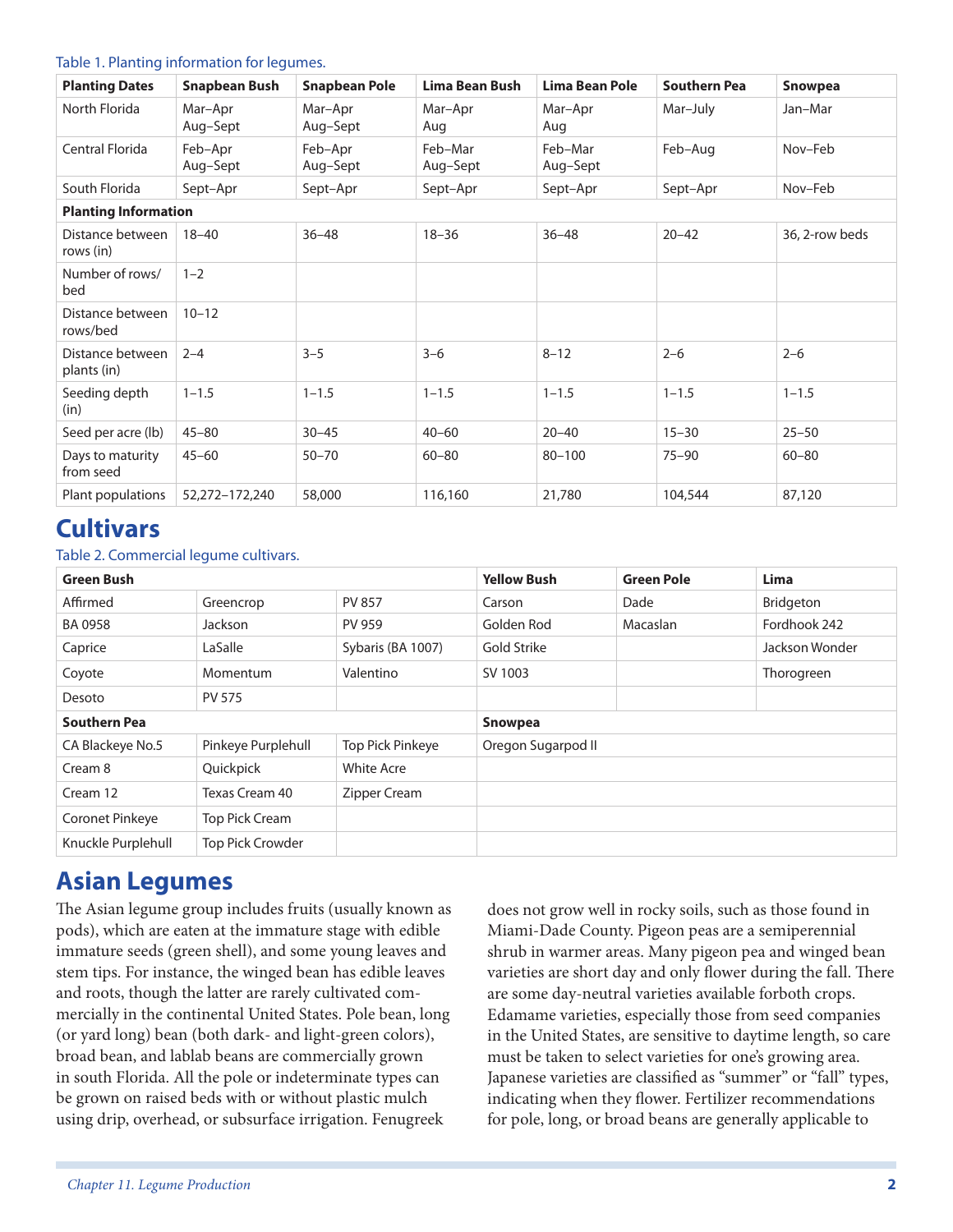this group. All of these crops are started from seed, though winged beans require scarification prior to planting. All the indeterminate types need some kindof support, ranging from individual bamboo stakes to trellises. However, some bush-type broad beans (Indian type) do not need trellises. For pest control products, these crops are included in the legume crop chapter.

#### Table 3. Planting information for Asian legumes.

| <b>Planting Dates</b>        | <b>Cluster Bean/Guar</b>    | <b>Edamame</b>    | <b>Fenugreek</b>           | <b>Hyacinth Bean</b>  |
|------------------------------|-----------------------------|-------------------|----------------------------|-----------------------|
| North Florida                | Mar-Apr; Aug                | Mar-Apr; Aug      | Mar-Apr; Aug               | Mar-Apr; Aug          |
| Central Florida              | Feb-Mar; Aug-Sept           | Feb-Mar; Aug-Sept | Feb-Mar; Aug-Sept          | Feb-Mar; Aug-Sept     |
| South Florida                | Sept-Apr                    | Sept-Apr          | Sept-Apr                   | Sept-Apr              |
| <b>Planting Information</b>  |                             |                   |                            |                       |
| Distance between rows (in)   | 24                          | $20 - 30$         | 9                          | 20                    |
| Distance between plants (in) | 6                           | $2 - 6$           | $2 - 3$                    | $4 - 6$               |
| Seeding depth (in)           | $1 - 1.5$                   | $1 - 1.5$         | $1 - 1.5$                  | $1 - 1.5$             |
| Days to maturity from seed   | $90 - 120$                  | $80 - 120$        | $90 - 120$                 | $90 - 120$            |
| Plant populations            | 43,560                      | 87,120            | 348,480                    | 78,409                |
| <b>Planting Dates</b>        | <b>Pigeon Pea</b>           | <b>Snowpea</b>    | <b>Winged Bean</b>         | <b>Yard-long Bean</b> |
| North Florida                | Not recommended             | Jan-Mar           | Not recommended            | Mar-July              |
| Central Florida              | Not recommended             | Nov-Feb           | Not recommended            | Feb-Aug               |
| South Florida                | Nov-Feb                     | Nov-Feb           | Mar-Apr                    | Sept-Apr              |
| <b>Planting Information</b>  |                             |                   |                            |                       |
| Distance between rows (in)   | $24 - 36$                   | 36, 2-row beds    | 36                         | $20 - 42$             |
| Distance between plants (in) | $2 - 6$                     | $2 - 6$           | 8                          | $2 - 6$               |
| Seeding depth (in)           | $1 - 1.5$                   | $1 - 1.5$         | $1 - 1.5$                  | $1 - 1.5$             |
| Days to maturity from seed   | 180 (early); 270-365 (late) | $60 - 80$         | 90 (day-neutral varieties) | $75 - 90$             |
| Plant populations            | 10,890                      | 87,120            | 21,780                     | 104,544               |

#### Table 4. Cultivars for Asian legumes.

| Crop                                       | <b>Life Cycle</b>     | <b>Cultivars</b>                                       | <b>Trellising</b> |
|--------------------------------------------|-----------------------|--------------------------------------------------------|-------------------|
| Broad bean                                 | Annual                |                                                        | Yes               |
| Bush-type broad bean                       | Annual                | Indian type                                            | No                |
| Cluster bean, Guar                         | Annual                |                                                        | Yes               |
| Edamame                                    | Annual                | Green Legend, Lucky Lion, Tohya,<br><b>Triple Play</b> | No                |
| Fenugreek, Methi                           | Annual                |                                                        | No                |
| Hyacinth bean, Lablab bean                 | Annual                | Akahana Fugimame, Asia Purple,<br>Asia White           | No                |
| Long bean (dark- and light-green<br>color) | Annual                |                                                        | Yes               |
| Pigeon pea (a short-lived<br>perennial)    | Short-lived perennial |                                                        | No                |
| Snow/snap (edible podded) pea              | Annual                | Oregon Sugarpod II                                     | Yes               |
| Winged bean, Goa bean                      | Annual                | Winged Bean, Youdou                                    | Yes               |
| Yard-long bean                             | Annual                | Bia-long, Orient Wonder, Stickless<br>Wonder           | Yes               |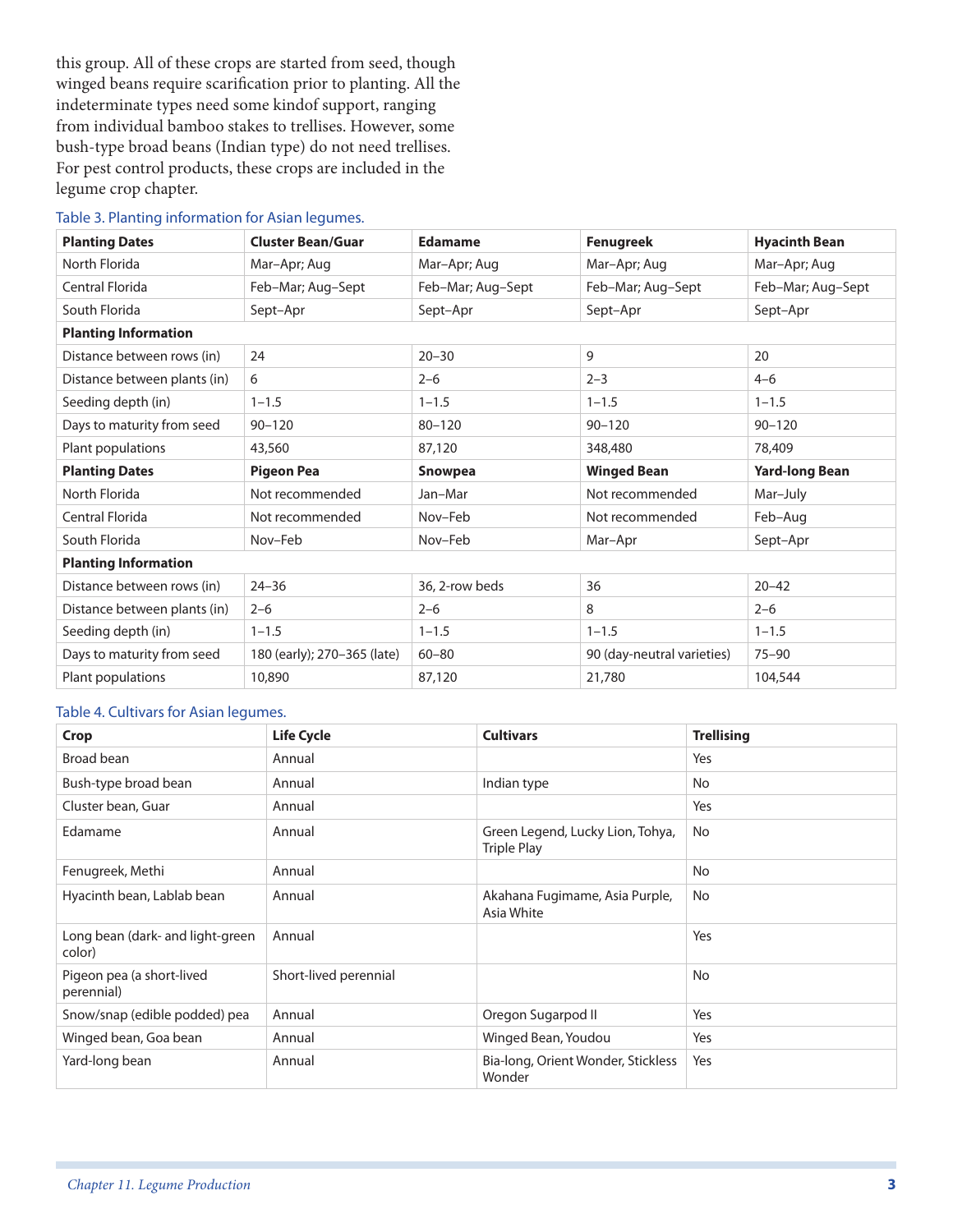#### Table 5. Herbicides approved for managing weeds in beans and peas.

| <b>Active Ingredient</b><br>Ib a.i./A | <b>Trade Name</b><br>Product/A                                        | <b>MOA</b><br>Code | <b>Crops</b>                                                                                    | <b>Weeds Controlled/Remarks</b>                                                                                                                                                                                                         |
|---------------------------------------|-----------------------------------------------------------------------|--------------------|-------------------------------------------------------------------------------------------------|-----------------------------------------------------------------------------------------------------------------------------------------------------------------------------------------------------------------------------------------|
|                                       |                                                                       |                    | Labels change frequently. Be sure to read a current product label before applying any chemical. |                                                                                                                                                                                                                                         |
|                                       |                                                                       |                    | *** PREEMERGENCE ***                                                                            |                                                                                                                                                                                                                                         |
| <b>Carfentrazone</b><br>up to 0.031   | (Aim) 1.9 EW<br>up to 2 fl oz<br>(Aim) 2.0 EC<br>up to 2 fl oz        | 14                 | Bean (all), pea (all)                                                                           | Apply as a preplant burndown for emerged broadleaf<br>weeds. Use crop oil concentrate, methylated seed<br>oil, or nonionic surfactant at recommended rates.<br>Maximum rate of 0.096 lba.i./A per season. No<br>pretransplant interval. |
| <b>EPTC</b><br>$2.0 - 4.0$            | (Eptam) 7E<br>2.25-4.5 pt                                             | 8                  | Bean (green, dry)                                                                               | Broadleaf and nutsedge weeds. Incorporate in the<br>same operation to reduce volatilization. Do not exceed<br>9 pt/A per crop.                                                                                                          |
| <b>Fomesafen</b><br>$0.25 - 0.38$     | (Reflex) 2 EC<br>$1.0 - 1.5$ pt                                       | 14                 | Bean (dry, snap)                                                                                | Annual broadleaf and grass weeds and nutsedge. Not<br>for use in Miami-Dade County. Do not apply more than<br>1.5 pt/A per year.                                                                                                        |
| Glyphosate                            | (various formulations)<br>consult labels                              | 9                  | Bean (all), pea (all)                                                                           | Emerged broadleaf and grass weeds. Consult<br>individual labels for restrictions.                                                                                                                                                       |
| <b>Halosulfuron</b><br>0.02           | (Sandea) 75 DF<br>0.5 oz                                              | 2                  | Bean (black-eyed, cowpea,<br>southern pea)                                                      | Broadleaf weeds and nutsedge. Apply after planting<br>but before crop emergence. May cause significant,<br>temporary stunting and delayed maturity of peas,<br>resulting in delayed harvest.                                            |
| Imazethapyr<br>0.02                   | (Pursuit) 2 L<br>$1.5f$ loz                                           | $\overline{2}$     | Bean (snap)                                                                                     | Only one application a year. Preplant incorporate<br>within 1 week of planting or preemergence<br>application within 1 week of planting or<br>preemergence application within 1 day after planting.<br>PHI 3 days.                      |
| Imazethapyr<br>0.05                   | (Pursuit) 2 L<br>$3.0 f$ l oz                                         | 2                  | Bean (dry, lima, southern<br>pea, cowpea), pea (dry,<br>English), chickpea                      | Only one application a year. Preplant incorporate<br>within 1 week of planting or preemergence<br>application within 1 day after planting. Can apply<br>up to 4 oz/A to southern pea only. Consult label for<br>preharvest interval.    |
| <b>Paraquat</b><br>$0.5 - 1.0$        | (Gramoxone) 2 SL<br>$2-4$ pt<br>(Firestorm) 3 SL<br>$1.3 - 2.7$ pt.   | 22                 | Bean (lima, snap), pea (all)                                                                    | Emerged weeds. Apply prior, during, or after planting,<br>but before crop emergence. Only three applications a<br>season. Use a nonionic surfactant.                                                                                    |
| <b>Pelargonic acid</b>                | (Scythe) 4.2 EC<br>3%-10% v/v                                         | 27                 | Bean (all), pea (all)                                                                           | Emerged weeds. Apply before crop emergence.<br>Product is a contact, nonselective, foliar-applied<br>herbicide.                                                                                                                         |
| Pendimethalin<br>$0.5 - 0.75$         | (Prowl) 3.3 EC<br>$1.2 - 1.8$ pt<br>(Prowl H20) 3.8<br>$1.0 - 1.5$ pt | 3                  | Bean (dry, lima, snap,<br>garbanzo), Bean (southern<br>pea, cowpea), chickpea                   | Annual broadleaf and grass weeds. Incorporate 1-2 in.<br>deep within 7 days of application.                                                                                                                                             |
| Pyraflufen<br>$0.0008 - 0.003$        | (ET Herbicide/Defoliant)<br>$0.5 - 2.0$ fl. oz                        | 14                 | Bean (all), pea (all)                                                                           | Emerged broadleaf and grass weeds. Plant 1 day after<br>application. Apply as a preplant burndown treatment.                                                                                                                            |
| <b>Saflufenacil</b><br>0.027          | (Sharpen) 3.42 SL<br>$1.0 f$ l oz                                     | 14                 | Bean (garbanzo), bean<br>(dry, chickpea)                                                        | Broadleaf weeds. Apply as a preplant/preemergence<br>burndown. Sequential application can be applied<br>within 14 days between timings. Do not apply more<br>than 2 fl oz/A per season.                                                 |
| S-metolachlor<br>$0.95 - 1.27$        | (Brawl, Dual Magnum)<br>7.62 EC<br>$1.0 - 1.33$ pt                    | 15                 | Bean (lima, mung, pinto,<br>snap), bean (southern<br>pea), pea (English)                        | Annual broadleaf and grass weeds and yellow<br>nutsedge. Consult label for rate based on soil type and<br>specific tank mix directions.                                                                                                 |
| <b>Sulfentrazone</b><br>$0.07 - 0.09$ | (Willowwood<br>sulfentrazone) 4 SC<br>2.25-3.0 fl oz                  | 14                 | Bean and pea (dry shelled)                                                                      | Broadleaf and grass weed control, nutsedge<br>suppression. Do not apply on sands with less than<br>1% organic matter. Do not apply more than 8 fl oz/A<br>within a 12-month period. Trial on a small area.                              |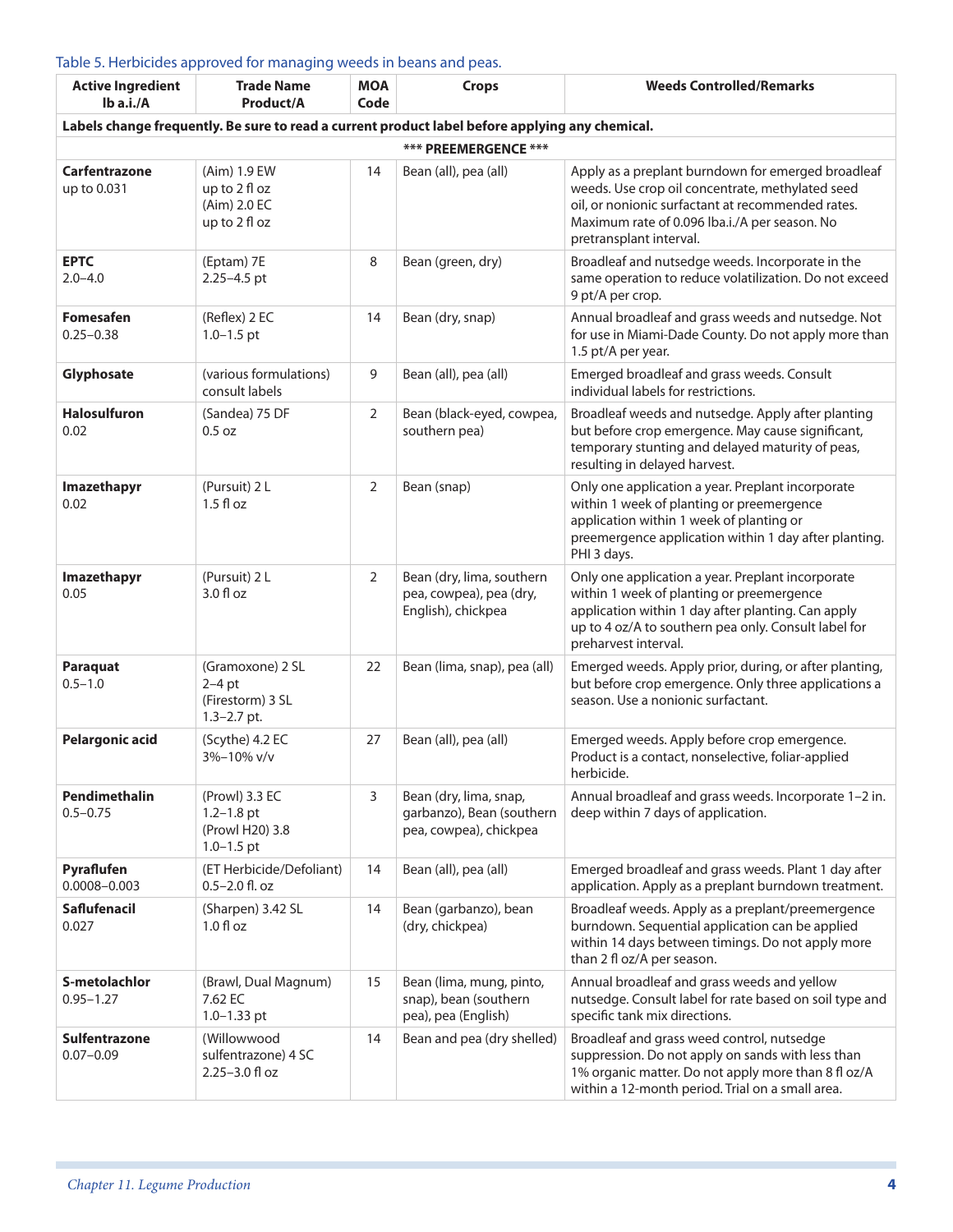| <b>Active Ingredient</b><br>lb a.i./A               | <b>Trade Name</b><br>Product/A                                                           | <b>MOA</b><br>Code | <b>Crops</b>                                                                 | <b>Weeds Controlled/Remarks</b>                                                                                                                                                                                                                                                                            |
|-----------------------------------------------------|------------------------------------------------------------------------------------------|--------------------|------------------------------------------------------------------------------|------------------------------------------------------------------------------------------------------------------------------------------------------------------------------------------------------------------------------------------------------------------------------------------------------------|
| <b>Sulfentrazone</b><br>$0.07 - 0.12$               | (Willowwod<br>sulfentrazone) 4 SC<br>2.25-3.75 fl oz                                     | 14                 | Succulent pea                                                                | Broadleaf and grass weed. Nutsedge suppression. Do<br>not apply on sands with less than 1% organic matter.<br>Do not apply more than 6 fl oz/A within a 12-month<br>period. Trial on a small area.                                                                                                         |
| <b>Trifluralin</b><br>$0.5 - 0.75$                  | (Treflan, Trust) 4 EC<br>$1.0 - 1.5$ pt<br>(Treflan, Trifluralin) 10 G<br>$5.0 - 7.5$ lb | 3                  | Bean (lima, mung, guar,<br>snap), bean (southern<br>pea), pea (dry, English) | Annual broadleaf and grass weeds. Incorporate 4 in.<br>or less within 8 hr. Results in Florida are erratic on soils<br>with low organic matter and clay content. Consult<br>label for rotation restrictions.                                                                                               |
|                                                     |                                                                                          |                    | ***POSTEMERGENCE***                                                          |                                                                                                                                                                                                                                                                                                            |
| <b>Bentazon</b><br>$0.5 - 1.0$                      | (Basagran) 4 L<br>$1.0 - 2.0$ pt                                                         | 6                  | Bean (dry, succulent),<br>bean (southern pea), pea<br>(garden, English)      | Broadleaf weeds. Apply after the first trifoliate leaf is<br>fully expanded in bean and three pairs of leaves in pea.<br>Yellowing, bronzing, speckling, or leaf burning may<br>occur under certain conditions. This injury is generally<br>outgrown without delaying pod set or maturity. PHI<br>30 days. |
| Carfentrazone<br>Up to 0.031                        | (Aim) 1.9 EW<br>up to 2 fl oz<br>(Aim) 2.0 EC<br>up to 2 fl oz                           | 14                 | Bean (all), pea (all)                                                        | Emerged broadleaf control. Direct application to row<br>middles. Include crop oil concentrate or nonionic<br>surfactant is recommended rates. PHI 0 days.                                                                                                                                                  |
| <b>Clethodim</b><br>$0.094 - 0.25$<br>$0.07 - 0.25$ | (Arrow) 2 EC<br>$6-16$ fl oz<br>(Select Max) 1 EC<br>9-32 fl oz                          | $\mathbf{1}$       | Bean (succulent), pea<br>(succulent)                                         | Annual and perennial grass control. Consult label for<br>bean types. PHI 21 days.                                                                                                                                                                                                                          |
| <b>EPTC</b><br>$3.1 - 4.0$                          | (Eptam) 7 E<br>$3.5 - 4.5$ pt                                                            | 8                  | Bean (green, dry)                                                            | Broadleaf and nutsedge weeds. Apply as layby<br>treatment during the last cultivation of the season.<br>Direct spray solution to the base of the crop. Do not<br>exceed 9 pt/A per crop.                                                                                                                   |
| <b>Fluazifop</b><br>$0.19 - 0.38$                   | (Fusilade DX) 2 EC<br>12-24 fl oz                                                        | $\mathbf{1}$       | Bean (dry)                                                                   | Annual and perennial grass weeds. Do not apply to<br>cowpea. Do not apply more than 48 fl oz/A per season.<br>Include a COC or NIS in the spray solution. PHI 60 days.                                                                                                                                     |
| <b>Fomesafen</b><br>$0.25 - 0.38$                   | (Reflex) 2 EC<br>$1.0 - 1.5$ pt                                                          | 14                 | Bean (dry, snap)                                                             | Annual broadleaf and grass weeds and nutsedge. Not<br>for use in Miami-Dade County. Consult label for rate<br>based on size of specific weed species. Do not apply<br>more than 1.5 pt/A per year.                                                                                                         |
| <b>Halosulfuron</b><br>$0.02 - 0.03$                | (Sandea) 75 DF<br>$0.5 - 0.66$ oz                                                        | $\overline{2}$     | Bean (dry)                                                                   | Broadleaf weeds and nutsedge. Row middles only.<br>Avoid contact with planted crop. Do not apply more<br>than 1 oz/A per crop.                                                                                                                                                                             |
| <b>Halosulfuron</b><br>$0.02 - 0.03$                | (Sandea) 75 DF<br>$0.5 - 0.66$ oz                                                        | $\overline{2}$     | Bean (snap, lima)                                                            | Broadleaf weeds and nutsedge. Directed sprays. Apply<br>after the two to four trifoliate leaf stage, but before<br>flowering.                                                                                                                                                                              |
| Imazethapyr<br>0.14                                 | (Pursuit) 2 L<br>3.0 oz                                                                  | $\overline{2}$     | Bean (dry), bean (southern<br>pea), pea (dry, English)                       | Do not apply before bean has at least one trifoliate<br>leaf. Apply to peas at least 3 in. in height, but prior to<br>the fifth node and before flowering. Consult label for<br>preharvest intervals.                                                                                                      |
| <b>Pelargonic acid</b>                              | (Scythe) 4.2 EC<br>3%-10% v/v                                                            | 27                 | Bean (all), pea (all)                                                        | Emerged weeds, row middles only. Use a shielded<br>sprayer directed to the row middles to reduce drift to<br>the crop                                                                                                                                                                                      |
| Quizalofop<br>$0.04 - 0.08$                         | (Assure II)<br>$6-12$ fl oz                                                              | $\mathbf{1}$       | Bean (snap, dry), pea<br>(succulent, dry)                                    | Annual and perennial grass weeds. Allow 7 days<br>between sequential applications to allow for regrowth.<br>Include a COC or NIS in the spray solution. PHI 30 days<br>for succulent pea and dry bean. PHI 60 days for dry<br>pea.                                                                         |
| Sethoxydim<br>$0.19 - 0.47$                         | (Poast) 1.5 EC<br>$1.0 - 2.5$ pt                                                         | $\mathbf{1}$       | Bean (dry, succulent), pea<br>(dry, succulent)                               | Growing grass weeds. Do not exceed 4.0 pt/A per<br>season. Include a COC in the spray solution. PHI 30<br>days for dry bean and dry pea. PHI days for succulent<br>bean and succulent pea.                                                                                                                 |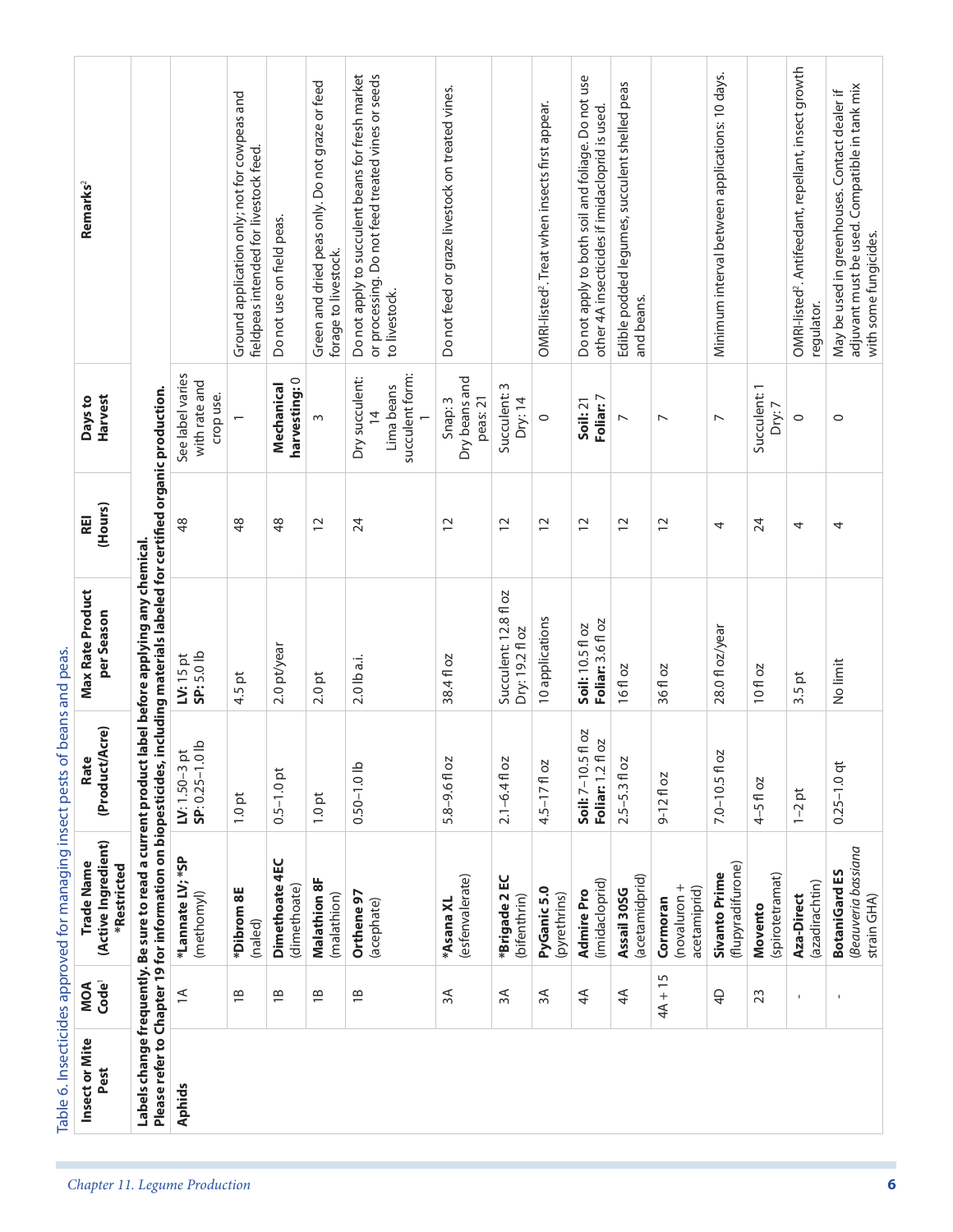| Remarks <sup>2</sup>                                    | OMRI-listed <sup>2</sup> . May be used in greenhouses. Contact<br>dealer if adjuvant must be used. Compatible in<br>tank mix with some fungicides. | OMRI-listed <sup>2</sup> . Succulent or dried.              | OMRI-listed <sup>2</sup>                  | OMRI-listed <sup>2</sup> . Insect growth regulator and feeding<br>repellant. | OMRI-listed <sup>2</sup> .                                                        | OMRI-listed <sup>2</sup> .       |                                                                             |                                                 | Use on succulent shelled peas and beans<br>prohibited.                                 | Succulent beans and peas only. Soil application<br>only. | Ground application only, not for cowpeas and<br>fieldpeas intended for livestock forage. | Do not apply to succulent beans for fresh market<br>or processing. Do not feed treated vines or seeds<br>to livestock. |
|---------------------------------------------------------|----------------------------------------------------------------------------------------------------------------------------------------------------|-------------------------------------------------------------|-------------------------------------------|------------------------------------------------------------------------------|-----------------------------------------------------------------------------------|----------------------------------|-----------------------------------------------------------------------------|-------------------------------------------------|----------------------------------------------------------------------------------------|----------------------------------------------------------|------------------------------------------------------------------------------------------|------------------------------------------------------------------------------------------------------------------------|
| <b>Harvest</b><br>Days to                               | $\circ$                                                                                                                                            | $\circ$                                                     | $\circ$                                   | $\circ$                                                                      | $\circ$                                                                           | $\circ$                          | 0                                                                           | See label: varies<br>with rate and<br>crop use. | seed or hay: 21<br>Fresh beans &<br>Dried beans<br>Grazing or<br>forage: 14<br>peas: 3 | Broadcast at<br>planting                                 | $\overline{ }$                                                                           | succulent form:<br>succulent: 14<br>Lima beans,<br>Dry or                                                              |
| (Hours)<br>REI                                          | 4                                                                                                                                                  | 4                                                           | $\overline{c}$                            | 4                                                                            | 4                                                                                 | 4                                | $\overline{c}$                                                              | $\frac{8}{3}$                                   | 12                                                                                     | 72                                                       | 48                                                                                       | 24                                                                                                                     |
| Max Rate Product<br>per Season                          | No limit                                                                                                                                           | None                                                        | 7-to-10-day interval<br>No limit          | 20 g a.i.                                                                    | No limit                                                                          | No limit                         | No limit                                                                    | SP: 5.0 lb<br>$IV: 15$ pt                       | 6.0 qt/year                                                                            | 1 application per<br>year                                | 4.5 pt                                                                                   | 2.0 lb a.i.                                                                                                            |
| (Product/Acre)<br>Rate                                  | $0.25 - 1.0$ qt                                                                                                                                    | $1-3$ lb                                                    | $\leq$<br>$0.25\% - 4.0\%$                | 4-16.0 fl oz                                                                 | JMS: 3-6 qt/100<br>Others: 1-2<br>gal/100gal<br>gal                               | 1.0%-2.0% v/v                    | $0.25 - 2.0$ qt                                                             | LV: $1.50-3$ pt<br>SP: $0.50-1.0$ lb            | $0.50 - 1.5$ qt                                                                        | $\overline{5}$<br>AG500:2-4<br>50W:4.8 lb                | $1 - 1.5$ pt                                                                             | $0.75 - 1.0$ lb                                                                                                        |
| (Active Ingredient)<br><b>Trade Name</b><br>*Restricted | Beauveria bassiana<br>Mycotrol ESO<br>strain GHA)                                                                                                  | Chromobacterium<br>subtsugae strain<br>Grandevo<br>PRAA4-1) | (soap, insecticidal)<br><b>M-Pede 49%</b> | (azadirachtin)<br>Neemix 4.5                                                 | JMS Stylet Oil, Saf-<br>Sun Spray 98.8%,<br>(oil, insecticidal)<br>T-Side, others | (extract of neem oil)<br>Trilogy | Beauveria bassiana<br><b>BotaniGard Maxx</b><br>strain GHA +<br>pyrethrins) | *Lannate LV; *SP<br>(methomyl)                  | (carbaryl)<br>Sevin <sub>4F</sub>                                                      | *Diazinon 50W<br>(diazinon)<br>AG 500                    | *Dibrom 8E<br>(naled)                                                                    | Orthene 97<br>(acephate)                                                                                               |
| Code <sup>1</sup><br>MOA                                | $\mathbf{I}$                                                                                                                                       | $\,$                                                        | $\mathbf{I}$                              | $\mathsf I$                                                                  | $\mathsf I$                                                                       | $\mathbf{I}$                     | $-1$ 3A                                                                     | $\leq$                                          | $\leq$                                                                                 | $\overline{18}$                                          | $\overline{18}$                                                                          | $\overline{18}$                                                                                                        |
| Insect or Mite<br>Pest                                  |                                                                                                                                                    |                                                             |                                           |                                                                              |                                                                                   |                                  |                                                                             | corn earworm,<br>Armyworm,<br>lesser            | borer, loopers,<br>grubs, root<br>caterpillar,<br>cutworm,<br>maggots,<br>cornstalk    | wireworms                                                |                                                                                          |                                                                                                                        |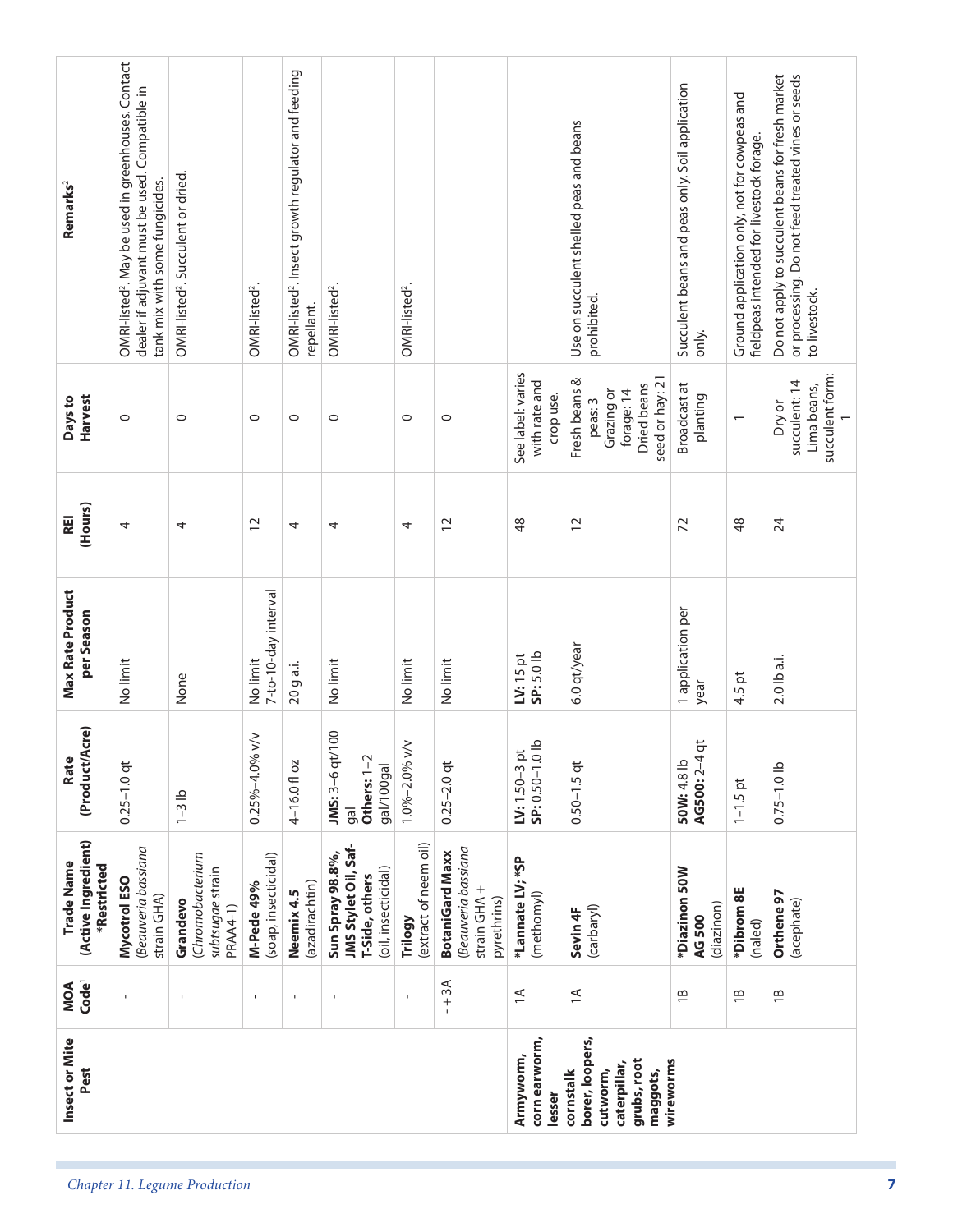| Remarks <sup>2</sup>                             | Do not feed or graze livestock on treated vines. | Not for use on succulent beans or peas. Do not<br>feed treated vines or hay to livestock. |                                          | Do not exceed allowed amounts including use of<br>other products containing bifenthrin. | or pods. Do not graze livestock in treated areas or<br>For control before larvae bore into the plant stalk<br>harvest vines for forage or hay. | cutworms, white grubs, and wireworms. See label.<br>Can also be applied at planting for control of | OMRI-listed <sup>2</sup> . Treat when insects first appear. | Do not graze livestock in treated areas.                                          |                                                              | OMRI-listed <sup>2</sup> . Do not feed forage or hay to meat or<br>dairy animals. |                                          |                                                   | OMRI-listed <sup>2</sup> . Treat when larvae are young.<br>Thorough coverage is essential. |
|--------------------------------------------------|--------------------------------------------------|-------------------------------------------------------------------------------------------|------------------------------------------|-----------------------------------------------------------------------------------------|------------------------------------------------------------------------------------------------------------------------------------------------|----------------------------------------------------------------------------------------------------|-------------------------------------------------------------|-----------------------------------------------------------------------------------|--------------------------------------------------------------|-----------------------------------------------------------------------------------|------------------------------------------|---------------------------------------------------|--------------------------------------------------------------------------------------------|
| Harvest<br>Days to                               | Dry beans and<br>peas: 21<br>Snap: 3             | w<br>Dry beans and<br>Southern pea:<br>peas: 7                                            | Succulent: 3<br>Dry: 14                  | At plant                                                                                | Edible podded<br>Dry beans and<br>and succulent<br>shelled:7<br>peas: 21                                                                       | peas or beans:<br>Dried shelled<br>Succulent: 1<br>$\overline{21}$                                 | $\circ$                                                     | Edible podded<br>Dried, shelled:<br>and succulent<br>shelled:7<br>$\overline{21}$ | Edible podded<br>Dry shelled: 21<br>succulent<br>shelled:7   | Succulent: 3<br>Dry: 28                                                           | Succulent: 3<br>Dry: 28                  | $\overline{ }$                                    | $\circ$                                                                                    |
| (Hours)<br>REI                                   | 12                                               | $\overline{C}$                                                                            | $\overline{c}$                           | $\overline{12}$                                                                         | 24                                                                                                                                             | 12                                                                                                 | $\overline{c}$                                              | 24                                                                                | 24                                                           | 4                                                                                 | 4                                        | $\overline{C}$                                    | 4                                                                                          |
| Max Rate Product<br>per Season                   | 38.4 fl oz                                       | Dry beans and peas:<br>Southern peas: 10.5<br>6.4 fl oz<br>fl oz                          | Succulent: 12.8 fl oz<br>Dry: 19.2 fl oz | 25.5 fl oz                                                                              | $0.38$ pt                                                                                                                                      | Maxx: 24 oz<br>25.8 oz                                                                             | 10 applications                                             | 7.68 fl oz                                                                        | 31 fl oz                                                     | Succulent: 9.0 fl oz<br>Dry: 3.75 fl oz                                           | Succulent: 28.0 fl oz<br>Dry: 12.0 fl oz | 20 fl oz                                          | No limit                                                                                   |
| (Product/Acre)<br>Rate                           | 5.8-9.6 fl oz                                    | peas: 0.8-3.2 fl oz<br>Dry beans and<br>Southern pea:<br>$0.8 - 2.1$ fl oz                | $2.1 - 6.4$ fl oz                        | $3.4 - 6.8$ fl oz                                                                       | 1.54 fl oz                                                                                                                                     | $-4.0$ oz<br>Maxx: 1.28-<br>$3.0 - 4.3$ oz                                                         | $4.5 - 17f$ oz                                              | <b>DZ</b><br>$0.96 - 1.92$ fl                                                     | $5 - 10f$ oz                                                 | $1.25 - 2.0$ oz                                                                   | $4-8f$ oz                                | 7.5-10 fl oz                                      | $0.12 - 1.50$ lb                                                                           |
| (Active Ingredient)<br>Trade Name<br>*Restricted | (esfenvalerate)<br>*Asana XL                     | (beta-cyfluthrin)<br>*Baythroid XL                                                        | *Brigade 2 EC<br>(bifenthrin)            | *Capture LFR<br>(bifenthrin)                                                            | cyhalothrin)<br>Insecticide<br>*Declare<br>(gamma-                                                                                             | (zeta-cypermethrin)<br>*Mustang Maxx<br>*Mustang                                                   | PyGanic 5.0<br>(pyrethrins)                                 | cyhalothrin)<br>*Warrior <sup>II</sup><br>(lambda-                                | chlorantraniliprole)<br>cyhalothrin +<br>*Besiege<br>lambda) | Entrust SC<br>(spinosad)                                                          | (spinetoram)<br>Radiant SC               | cyantraniliprole)<br>*Minecto Pro<br>(abamectin + | (Bacillus thuringiensis<br>subspecies kurstaki)<br>Javelin WG                              |
| Code <sup>1</sup><br>MOA                         | λξ                                               | 3A                                                                                        | 3A                                       | 3A                                                                                      | 3A                                                                                                                                             | 3A                                                                                                 | 3A                                                          | 3A                                                                                | $3A + 28$                                                    | 5                                                                                 | 5                                        | $6 + 28$                                          | 11A                                                                                        |
| Insect or Mite<br>Pest                           |                                                  |                                                                                           |                                          |                                                                                         |                                                                                                                                                |                                                                                                    |                                                             |                                                                                   |                                                              |                                                                                   |                                          |                                                   |                                                                                            |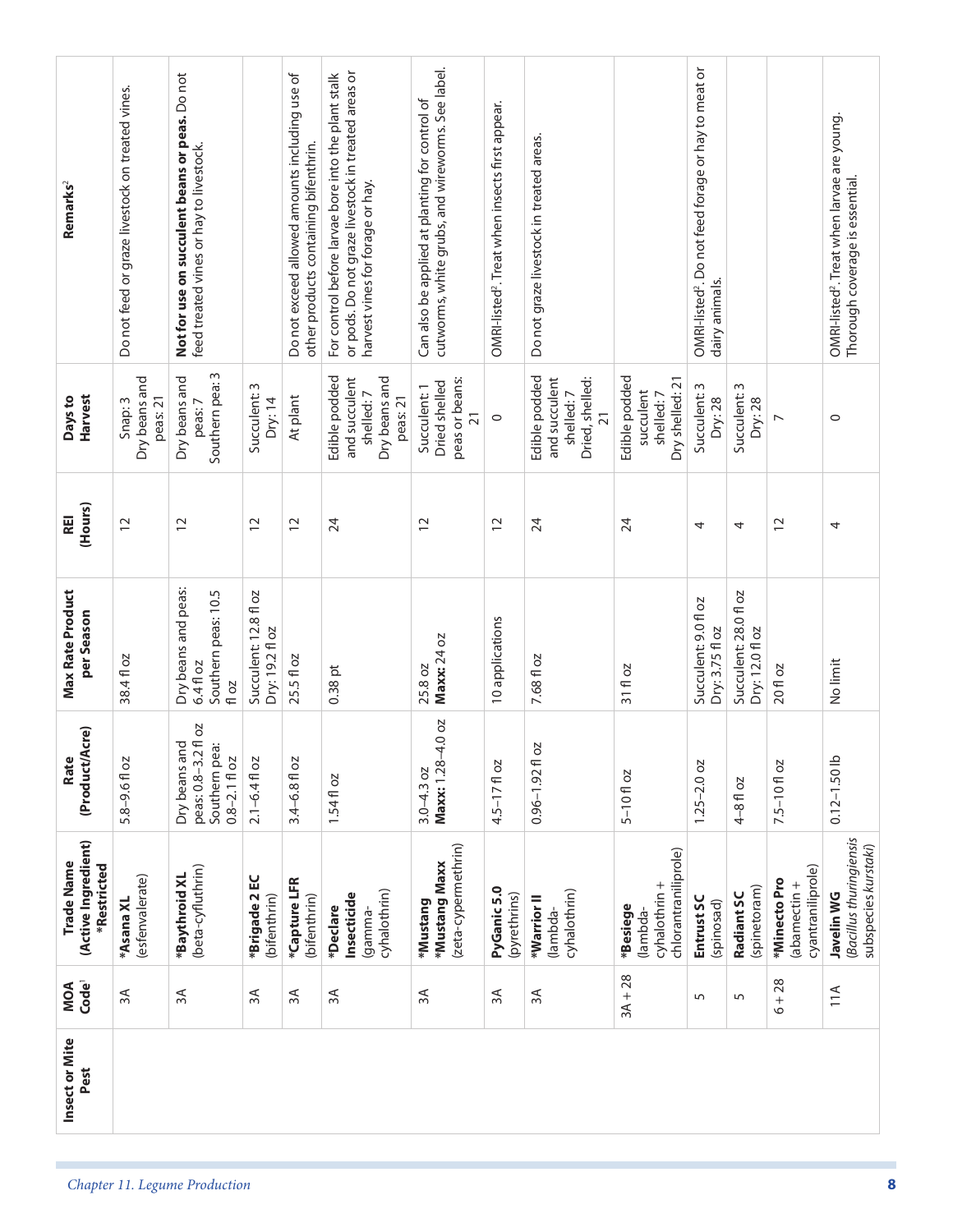| Remarks <sup>2</sup>                             | Thorough coverage is essential. May be used in<br>OMRI-listed <sup>2</sup> . Treat when larvae are young.<br>the greenhouse. | Rimon disrupts molting and has no effect on adult<br>insects. |                                  | Southern pea (dry) varieties only. | Foliar application only.                                               | Label contains pollinator warning language.         | OMRI-listed <sup>2</sup> . Antifeedant, repellant, insect growth<br>regulator. | adjuvant must be used. Compatible in tank mix<br>May be used in greenhouses. Contact dealer if<br>with some fungicides. | OMRI-listed <sup>2</sup> . May be used in greenhouses. Contact<br>dealer if adjuvant must be used. Compatible in<br>tank mix with some fungicides. |                                                                             |                                          | Use on succulent shelled peas and beans<br>prohibited.                                              | Do not feed treated vines. Do not use on field<br>peas. |
|--------------------------------------------------|------------------------------------------------------------------------------------------------------------------------------|---------------------------------------------------------------|----------------------------------|------------------------------------|------------------------------------------------------------------------|-----------------------------------------------------|--------------------------------------------------------------------------------|-------------------------------------------------------------------------------------------------------------------------|----------------------------------------------------------------------------------------------------------------------------------------------------|-----------------------------------------------------------------------------|------------------------------------------|-----------------------------------------------------------------------------------------------------|---------------------------------------------------------|
| <b>Harvest</b><br>Days to                        | $\circ$                                                                                                                      |                                                               | $\overline{ }$                   | $\overline{ }$                     | $\overline{\phantom{0}}$                                               | Succulent: 1<br>Dried: 7                            | $\circ$                                                                        | $\circ$                                                                                                                 | $\circ$                                                                                                                                            | $\circ$                                                                     | See label; varies<br>with rate & crop    | Fresh beans and<br>peas, seed, or<br>Dried beans,<br>Grazing or<br>forage: 14<br>peas: 3<br>hay: 21 | harvesting: 0<br>Mechanical                             |
| (Hours)<br>REI                                   | 4                                                                                                                            | $\overline{c}$                                                | $\overline{c}$                   | $\overline{c}$                     | 4                                                                      | $\overline{c}$                                      | 4                                                                              | 4                                                                                                                       | 4                                                                                                                                                  | $\tilde{c}$                                                                 | $\frac{8}{3}$                            | 12                                                                                                  | $\frac{8}{3}$                                           |
| Max Rate Product<br>per Season                   | No limit                                                                                                                     | 36.0 fl oz                                                    | 64 fl oz                         | 14 fl oz                           | chlorantraniliprole<br>products per acre<br>15.4 fl oz of<br>per year. | lb a.i. of Group 28<br>No more than 0.4<br>products | $3.5$ pt                                                                       | No limit                                                                                                                | No limit                                                                                                                                           | No limit                                                                    | SP: 5.0 lb<br>$IV: 15$ pt                | 6.0 qt/year                                                                                         | 2.0 pt/year                                             |
| (Product/Acre)<br>Rate                           | $0.5 - 2.0$ lb                                                                                                               | $6 - 12$ fl oz                                                | 4-16floz                         | 3.5 oz                             | $3.5 - 7.5$ fl oz                                                      | $10.5 - 20.5$ oz                                    | $1-2$ pt                                                                       | $0.25 - 1.0$ qt                                                                                                         | $0.25 - 1.0$ qt                                                                                                                                    | $0.25 - 2.0$ qt                                                             | SP: 0.25-1.0 lb<br>÷<br>$LV: 0.75 - 3 p$ | $0.50 - 1.5$ qt                                                                                     | $0.5 - 1.0$ pt                                          |
| (Active Ingredient)<br>Trade Name<br>*Restricted | (Bacillus thuringiensis<br>subspecies aizawai)<br>Xentari DF                                                                 | <b>Rimon 0.83 EC</b><br>(novaluron)                           | (methoxyfenozide)<br>Intrepid 2F | (indoxacarb)<br>Avaunt             | (chlorantraniliprole/<br>rynaxypyr)<br>Coragen                         | (cyantraniliprole/<br>cyazypyr)<br><b>Exirel</b>    | (azadirachtin)<br>Aza-Direct                                                   | Beauveria bassiana<br><b>BotaniGard ES</b><br>strain GHA)                                                               | Beauveria bassiana<br>Mycotrol ESO<br>strain GHA)                                                                                                  | Beauveria bassiana<br><b>BotaniGard Maxx</b><br>strain GHA +<br>pyrethrins) | *Lannate LV; *SP<br>(methomyl)           | (carbaryl)<br>Sevin <sub>4F</sub>                                                                   | Dimethoate 4EC<br>(dimethoate)                          |
| Code <sup>1</sup><br>MOA                         | 11A                                                                                                                          | $\overline{15}$                                               | $\frac{8}{1}$                    | 22                                 | 28                                                                     | 28                                                  | $\mathbf{I}$                                                                   | $\mathbf{I}$                                                                                                            | $\blacksquare$                                                                                                                                     | $-1$ 3A                                                                     | $\leq$                                   | $\leq$                                                                                              | $\overline{18}$                                         |
| Insect or Mite<br>Pest                           |                                                                                                                              |                                                               |                                  |                                    |                                                                        |                                                     |                                                                                |                                                                                                                         |                                                                                                                                                    |                                                                             | beetle, bean<br>Cucumber                 | bean beetle,<br>leaf beetle,<br>Mexican<br>curculio<br>cowpea                                       |                                                         |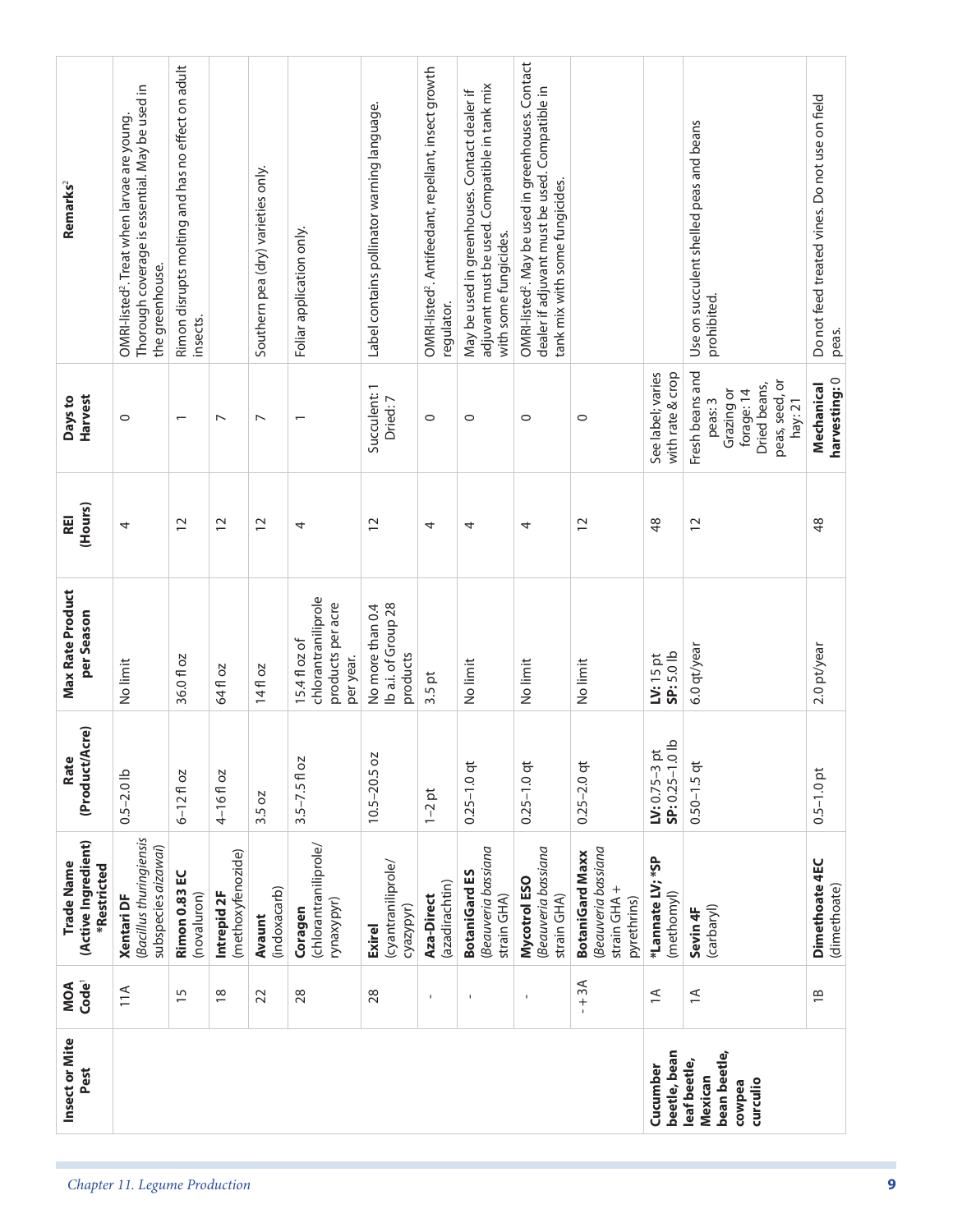| Remarks <sup>2</sup>                             | Do not apply to succulent beans for fresh market<br>or processing.                            | livestock on treated forage. No direct contact with<br>Poison. Label pending in Florida. Do not graze<br>seed. | Not for use on succulent beans or peas. Do not<br>feed treated vines or hay to livestock. |                                                 | or pods. Do not graze livestock in treated areas or<br>For control before larvae bore into the plant stalk<br>harvest vines for forage or hay. | cutworms, white grubs, and wireworms. See label.<br>Can also be applied at planting for control of | OMRI-listed <sup>2</sup> . Treat when insects first appear. |                                                                                   |                                                              | Edible podded legumes and succulent shelled<br>peas and beans. |                                          | Rimon disrupts molting and has no effect on adult<br>insects. |
|--------------------------------------------------|-----------------------------------------------------------------------------------------------|----------------------------------------------------------------------------------------------------------------|-------------------------------------------------------------------------------------------|-------------------------------------------------|------------------------------------------------------------------------------------------------------------------------------------------------|----------------------------------------------------------------------------------------------------|-------------------------------------------------------------|-----------------------------------------------------------------------------------|--------------------------------------------------------------|----------------------------------------------------------------|------------------------------------------|---------------------------------------------------------------|
| Harvest<br>Days to                               | succulent form:<br>Dry succulent:<br>Lima beans<br>$\overline{4}$<br>$\overline{\phantom{0}}$ | 80                                                                                                             | S<br>Dry beans and<br>Southern pea:<br>peas: 7                                            | Succulent: 3<br>Dry: 14                         | Edible podded<br>Dry beans and<br>and succulent<br>shelled:7<br>peas: 21                                                                       | peas or beans:<br>Dried shelled<br>Succulent: 1<br>$\overline{21}$                                 | $\circ$                                                     | Edible podded<br>Dried, shelled:<br>and succulent<br>shelled:7<br>$\overline{21}$ | Edible podded<br>Dry shelled: 21<br>succulent<br>shelled:7   | $\overline{\phantom{a}}$                                       | $\overline{ }$                           |                                                               |
| (Hours)<br><b>REI</b>                            | 24                                                                                            | \$                                                                                                             | $\approx$                                                                                 | $\overline{c}$                                  | 24                                                                                                                                             | $\approx$                                                                                          | $\overline{c}$                                              | 24                                                                                | 24                                                           | $\overline{c}$                                                 | $\overline{C}$                           | $\overline{c}$                                                |
| <b>Max Rate Product</b><br>per Season            | 2.0 lb a.i.                                                                                   | 1 application only at<br>plant                                                                                 | Dry beans and peas:<br>Southern pea: 10.5<br>6.4 fl oz<br>fl oz                           | Succulent: 12.8 fl oz<br>Dry: 19.2 fl oz        | $0.38$ pt                                                                                                                                      | Maxx:24.0 oz<br>25.8 oz                                                                            | 10 applications                                             | 7.68 fl oz                                                                        | 31 fl oz                                                     | 16fl oz                                                        | 36 fl oz                                 | 36.0 fl oz                                                    |
| (Product/Acre)<br>Rate                           | $0.50 - 1.0$ lb                                                                               | 4.9-9.4 oz/1000<br>ft row                                                                                      | peas: 0.8-3.2 fl oz<br>Dry beans and<br>Southern pea:<br>$0.8 - 2.1$ fl oz                | $2.1 - 6.4$ fl oz                               | <b>DZ</b><br>$1.02 - 1.54$ fl                                                                                                                  | 4.0 oz<br>Maxx: 2.72<br>$3.0 - 4.3$ oz                                                             | $4.5 - 17f$ oz                                              | b <sub>2</sub><br>$0.96 - 1.92$ fl                                                | $5 - 10f$ oz                                                 | $2.5 - 5.3$ floz                                               | $9-12f$ loz                              | $9 - 12f$ oz                                                  |
| (Active Ingredient)<br>Trade Name<br>*Restricted | Orthene 97<br>(acephate)                                                                      | *Thimet 20G<br>(phorate)<br>EZ Load                                                                            | (beta-cyfluthrin)<br>*Baythroid XL                                                        | ں<br>E<br>*Brigade <sub>2</sub><br>(bifenthrin) | cyhalothrin)<br>Insecticide<br>*Declare<br>lgamma-                                                                                             | (zeta-cypermethrin)<br>*Mustang Maxx<br>*Mustang                                                   | PyGanic 5.0<br>(pyrethrins)                                 | cyhalothrin)<br>*Warrior II<br>lambda-                                            | chlorantraniliprole)<br>cyhalothrin +<br>*Besiege<br>lambda- | (acetamiprid)<br>Assail 30SG                                   | (novaluron +<br>acetamiprid)<br>Cormoran | Rimon 0.83 EC<br>(novaluron)                                  |
| Code <sup>1</sup><br>MOA                         | $\overline{18}$                                                                               | $\overline{18}$                                                                                                | 3A                                                                                        | 3A                                              | 3A                                                                                                                                             | 3A                                                                                                 | 3A                                                          | 3A                                                                                | $3A + 28$                                                    | 4A                                                             | $4A + 15$                                | $\overline{1}$                                                |
| Insect or Mite<br>Pest                           | Chapter 11. Legume Production                                                                 |                                                                                                                |                                                                                           |                                                 |                                                                                                                                                |                                                                                                    |                                                             |                                                                                   |                                                              |                                                                |                                          | 10                                                            |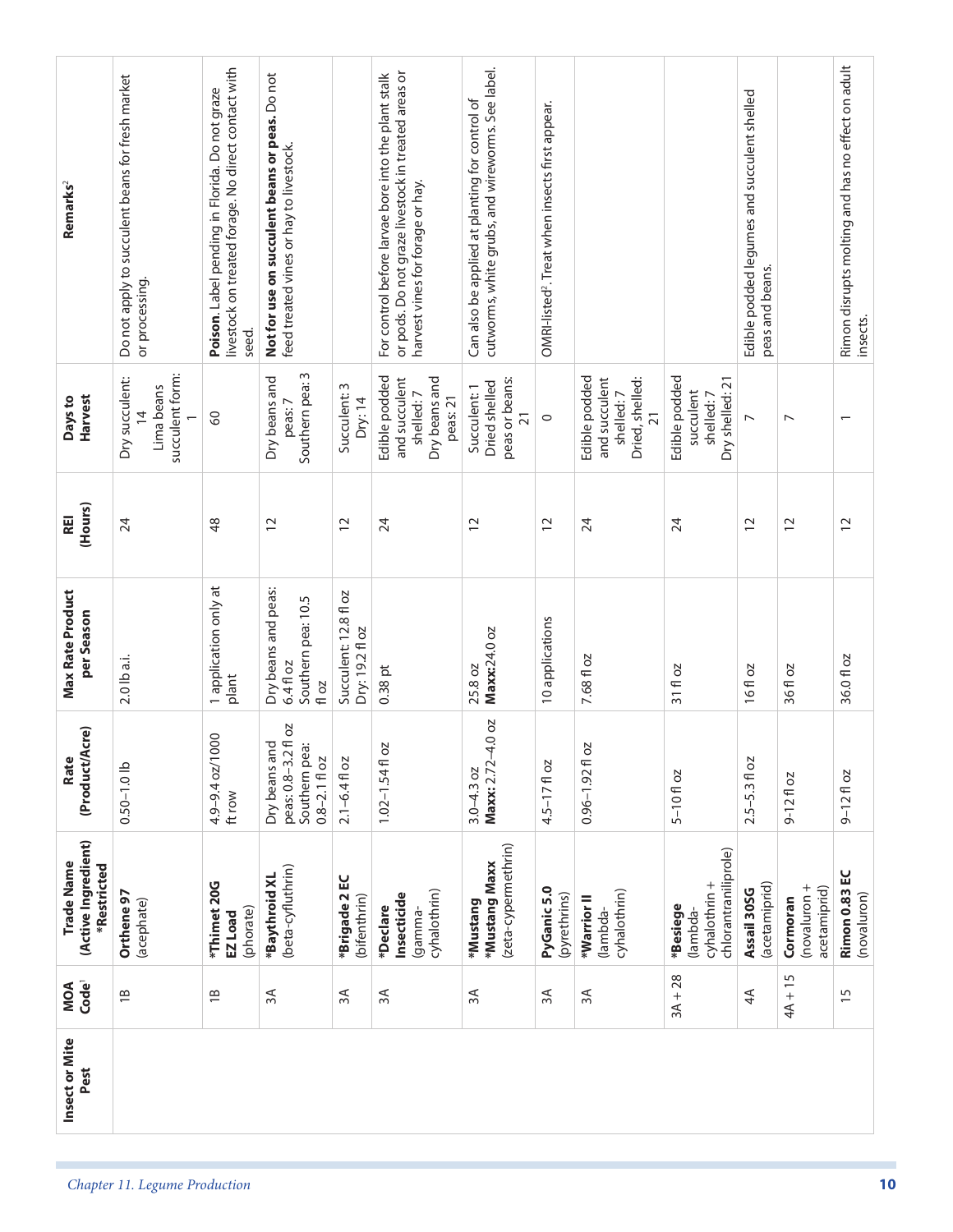| Insect or Mite<br>Pest | MOA<br>Code <sup>1</sup> | (Active Ingredient)<br>Trade Name<br>*Restricted             | (Product/Acre)<br>Rate                                                    | <b>Max Rate Product</b><br>per Season                       | (Hours)<br>REI | Harvest<br>Days to                                                                | Remarks <sup>2</sup>                                                                                                                           |
|------------------------|--------------------------|--------------------------------------------------------------|---------------------------------------------------------------------------|-------------------------------------------------------------|----------------|-----------------------------------------------------------------------------------|------------------------------------------------------------------------------------------------------------------------------------------------|
|                        | 1                        | (azadirachtin)<br>Aza-Direct                                 | $1-2$ pt                                                                  | $3.5$ pt                                                    | 4              | $\circ$                                                                           | OMRI-listed <sup>2</sup> . Antifeedant, repellant, insect growth<br>regulator.                                                                 |
|                        | $\mathbf I$              | (azadirachtin)<br>Neemix 4.5                                 | 4-16floz                                                                  | 20 g a.i.                                                   | $\overline{c}$ | $\circ$                                                                           | OMRI-listed <sup>2</sup> . Insect growth regulator and feeding<br>repellant.                                                                   |
| Fire ants              | 7A                       | (S-methoprene)<br>Extinguish                                 | 1-1.5 lb broadcast                                                        | No limit                                                    | 4              | $\circ$                                                                           | after three weeks and eliminated after 8-10 weeks.<br>Insect growth regulator. Colonies will get reduced                                       |
|                        | $\overline{C}$           | Esteem Ant Bait<br>(pyriproxyfen)                            | $1.5 - 2.0$ lb                                                            | 0.134 lb a.i.                                               | $\overline{c}$ | $\overline{\phantom{0}}$                                                          | Insect growth regulator. Apply at first sign of ant<br>activity.                                                                               |
| Grasshoppers           | $\overline{18}$          | Dimethoate 4EC<br>(dimethoate)                               | $0.5 - 1.0$ pt                                                            | 2.0 pt/year                                                 | $\frac{8}{3}$  | harvesting: 0<br>Mechanical                                                       | Do not feed treated vines. Do not use on field<br>peas.                                                                                        |
|                        | 3A                       | (esfenvalerate)<br>*Asana XL                                 | 5.8-9.6 fl oz                                                             | 38.4 fl oz                                                  | $\overline{C}$ | Dry beans and<br>peas: 21<br>Snap: 3                                              | Do not feed or graze livestock on treated vines.                                                                                               |
|                        | 3A                       | (beta-cyfluthrin)<br>*Baythroid XL                           | Beans and peas:<br>Southern pea:<br>$1.6 - 2.1$ fl oz<br>$2.4 - 3.2 f$ oz | Beans and peas: 6.4<br>Southern pea: 10.5<br>fl oz<br>fl oz | $\overline{c}$ | S<br>Dry beans and<br>Southern pea:<br>peas: 7                                    | Not for use on succulent beans or peas. Do not<br>feed treated vines.                                                                          |
|                        | 3A                       | *Brigade 2 EC<br>(bifenthrin)                                | $2.1 - 6.4$ fl oz                                                         | Succulent: 12.8 fl oz<br>Dry: 19.2 fl oz                    | $\overline{c}$ | Succulent: 3<br>Dry:14                                                            |                                                                                                                                                |
|                        | 3A                       | cyhalothrin)<br>Insecticide<br>*Declare<br>gamma-            | $1.02 - 1.54f$ oz                                                         | $0.38$ pt                                                   | 24             | Edible podded<br>and succulent<br>shelled:7<br>Dry: 21                            | or pods. Do not graze livestock in treated areas or<br>For control before larvae bore into the plant stalk<br>harvest vines for forage or hay. |
|                        | 3A                       | (zeta-cypermethrin)<br><b>*Mustang Maxx</b><br>*Mustang      | Maxx: 3.2-4.0 oz<br>$3.0 - 4.3$ oz                                        | Maxx: 24.0 oz<br>25.8 oz                                    | $\overline{C}$ | peas or beans:<br>Dried shelled<br>Succulent: 1<br>$\overline{21}$                | cutworms, white grubs, and wireworms. See label.<br>Can also be applied at planting for control of                                             |
|                        | 3A                       | cyhalothrin)<br>*Warrior II<br>lambda-                       | $1.28 - 1.92 f1 oz$                                                       | 7.68 fl oz                                                  | 24             | Edible podded<br>Dried, shelled:<br>and succulent<br>shelled:7<br>$\overline{21}$ | Do not graze livestock in treated areas.                                                                                                       |
|                        | $3A + 28$                | chlorantraniliprole)<br>cyhalothrin +<br>*Besiege<br>lambda- | $5 - 10f$ oz                                                              | 31 fl oz                                                    | 24             | Edible podded<br>Dry shelled: 21<br>succulent<br>shelled:7                        |                                                                                                                                                |
|                        | $\blacksquare$           | Beauveria bassiana<br><b>BotaniGard ES</b><br>strain GHA)    | $0.25 - 1$ qt                                                             | No limit                                                    | 4              | 0                                                                                 | adjuvant must be used. Compatible in tank mix<br>May be used in greenhouses. Contact dealer if<br>with some fungicides.                        |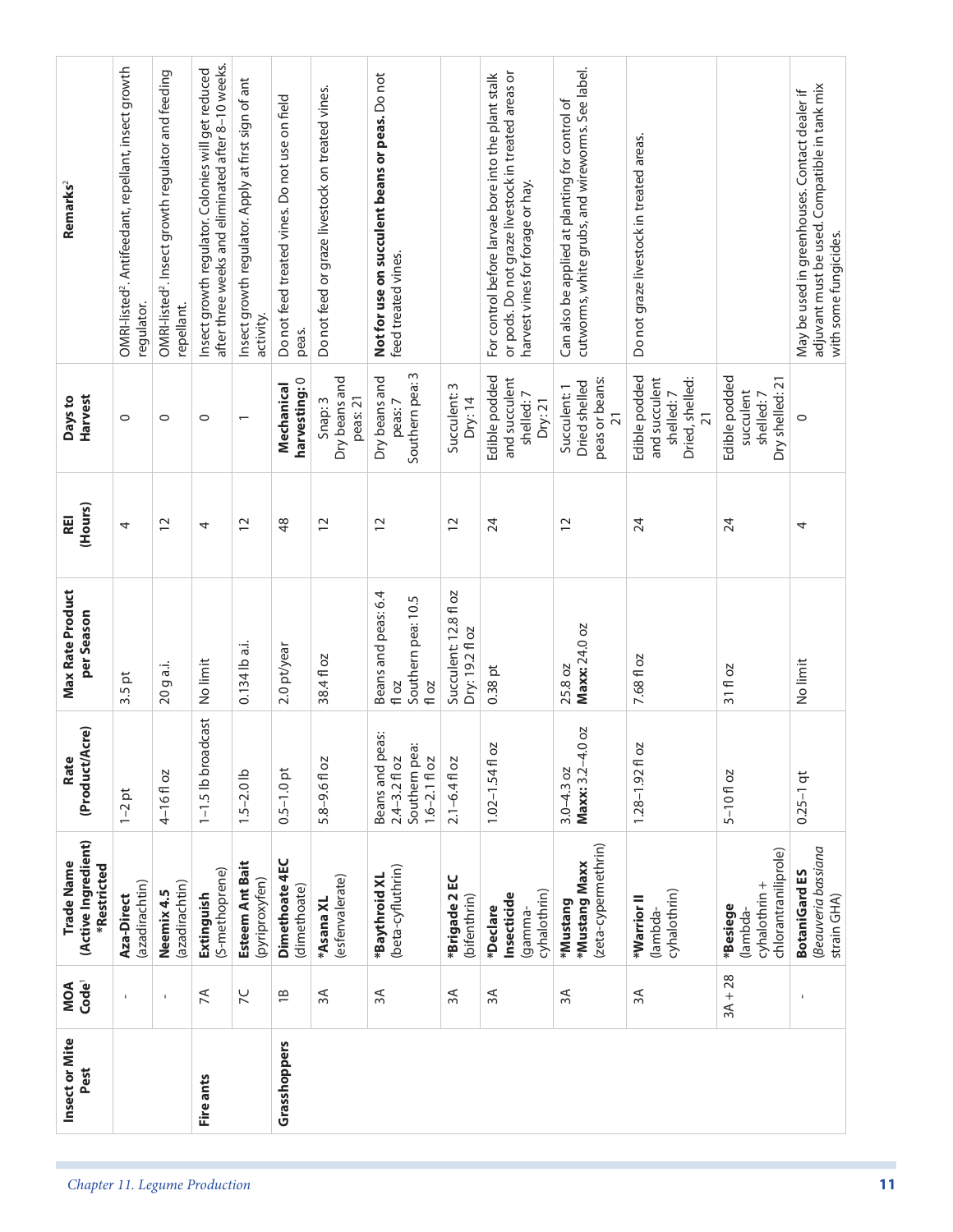| Insect or Mite<br>Leafhopper<br>Pest | $4A + 15$<br>Code <sup>1</sup><br>$-+3A$<br>MOA<br>$\leq$<br>3A<br>$\approx$<br>$3\text{\AA}$<br>$3A$<br>4A<br>$\overline{18}$<br>$\overline{18}$<br>4A | (Active Ingredient)<br>(zeta-cypermethrin)<br>Beauveria bassiana<br>Beauveria bassiana<br><b>BotaniGard Maxx</b><br>*Lannate LV; *SP<br>Dimethoate 4EC<br>Trade Name<br>*Mustang Maxx<br>*Restricted<br>*Brigade 2 EC<br>Mycotrol ESO<br>(imidacloprid)<br>(acetamiprid)<br>(dimethoate)<br>(novaluron +<br>acetamiprid)<br>strain GHA +<br>*Dibrom 8E<br>Assail 30SG<br>PyGanic 5.0<br>Admire Pro<br>cyhalothrin)<br>(methomyl)<br>strain GHA)<br>(pyrethrins)<br>(bifenthrin)<br>*Warrior <sup>II</sup><br>Cormoran<br>pyrethrins)<br>*Mustang<br>(lambda-<br>(naled) | 4.0 oz<br>(Product/Acre)<br>Soil: 7-10.5 fl oz<br><b>DZ</b><br>으<br>$1.28 - 1.92f$ oz<br>$LV: 0.75-3$ pt<br>SP: 0.25-1.0 II<br>Foliar: 1.2fl<br>Rate<br>$2.5 - 5.3$ floz<br>$2.1 - 6.4$ fl oz<br>$4.5 - 17f$ oz<br>Maxx: 2.72<br>$0.25 - 2.0$ qt<br>$3.0 - 4.3$ oz<br>$0.5 - 1.0$ pt<br>$9 - 12$ floz<br>$0.25-1$ qt<br>$1.0$ pt | Max Rate Product<br>Succulent: 12.8 fl oz<br>per Season<br>10 applications<br>Foliar: 3.6 fl oz<br>Soil: 10.5 fl oz<br>Maxx: 24.0 oz<br>Dry: 19.2 fl oz<br>2.0 pt/year<br>SP: 5.0 lb<br>$W: 15$ pt<br>7.68 fl oz<br>No limit<br>No limit<br>25.8 oz<br>36 fl oz<br>4.5 pt<br>16 oz | (Hours)<br>REI<br>48<br>24<br>$\overline{c}$<br>$\overline{c}$<br>$\frac{8}{3}$<br>$\frac{8}{3}$<br>$\overline{c}$<br>$\overline{12}$<br>$\overline{c}$<br>$\overline{c}$<br>$\overline{c}$<br>4 | See label; varies<br>with rate & crop.<br>Edible podded<br>Dried, shelled:<br>harvesting: 0<br>and succulent<br>peas or beans:<br>Dried shelled<br>Mechanical<br>Succulent: 3<br>Succulent: 1<br>shelled:7<br>Harvest<br>Foliar: 7<br>Days to<br>Dry: 14<br>Soil: 21<br>$\overline{21}$<br>$\overline{21}$<br>$\circ$<br>$\circ$<br>$\circ$<br>$\overline{ }$<br>$\overline{ }$ | OMRI-listed <sup>2</sup> . May be used in greenhouses. Contact<br>cutworms, white grubs, and wireworms. See label.<br>Do not apply to both soil and foliage. Do not use<br>dealer if adjuvant must be used. Compatible in<br>Edible podded legumes and succulent shelled<br>Ground application only; not for cowpeas and<br>Do not feed treated vines. Do not use on field<br>Can also be applied at planting for control of<br>OMRI-listed <sup>2</sup> . Treat when insects first appear.<br>other 4A insecticides if imidacloprid is used.<br>fieldpeas intended for livestock forage.<br>Do not graze livestock in treated areas.<br>tank mix with some fungicides.<br>Remarks <sup>2</sup><br>peas and beans.<br>peas. |
|--------------------------------------|---------------------------------------------------------------------------------------------------------------------------------------------------------|-------------------------------------------------------------------------------------------------------------------------------------------------------------------------------------------------------------------------------------------------------------------------------------------------------------------------------------------------------------------------------------------------------------------------------------------------------------------------------------------------------------------------------------------------------------------------|----------------------------------------------------------------------------------------------------------------------------------------------------------------------------------------------------------------------------------------------------------------------------------------------------------------------------------|------------------------------------------------------------------------------------------------------------------------------------------------------------------------------------------------------------------------------------------------------------------------------------|--------------------------------------------------------------------------------------------------------------------------------------------------------------------------------------------------|---------------------------------------------------------------------------------------------------------------------------------------------------------------------------------------------------------------------------------------------------------------------------------------------------------------------------------------------------------------------------------|-----------------------------------------------------------------------------------------------------------------------------------------------------------------------------------------------------------------------------------------------------------------------------------------------------------------------------------------------------------------------------------------------------------------------------------------------------------------------------------------------------------------------------------------------------------------------------------------------------------------------------------------------------------------------------------------------------------------------------|
|                                      | $\overline{4}$                                                                                                                                          | (flupyradifurone)<br>Sivanto Prime                                                                                                                                                                                                                                                                                                                                                                                                                                                                                                                                      | $7.0 - 10.5f$ oz                                                                                                                                                                                                                                                                                                                 | 28.0 fl oz/year                                                                                                                                                                                                                                                                    | 4                                                                                                                                                                                                | $\overline{ }$                                                                                                                                                                                                                                                                                                                                                                  | Minimum interval between applications: 10 days.                                                                                                                                                                                                                                                                                                                                                                                                                                                                                                                                                                                                                                                                             |
|                                      |                                                                                                                                                         | Courier 40 SC                                                                                                                                                                                                                                                                                                                                                                                                                                                                                                                                                           |                                                                                                                                                                                                                                                                                                                                  |                                                                                                                                                                                                                                                                                    |                                                                                                                                                                                                  |                                                                                                                                                                                                                                                                                                                                                                                 |                                                                                                                                                                                                                                                                                                                                                                                                                                                                                                                                                                                                                                                                                                                             |
|                                      | $\frac{6}{1}$                                                                                                                                           | (buprofezin)                                                                                                                                                                                                                                                                                                                                                                                                                                                                                                                                                            | $9.0 - 13.6f$ oz                                                                                                                                                                                                                                                                                                                 | 27.2 fl oz                                                                                                                                                                                                                                                                         | $\overline{c}$                                                                                                                                                                                   | $\overline{4}$                                                                                                                                                                                                                                                                                                                                                                  | Insect growth regulator. For succulent beans only.<br>Good coverage essential.                                                                                                                                                                                                                                                                                                                                                                                                                                                                                                                                                                                                                                              |
|                                      | 28                                                                                                                                                      | (cyantraniliprole/<br>cyazapyr)<br><b>Exirel</b>                                                                                                                                                                                                                                                                                                                                                                                                                                                                                                                        | $10.5 - 20.5$ oz                                                                                                                                                                                                                                                                                                                 | Ib a.i. of Group 28<br>no more than 0.4<br>products                                                                                                                                                                                                                                | $\overline{c}$                                                                                                                                                                                   | Succulent: 1<br>Dried: 7                                                                                                                                                                                                                                                                                                                                                        | Label contains pollinator protection warnings.                                                                                                                                                                                                                                                                                                                                                                                                                                                                                                                                                                                                                                                                              |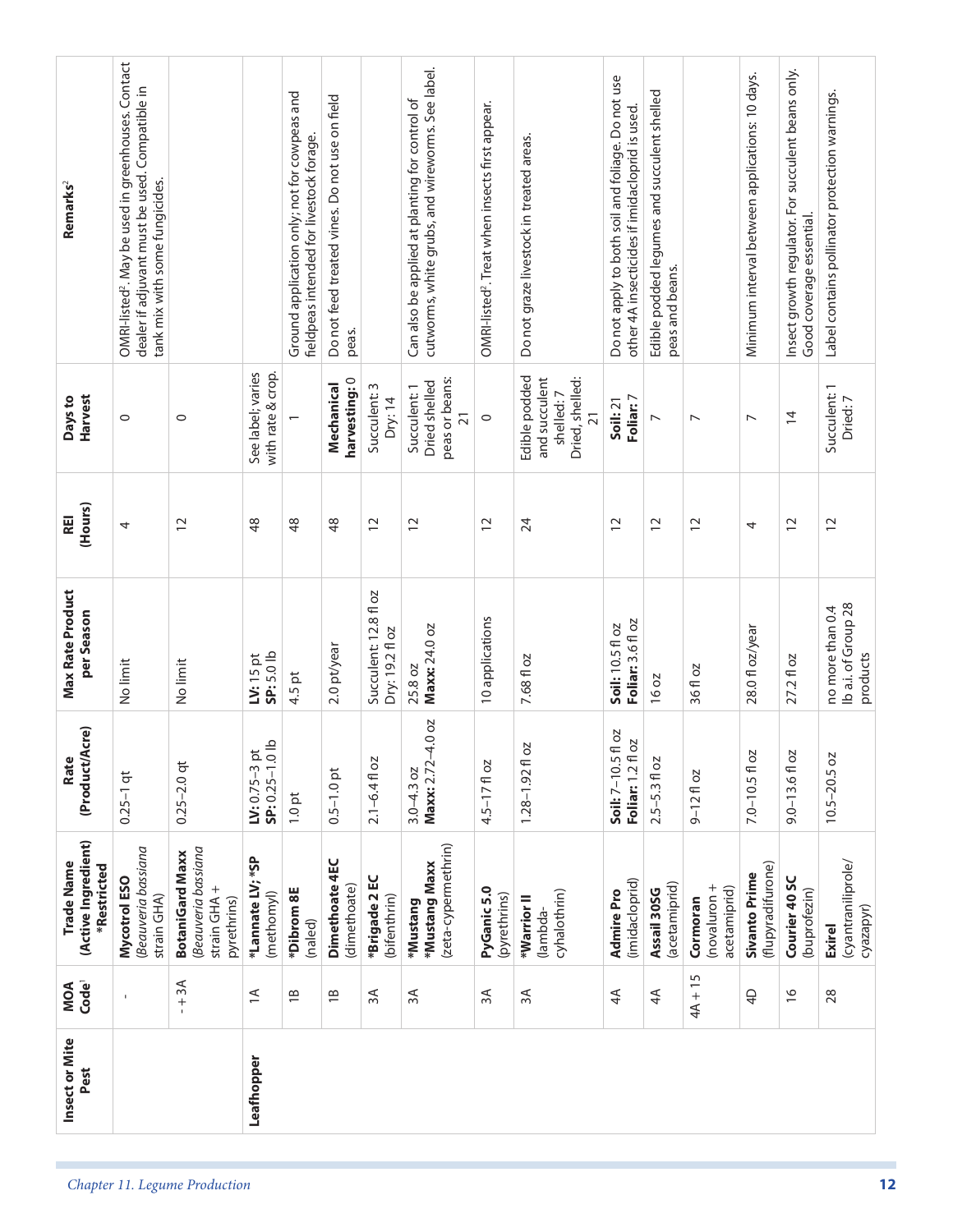| Remarks <sup>2</sup>                             | OMRI-listed <sup>2</sup> . Antifeedant, repellant, insect growth | adjuvant must be used. Compatible in tank mix<br>May be used in greenhouses. Contact dealer if<br>with some fungicides. |                                           | OMRI-listed <sup>2</sup> . May be used in greenhouses. Contact<br>dealer if adjuvant must be used. Compatible in<br>tank mix with some fungicides. |                                                                                          |                                                                             | OMRI-listed <sup>2</sup> . Do not feed forage or hay to meat or | Time applications to small larvae.   | orpenetrating sprayadjuvant. Do not feed treated<br>nonionic activator-typewetting,spreading and/<br>To avoidillegalresidues, must bemixed with a<br>vines or hay to livestock. |                                                   | Not for use on soybeans or peas. | Foliar application only.                                               |                                                     | OMRI-listed <sup>2</sup> . Insect growth regulator and feeding |
|--------------------------------------------------|------------------------------------------------------------------|-------------------------------------------------------------------------------------------------------------------------|-------------------------------------------|----------------------------------------------------------------------------------------------------------------------------------------------------|------------------------------------------------------------------------------------------|-----------------------------------------------------------------------------|-----------------------------------------------------------------|--------------------------------------|---------------------------------------------------------------------------------------------------------------------------------------------------------------------------------|---------------------------------------------------|----------------------------------|------------------------------------------------------------------------|-----------------------------------------------------|----------------------------------------------------------------|
|                                                  | regulator.                                                       |                                                                                                                         | OMRI-listed <sup>2</sup> .                |                                                                                                                                                    | OMRI-listed <sup>2</sup> .                                                               |                                                                             | dairy animals.                                                  |                                      |                                                                                                                                                                                 |                                                   |                                  |                                                                        |                                                     | repellant.                                                     |
| <b>Harvest</b><br>Days to                        | $\circ$                                                          | $\circ$                                                                                                                 | $\circ$                                   | $\circ$                                                                                                                                            | $\circ$                                                                                  | $\circ$                                                                     | Succulent: 3<br>Dry: 28                                         | Succulent: 3<br>Dry: 28              | $\overline{ }$                                                                                                                                                                  | $\overline{ }$                                    | $\overline{ }$                   |                                                                        | Succulent: 1<br>Dry:7                               | $\circ$                                                        |
| (Hours)<br><b>REI</b>                            | 4                                                                | 4                                                                                                                       | $\overline{c}$                            | 4                                                                                                                                                  | 4                                                                                        | $\overline{c}$                                                              | 4                                                               | 4                                    | $\overline{c}$                                                                                                                                                                  | $\overline{12}$                                   | $\overline{c}$                   | 4                                                                      | $\overline{c}$                                      | $\overline{c}$                                                 |
| Max Rate Product<br>per Season                   | $3.5$ pt                                                         | No limit                                                                                                                | 7-to-10-day interval<br>No limit          | No limit                                                                                                                                           | No limit                                                                                 | No limit                                                                    | Succulent: 9.0 fl oz<br>Dry: 3.75 fl oz                         | Succulent: 28 fl oz<br>Dry: $12f$ oz | 10.5 fl oz                                                                                                                                                                      | 20 fl oz                                          | 0.75 lb a.i./acre                | chlorantraniliprole<br>products per acre<br>15.4 fl oz of<br>per year. | lb a.i. of Group 28<br>No more than 0.4<br>products | 20 g a.i.                                                      |
| (Product/Acre)<br>Rate                           | $1 - 2$ pt                                                       | $0.25 - 1.0$ qt                                                                                                         | $\leq$<br>$0.25\% - 4.0\%$                | $0.25 - 1.0$ qt                                                                                                                                    | JMS: 3-6 qt/100<br>Others: $1-2$<br>gal/100gal<br>gal                                    | $0.25 - 2.0$ qt                                                             | $1.5 - 2.0$ oz                                                  | $5 - 8$ fl oz                        | $1.75 - 3.5 f$ oz                                                                                                                                                               | 7.5-10 floz                                       | 1 packet<br>2.66 oz              | 7.5 fl oz                                                              | $10.5 - 20.5$ oz                                    | 4-16fl oz                                                      |
| (Active Ingredient)<br>Trade Name<br>*Restricted | (azadirachtin)<br>Aza-Direct                                     | Beauveria bassiana<br><b>BotaniGard ES</b><br>strain GHA)                                                               | (soap, insecticidal)<br><b>M-Pede 49%</b> | Beauveria bassiana<br>Mycotrol ESO<br>strain GHA)                                                                                                  | JMS Stylet Oil, Saf-<br>Sun Spray 98.8%,<br>(oil, insecticidal)<br><b>F-Side, others</b> | Beauveria bassiana<br><b>BotaniGard Maxx</b><br>strain GHA +<br>pyrethrins) | Entrust SC<br>(spinosad)                                        | (spinetoram)<br>Radiant SC           | *Agri-Mek SC<br>(abamectin)                                                                                                                                                     | cyantraniliprole)<br>*Minecto Pro<br>(abamectin + | (cyromazine)<br>Trigard          | (chlorantraniliprole/<br>rynaxypyr)<br>Coragen                         | (cyantraniliprole/<br>cyazapyr)<br><b>Exirel</b>    | (azadirachtin)<br>Neemix 4.5                                   |
| Code <sup>1</sup><br>MOA                         | $\mathbf{I}$                                                     |                                                                                                                         | $\mathbf{I}$                              | $\blacksquare$                                                                                                                                     | $\mathbf{I}$                                                                             | $-+3A$                                                                      | $\sqrt{2}$                                                      | 5                                    | $\circ$                                                                                                                                                                         | $6 + 28$                                          | $\overline{1}$                   | 28                                                                     | 28                                                  | $\mathbf{I}$                                                   |
| Insect or Mite<br>Pest                           |                                                                  |                                                                                                                         |                                           |                                                                                                                                                    |                                                                                          |                                                                             | leafminers<br>Liriomyza                                         |                                      |                                                                                                                                                                                 |                                                   |                                  |                                                                        |                                                     |                                                                |
|                                                  |                                                                  | Chapter 11. Legume Production                                                                                           |                                           |                                                                                                                                                    |                                                                                          |                                                                             |                                                                 |                                      |                                                                                                                                                                                 |                                                   |                                  |                                                                        |                                                     |                                                                |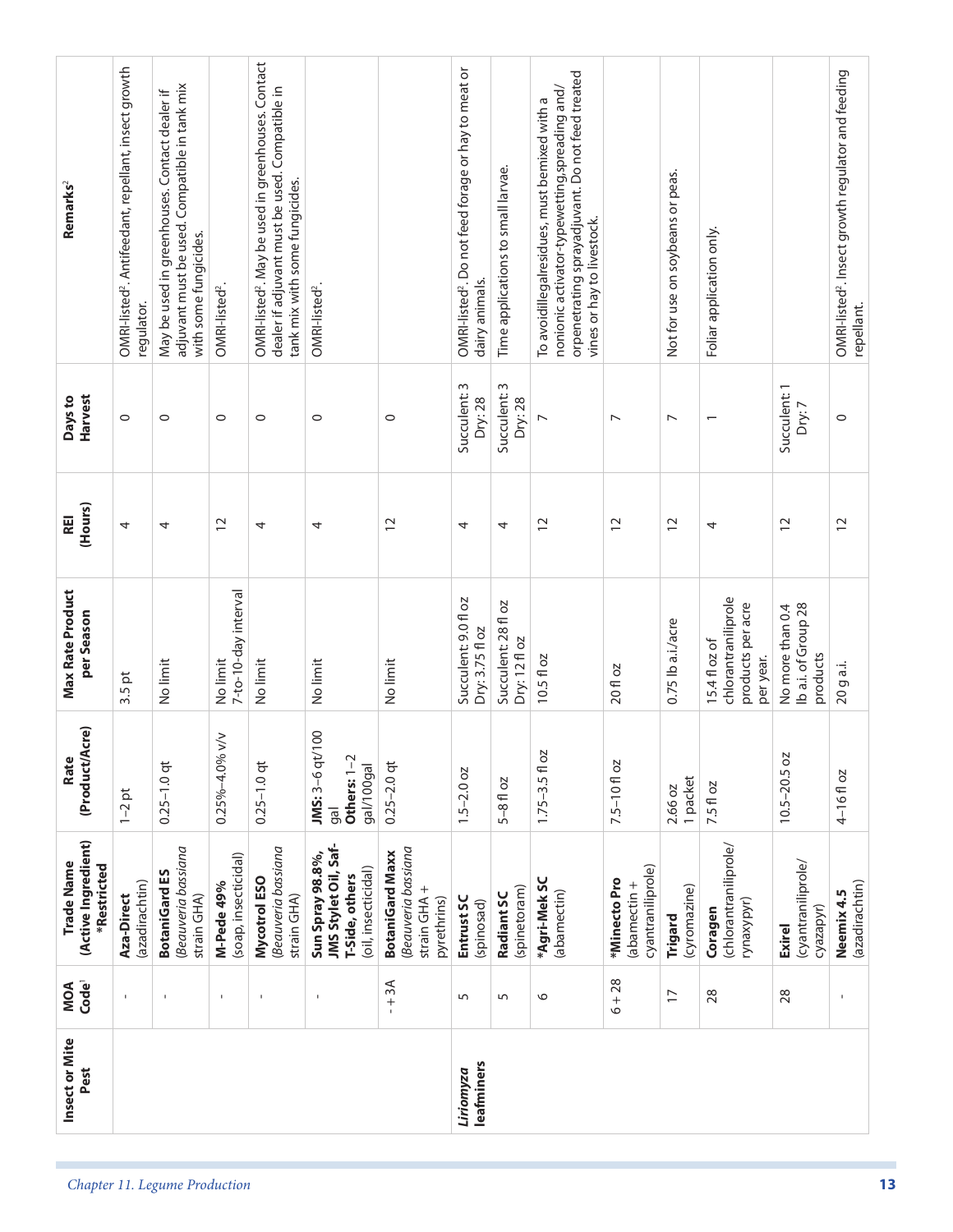| Remarks <sup>2</sup><br>Harvest<br>Days to<br>(Hours)<br>REI<br><b>Max Rate Product</b><br>per Season | OMRI-listed <sup>2</sup> .<br>$\circ$<br>4<br>No limit                            | See label; varies<br>with rate & crop.<br>48<br>SP: 5.0 lb<br>$IV: 15$ pt | Use on succulent shelled peas and beans<br>prohibited.<br>Fresh beans and<br>peas, seed, or<br>Dried beans,<br>Grazing or<br>forage: 14<br>hay: 21<br>peas: 3<br>12<br>6.0 qt/year | Ground application only; not for cowpeas and<br>fieldpeas intended for livestock feed.<br>$\overline{ }$<br>$\frac{8}{4}$<br>4.5 pt | Do not feed treated vines. Do not use on field<br>peas.<br>harvesting: 0<br>Mechanical<br>$\frac{8}{3}$<br>2.0 pt/year | Not for use on succulent beans or peas. Do not<br>feed treated vines or hay to livestock.<br>S<br>Dry beans and<br>Southern pea:<br>peas: 7<br>$\overline{C}$<br>Beans and peas: 6.4<br>Southern pea: 10.5<br>fl oz<br>floz | Succulent: 3<br>Dry: 14<br>$\overline{c}$<br>Succulent: 12.8 fl oz<br>Dry: 19.2 fl oz | or pods. Do not graze livestock in treated areas or<br>For control before larvae bore into the plant stalk<br>harvest vines for forage or hay.<br>Edible podded<br>Dry beans and<br>and succulent<br>shelled:7<br>peas: 21<br>24<br>$0.38$ pt | cutworms, white grubs, and wireworms. See label.<br>Can also be applied at planting for control of<br>peas or beans:<br>Dried shelled<br>Succulent: 1<br>$\overline{21}$<br>$\overline{c}$<br>Maxx: 24.0 oz<br>25.8 oz | OMRI-listed <sup>2</sup> . Treat when insects first appear.<br>$\circ$<br>$\overline{c}$<br>10 applications | Edible podded<br>Dried, shelled:<br>and succulent<br>shelled:7<br>$\overline{21}$<br>24<br>7.68 fl oz |
|-------------------------------------------------------------------------------------------------------|-----------------------------------------------------------------------------------|---------------------------------------------------------------------------|------------------------------------------------------------------------------------------------------------------------------------------------------------------------------------|-------------------------------------------------------------------------------------------------------------------------------------|------------------------------------------------------------------------------------------------------------------------|-----------------------------------------------------------------------------------------------------------------------------------------------------------------------------------------------------------------------------|---------------------------------------------------------------------------------------|-----------------------------------------------------------------------------------------------------------------------------------------------------------------------------------------------------------------------------------------------|------------------------------------------------------------------------------------------------------------------------------------------------------------------------------------------------------------------------|-------------------------------------------------------------------------------------------------------------|-------------------------------------------------------------------------------------------------------|
| (Product/Acre)<br>Rate                                                                                | JMS: 3-6 qt/100<br>Others: 1-2<br>gal/100gal<br>gal                               | SP: 0.50-1.0 lb<br>$IV: 1.50 - 3 pt$                                      | $1.0 - 1.5$ qt                                                                                                                                                                     | $1 - 1.5$ pt                                                                                                                        | $0.5 - 1.0$ pt                                                                                                         | Beans and peas:<br>Southern pea:<br>$1.6 - 2.1$ fl oz<br>$2.4 - 3.2 f$ oz                                                                                                                                                   | 5.12-6.4 fl oz                                                                        | $1.02 - 1.54$ floz                                                                                                                                                                                                                            | Maxx: 3.2-4.0 oz<br>$3.4 - 4.3$ oz                                                                                                                                                                                     | $4.5 - 17f$ oz                                                                                              | 2O<br>$1.28 - 1.92$ fl                                                                                |
| (Active Ingredient)<br>Trade Name<br>*Restricted                                                      | JMS Stylet Oil, Saf-<br>Sun Spray 98.8%,<br>(oil, insecticidal)<br>T-Side, others | *Lannate LV; *SP<br>(methomyl)                                            | (carbaryl)<br>Sevin <sub>4F</sub>                                                                                                                                                  | *Dibrom 8E<br>(naled)                                                                                                               | Dimethoate 4EC<br>(dimethoate)                                                                                         | (beta-cyfluthrin)<br>*Baythroid XL                                                                                                                                                                                          | *Brigade 2 EC<br>(bifenthrin)                                                         | cyhalothrin)<br>Insecticide<br>*Declare<br>gamma-                                                                                                                                                                                             | (zeta-cypermethrin)<br>*Mustang Maxx<br>*Mustang                                                                                                                                                                       | PyGanic 5.0<br>(pyrethrins)                                                                                 | cyhalothrin)<br>*Warrior II<br>(lambda-                                                               |
| MOA<br>Code <sup>1</sup>                                                                              |                                                                                   | $\leq$                                                                    | $\leq$                                                                                                                                                                             | $\overline{18}$                                                                                                                     | $\overline{1}$                                                                                                         | 3A                                                                                                                                                                                                                          | 3A                                                                                    | 3A                                                                                                                                                                                                                                            | 3A                                                                                                                                                                                                                     | 3A                                                                                                          | 3A                                                                                                    |
| Insect or Mite<br>Pest                                                                                |                                                                                   | Lygus bug,<br>stink bug,                                                  | kudzu bug                                                                                                                                                                          |                                                                                                                                     |                                                                                                                        |                                                                                                                                                                                                                             |                                                                                       |                                                                                                                                                                                                                                               |                                                                                                                                                                                                                        |                                                                                                             |                                                                                                       |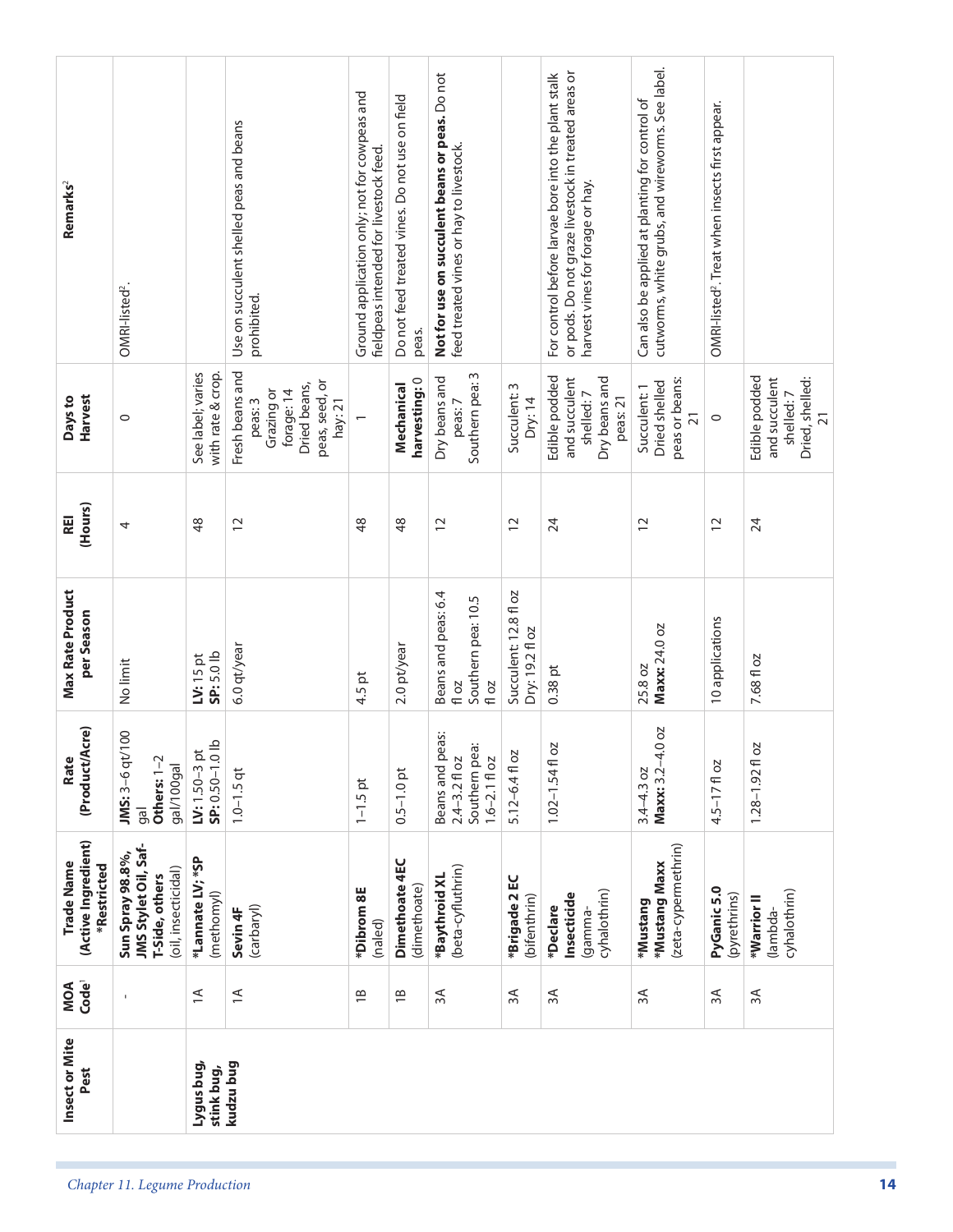| Insect or Mite<br>Pest                           |                                                              |                                         |                                                               |                                                                                |                                                                                                                         |                                    |                                                                                                                                                    |                                                                               | Mites: two-<br>spotted,                  | southern, red                                               |                                                                                                                                                                                        |                                                   |                                                                 |                                    |                                                        |
|--------------------------------------------------|--------------------------------------------------------------|-----------------------------------------|---------------------------------------------------------------|--------------------------------------------------------------------------------|-------------------------------------------------------------------------------------------------------------------------|------------------------------------|----------------------------------------------------------------------------------------------------------------------------------------------------|-------------------------------------------------------------------------------|------------------------------------------|-------------------------------------------------------------|----------------------------------------------------------------------------------------------------------------------------------------------------------------------------------------|---------------------------------------------------|-----------------------------------------------------------------|------------------------------------|--------------------------------------------------------|
| Code <sup>1</sup><br>MOA                         | $3A + 28$                                                    | $4A + 15$                               | 15                                                            | $\mathbf{I}$                                                                   | $\mathbf I$                                                                                                             | $\blacksquare$                     | $\mathbf{I}$                                                                                                                                       | $-1$ 3A                                                                       | 3A                                       | $\approx$                                                   | $\circ$                                                                                                                                                                                | $6 + 28$                                          | 20B                                                             | 20D                                | 21A                                                    |
| (Active Ingredient)<br>Trade Name<br>*Restricted | chlorantraniliprole)<br>cyhalothrin +<br>*Besiege<br>lambda- | novaluron +<br>acetamiprid)<br>Cormoran | <b>Rimon 0.83 EC</b><br>(novaluron)                           | (azadirachtin)<br>Aza-Direct                                                   | Beauveria bassiana<br><b>BotaniGard ES</b><br>strain GHA)                                                               | (soap, insecticidal)<br>M-Pede 49% | Beauveria bassiana<br>Mycotrol ESO<br>strain GHA)                                                                                                  | Beauveria bassiana<br><b>BotaniGard Maxx</b><br>strain $GHA +$<br>pyrethrins) | *Brigade 2 EC<br>(bifenthrin)            | PyGanic 5.0<br>(pyrethrins)                                 | *Agri-Mek SC<br>(abamectin)                                                                                                                                                            | cyantraniliprole)<br>*Minecto Pro<br>(abamectin + | Kanemite 15 SC<br>(acequinocyl)                                 | Acramite-50WS<br>(bifenzate)       | (fenpyroximate)<br>Portal                              |
| (Product/Acre)<br>Rate                           | $5 - 10f$ oz                                                 | $12f$ oz                                | $12f$ oz                                                      | $1-2$ pt                                                                       | $0.25 - 1.0$ qt                                                                                                         | $0.25\% - 4.0\%$ v/v               | $0.25 - 1.0$ qt                                                                                                                                    | $0.25 - 2.0$ qt                                                               | 5.12-6.4fl oz                            | $4.5 - 17f$ oz                                              | $1.75 - 3.5 f$ oz                                                                                                                                                                      | $7.5 - 10f$ oz                                    | 31 fl oz                                                        | $1.0 - 1.5$ lb                     | $2.0$ pt                                               |
| Max Rate Product<br>per Season                   | 31 fl oz                                                     | 36 fl oz                                | 36.0 fl oz                                                    | $\overline{\mathsf{p}}$<br>3.5                                                 | No limit                                                                                                                | 7-to-10-day interval<br>No limit   | No limit                                                                                                                                           | No limit                                                                      | Succulent: 12.8 fl oz<br>Dry: 19.2 fl oz | 10 applications                                             | 10.5 fl oz                                                                                                                                                                             | 20 fl oz                                          | 62 fl oz                                                        | 3.0 <sub>1b</sub>                  | 4.0 pt                                                 |
| (Hours)<br>REI                                   | 24                                                           | $\overline{c}$                          | $\overline{c}$                                                | 4                                                                              | 4                                                                                                                       | $\overline{c}$                     | 4                                                                                                                                                  | $\overline{C}$                                                                | $\overline{c}$                           | $\overline{c}$                                              | 12                                                                                                                                                                                     | $\overline{c}$                                    | $\tilde{c}$                                                     | $\overline{c}$                     | $\overline{c}$                                         |
| <b>Harvest</b><br>Days to                        | Edible podded<br>Dry shelled: 21<br>succulent<br>shelled:7   | $\overline{ }$                          | $\overline{\phantom{0}}$                                      | $\circ$                                                                        | $\circ$                                                                                                                 | $\circ$                            | $\circ$                                                                                                                                            | $\circ$                                                                       | Succulent: 3<br>Dry:14                   | $\circ$                                                     | $\overline{ }$                                                                                                                                                                         | $\overline{ }$                                    | $\overline{ }$                                                  | $\sim$                             | $\overline{\phantom{0}}$                               |
| Remarks <sup>2</sup>                             |                                                              |                                         | Rimon disrupts molting and has no effect on adult<br>insects. | OMRI-listed <sup>2</sup> . Antifeedant, repellant, insect growth<br>regulator. | adjuvant must be used. Compatible in tank mix<br>May be used in greenhouses. Contact dealer if<br>with some fungicides. | OMRI-listed <sup>2</sup> .         | OMRI-listed <sup>2</sup> . May be used in greenhouses. Contact<br>dealer if adjuvant must be used. Compatible in<br>tank mix with some fungicides. |                                                                               |                                          | OMRI-listed <sup>2</sup> . Treat when insects first appear. | or penetrating spray adjuvant. Do not feed treated<br>nonionic activator-type wetting, spreading and/<br>To avoid illegal residues, must be mixed with a<br>vines or hay to livestock. |                                                   | Succulent beans, including succulent soybean<br>vegetable only. | Succulent beans, peas and soybean. | Snap bean only. Allow 14 days between<br>applications. |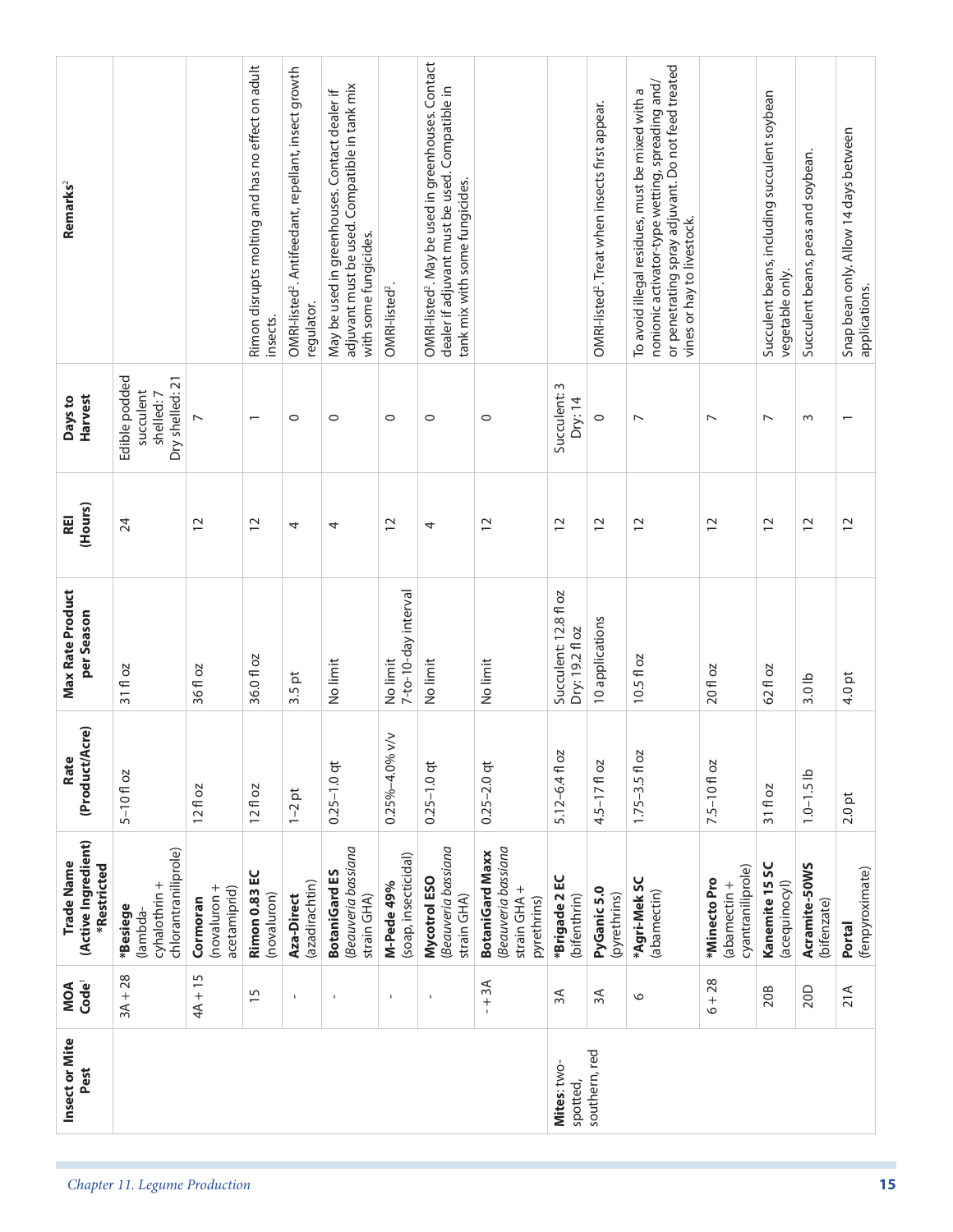| Remarks <sup>2</sup>                             | OMRI-listed <sup>2</sup> . Antifeedant, repellant, insect growth |                                                              |                                    |                                                                                   |                                  |                                                |                                              |                             |                                                              | Only soil applied is labeled and only for foliar | Edible podded legumes and succulent shelled | Do not apply more than two applications against | OMRI-listed <sup>2</sup> . Do not feed forage or hay to meat or |                                      |                                                   |
|--------------------------------------------------|------------------------------------------------------------------|--------------------------------------------------------------|------------------------------------|-----------------------------------------------------------------------------------|----------------------------------|------------------------------------------------|----------------------------------------------|-----------------------------|--------------------------------------------------------------|--------------------------------------------------|---------------------------------------------|-------------------------------------------------|-----------------------------------------------------------------|--------------------------------------|---------------------------------------------------|
|                                                  | regulator.                                                       | OMRI-listed <sup>2</sup> . Succulent or dried.               | OMRI-listed <sup>2</sup> .         | OMRI-listed <sup>2</sup> .                                                        | OMRI-listed <sup>2</sup> .       |                                                |                                              | OMRI-listed <sup>2</sup> .  | Does not include Western Flower Thrips.                      | feeding thrips.                                  | peas and beans.                             | thrips per season.                              | dairy animals.                                                  |                                      | Suppression of foliage-feeding only.              |
| <b>Harvest</b><br>Days to                        | $\circ$                                                          | $\circ$                                                      | $\circ$                            | $\circ$                                                                           | $\circ$                          | See label: varies<br>with rate and<br>crop use | Succulent: 3<br>Dry:21                       | $\circ$                     | Edible podded<br>Dry shelled: 21<br>succulent<br>shelled:7   | $\overline{21}$                                  | $\overline{ }$                              | $\overline{ }$                                  | Succulent: 3<br>Dry: 28                                         | Succulent: 3<br>Dry: 28              | $\overline{ }$                                    |
| (Hours)<br>REI                                   | 4                                                                | 4                                                            | $\overline{c}$                     | 4                                                                                 | 4                                | $\frac{8}{3}$                                  | $\overline{c}$                               | $\overline{c}$              | 24                                                           | $\overline{12}$                                  | $\overline{c}$                              | $\overline{c}$                                  | 4                                                               | 4                                    | $\overline{c}$                                    |
| Max Rate Product<br>per Season                   | $3.5$ pt                                                         | No limit                                                     | 7-to-10-day interval<br>No limit   | No limit                                                                          | No limit                         | $SP: 5.0$ lb<br>$IV: 15$ pt                    | 27.39 oz                                     | 10 applications             | 31f1oz                                                       | 10.5 fl oz                                       | 16 oz                                       | 36 fl oz (see remarks)                          | Succulent: 9.0 fl oz<br>Dry: 3.75 fl oz                         | Succulent: 28 fl oz<br>Dry: 12 fl oz | 20 fl oz                                          |
| (Product/Acre)<br>Rate                           | $1-2$ pt                                                         | $1-3$ lb                                                     | $\leq$<br>$0.25\% - 4.0\%$         | JMS: 3-6 qt/100<br>Others: 1-2<br>gal/100gal<br>gal                               | 1.0%-2.0% v/v                    | 으<br>LV: $1.50-3$ pt<br>SP: $0.50-1.0$ II      | 10.3 oz                                      | $4.5 - 17f$ oz              | $6 - 10$ floz                                                | $7 - 10.5 f$ 0z                                  | $4.5 - 5.3$ fl oz                           | $12f$ l oz                                      | $1.5 - 2.0$ floz                                                | $5 - 8$ floz                         | 10 fl oz                                          |
| (Active Ingredient)<br>Trade Name<br>*Restricted | (azadirachtin)<br>Aza-Direct                                     | (Chromobacterium<br>subtsugae strain<br>Grandevo<br>PRAA4-1) | (soap, insecticidal)<br>M-Pede 49% | JMS Stylet Oil, Saf-<br>Sun Spray 98.8%,<br>(oil, insecticidal)<br>T-Side, others | (extract of neem oil)<br>Trilogy | *Lannate LV; *SP<br>(methomyl)                 | (zeta-cypermethrin<br>+ bifenthrin)<br>*Hero | PyGanic 5.0<br>(pyrethrins) | chlorantraniliprole)<br>cyhalothrin +<br>*Besiege<br>lambda- | (imidacloprid)<br>Admire Pro                     | (acetamiprid)<br>Assail 30SG                | (novaluron +<br>acetamiprid)<br>Cormoran        | Entrust SC<br>(spinosad)                                        | (spinetoram)<br>Radiant SC           | cyantraniliprole)<br>*Minecto Pro<br>(abamectin + |
| Code <sup>1</sup><br>MOA                         | $\mathbf{I}$                                                     | $\blacksquare$                                               | $\mathbf{I}$                       | $\mathbf{I}$                                                                      | $\mathbf{I}$                     | $\leq$                                         | 3A                                           | $\approx$                   | $3A + 28$                                                    | 4A                                               | 4A                                          | $4A + 15$                                       | $\sqrt{2}$                                                      | 5                                    | $6 + 28$                                          |
| Insect or Mite<br>Pest                           |                                                                  |                                                              |                                    |                                                                                   |                                  | Thrips                                         |                                              |                             |                                                              |                                                  |                                             |                                                 |                                                                 |                                      |                                                   |
|                                                  |                                                                  | Chapter 11. Legume Production                                |                                    |                                                                                   |                                  |                                                |                                              |                             |                                                              |                                                  |                                             |                                                 |                                                                 |                                      | 16                                                |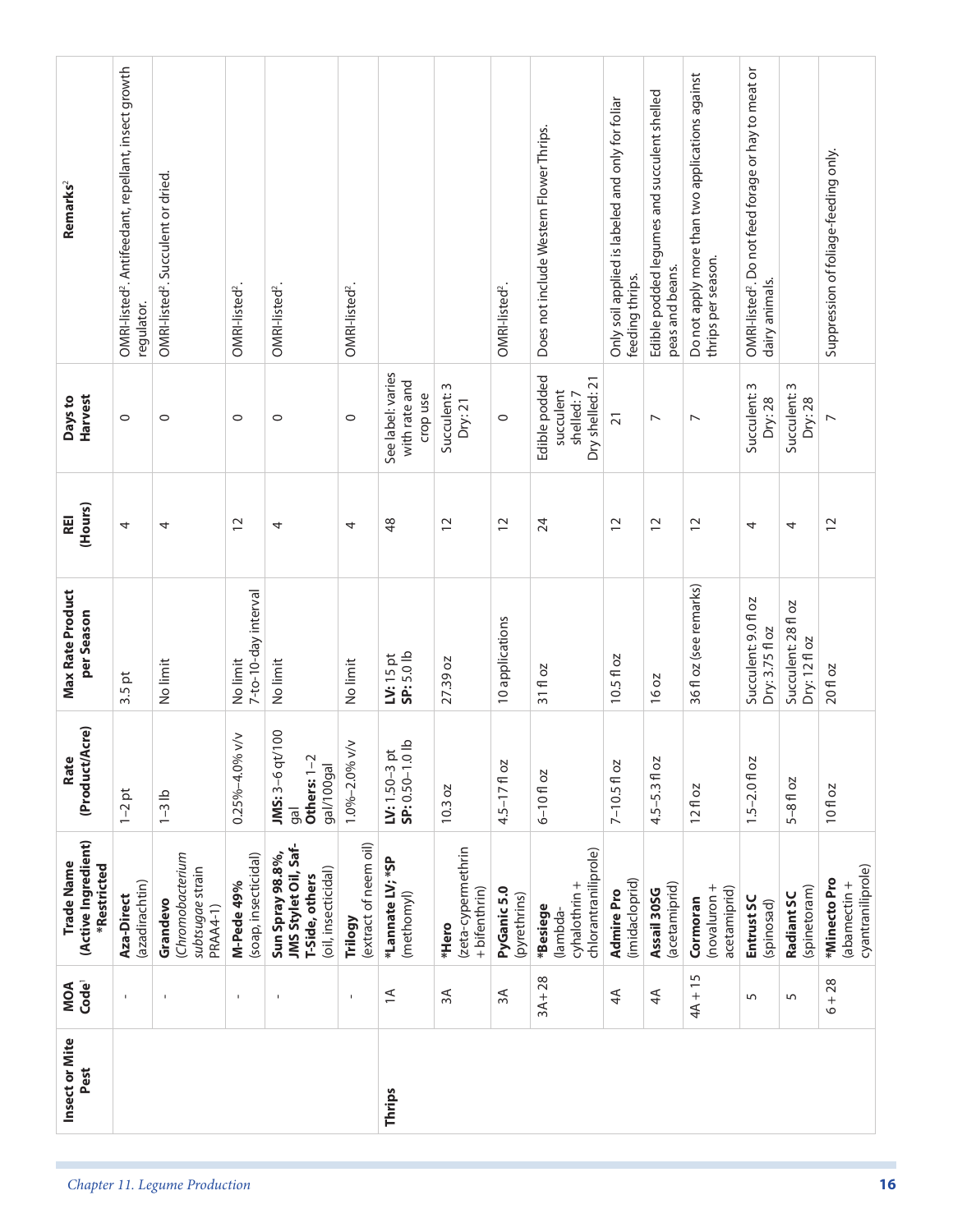|    | Insect or Mite<br>Pest | Code <sup>1</sup><br>MOA | (Active Ingredient)<br>Trade Name<br>*Restricted                                  | (Product/Acre)<br>Rate                                         | Max Rate Product<br>per Season                      | (Hours)<br>REI | Harvest<br>Days to                                                 | Remarks <sup>2</sup>                                                                                                                               |
|----|------------------------|--------------------------|-----------------------------------------------------------------------------------|----------------------------------------------------------------|-----------------------------------------------------|----------------|--------------------------------------------------------------------|----------------------------------------------------------------------------------------------------------------------------------------------------|
|    |                        | $\overline{15}$          | <b>Rimon 0.83 EC</b><br>(novaluron)                                               | 12 fl oz                                                       | 36.0 fl oz                                          | $\overline{c}$ |                                                                    | Rimon disrupts molting and has no effect on adult<br>insects.                                                                                      |
|    |                        | 23                       | (spirotetramat)<br>Movento                                                        | $4-5f$ 0z                                                      | 10.0 fl oz                                          | 24             | Succulent: 1<br>Dry:7                                              |                                                                                                                                                    |
|    |                        | 28                       | (cyantraniliprole/<br>cyazapyr)<br><b>Exirel</b>                                  | $10.5 - 20.5$ oz                                               | lb a.i. of Group 28<br>No more than 0.4<br>products | $\overline{c}$ | $\overline{\phantom{0}}$<br>Succulent:<br>Dried: 7                 | Label contains pollinator protection warnings.                                                                                                     |
|    |                        | $\blacksquare$           | (azadirachtin)<br>Aza-Direct                                                      | $1-2$ pt                                                       | $3.5$ pt                                            | 4              | $\circ$                                                            | OMRI-listed <sup>2</sup> . Antifeedant, repellant, insect growth<br>regulator.                                                                     |
|    |                        | $\mathbf{I}$             | Beauveria bassiana<br><b>BotaniGard ES</b><br>strain GHA)                         | $0.25 - 1.0$ qt                                                | No limit                                            | 4              | $\circ$                                                            | adjuvant must be used. Compatible in tank mix<br>May be used in greenhouses. Contact dealer if<br>with some fungicides.                            |
|    |                        | $\mathbf{I}$             | (Chromobacterium<br>subtsugae strain<br>Grandevo<br>PRAA4-1)                      | $1-3$ lb                                                       | No limit                                            | 4              | $\circ$                                                            | OMRI-listed <sup>2</sup> . Succulent or dried.                                                                                                     |
|    |                        | $\mathbf{I}$             | (soap, insecticidal)<br><b>M-Pede 49%</b>                                         | $\leq$<br>$0.25\% - 4.0\%$                                     | 7-to-10-day interval<br>No limit                    | $\overline{C}$ | $\circ$                                                            | OMRI-listed <sup>2</sup> .                                                                                                                         |
|    |                        | $\blacksquare$           | Beauveria bassiana<br>Mycotrol ESO<br>strain GHA)                                 | $0.25 - 1.0$ qt                                                | No limit                                            | 4              | $\circ$                                                            | OMRI-listed <sup>2</sup> . May be used in greenhouses. Contact<br>dealer if adjuvant must be used. Compatible in<br>tank mix with some fungicides. |
|    |                        | $\mathsf I$              | JMS Stylet Oil, Saf-<br>Sun Spray 98.8%,<br>(oil, insecticidal)<br>T-Side, others | JMS: 3-6 qt/100<br>Others: 1-2<br>gal/100gal<br>$\overline{g}$ | no limit                                            | 4              | $\circ$                                                            | OMRI-listed <sup>2</sup> .                                                                                                                         |
|    |                        | $\blacksquare$           | (extract of neem oil)<br>Trilogy                                                  | 1.0%-2.0% v/v                                                  | no limit                                            | 4              | $\circ$                                                            | OMRI-listed <sup>2</sup> . Apply morning or evening to reduce<br>potential for leaf burn.                                                          |
|    |                        | $-1$ 3A                  | Beauveria bassiana<br><b>BotaniGard Maxx</b><br>strain GHA +<br>pyrethrins)       | $0.25 - 2.0$ qt                                                | No limit                                            | 12             | $\circ$                                                            |                                                                                                                                                    |
|    | Whiteflies             | $\approx$                | *Brigade 2 EC<br>(bifenthrin)                                                     | $2.1 - 6.4$ fl oz                                              | Succulent: 12.8 fl oz<br>Dry: 19.2 fl oz            | $\overline{c}$ | Succulent: 3<br>Dry: 14                                            |                                                                                                                                                    |
|    |                        | 3A                       | (zeta-cypermethrin)<br>*Mustang Maxx<br>*Mustang                                  | 002<br>Maxx: $3.2 - 4$<br>$3.4 - 4.3$ oz                       | Maxx: 24.0 oz<br>25.8 oz                            | $\tilde{c}$    | peas or beans:<br>Dried shelled<br>Succulent: 1<br>$\overline{21}$ | cutworms, white grubs, and wireworms. See label.<br>Can also be applied at planting for control of                                                 |
|    |                        | $\approx$                | PyGanic 5.0<br>(pyrethrins)                                                       | $4.5 - 17f$ oz                                                 | 10 applications                                     | 12             | $\circ$                                                            | OMRI-listed <sup>2</sup> . Treat when insects first appear.                                                                                        |
| 17 |                        | 4A                       | (imidacloprid)<br>Admire Pro                                                      | fl oz<br><b>DZ</b><br>Foliar: 1.2fl<br>Soil: 7-10.5            | Foliar: 3.6 fl oz<br>Soil: 10.5 fl oz               | $\overline{C}$ | Foliar: 7<br>Soil: 21                                              | Do not apply to both soil and foliage. Do not use<br>other 4A insecticides if imidacloprid is used.                                                |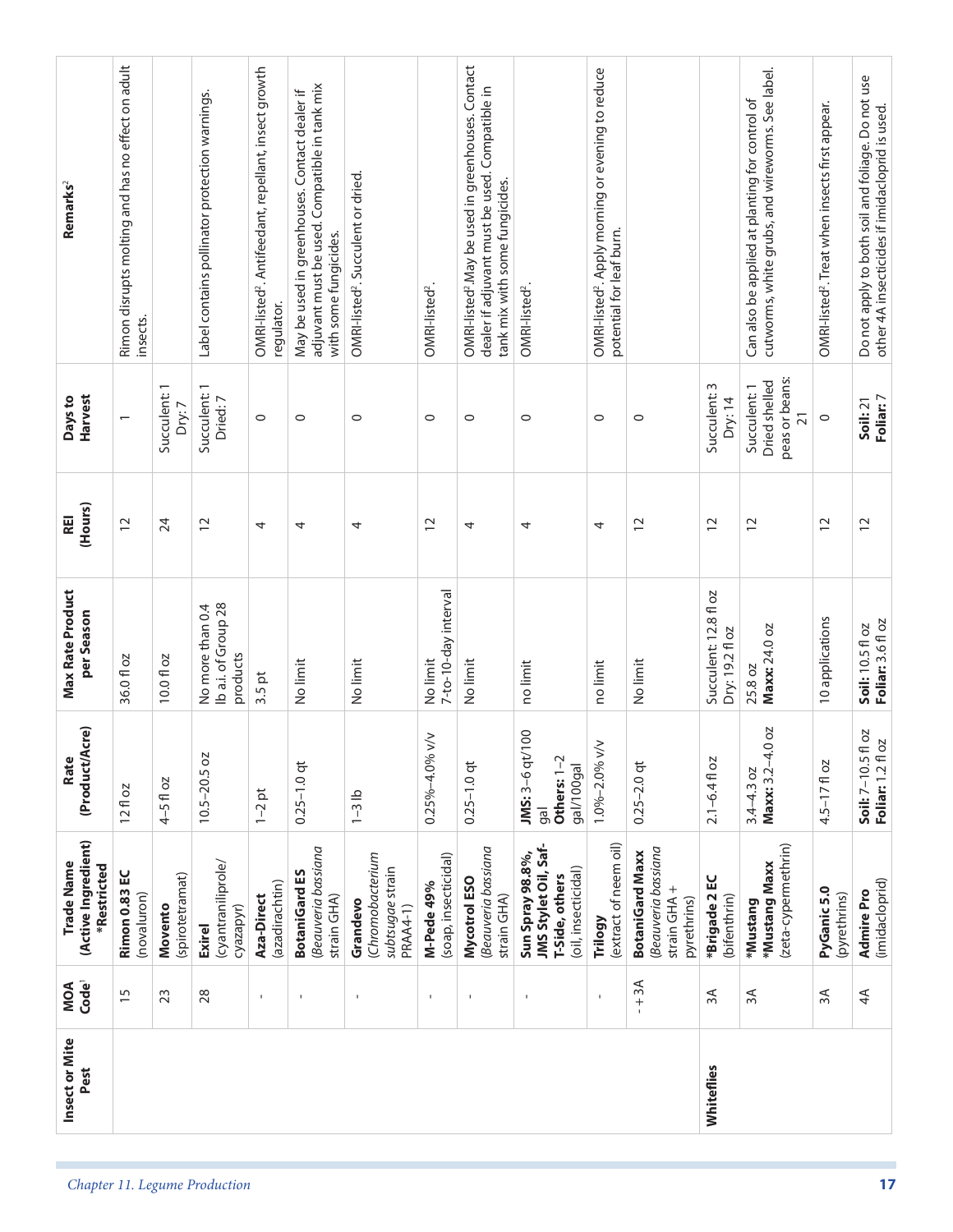| Remarks <sup>2</sup><br>Harvest<br>Days to<br>(Hours)<br>REI<br>Max Rate Product<br>per Season<br>(Product/Acre)<br>Rate<br>(Active Ingredient)<br>Trade Name<br>*Restricted<br>Code <sup>1</sup><br>MOA | Edible podded legumes and succulent shelled<br>peas and beans.<br>$\overline{\phantom{0}}$<br>$\overline{C}$<br>16 oz<br>$4.0 - 5.3$ fl oz<br>(acetamiprid)<br>Assail 30SG<br>4A | Do not apply more than two applications against<br>whiteflies per season.<br>$\overline{ }$<br>$\overline{c}$<br>36 fl oz (see remarks)<br>$12f$ l oz<br>(novaluron +<br>acetamiprid)<br>Cormoran<br>$4A + 15$ | Minimum interval between applications: 10 days<br>$\overline{\phantom{0}}$<br>4<br>28.0 fl oz/year<br>$10.5 - 14f$ oz<br>(flupyradifurone)<br><b>Sivanto Prime</b><br>$\overline{4}$ | $\overline{\phantom{0}}$<br>$\overline{C}$<br>20 fl oz<br>10fl oz<br>cyantraniliprole)<br>*Minecto Pro<br>(abamectin +<br>$6 + 28$ | $\overline{ }$<br>$\overline{c}$<br>20 fl oz<br>$8 - 10f$ oz<br>(pyriproxyfen)<br>Knack IGR<br>X | Rimon disrupts molting and has no effect on adult<br>insects.<br>$\overline{\phantom{0}}$<br>$\overline{c}$<br>24 fl oz<br>12f1oz<br>Rimon 0.83 EC<br>(novaluron)<br>$\overline{15}$ | For succulent beans only. Allow 14 days between<br>applications.<br>$\overline{4}$<br>$\overline{c}$<br>27.2 fl oz<br>$9.0 - 13.6f$ oz<br>Courier 40 SC<br>(buprofezin)<br>$\frac{9}{2}$ | Succulent: 1<br>Dry:7<br>24<br>10.0 fl oz<br>$4-5f$ oz<br>(spirotetramat)<br>Movento<br>23 | Succulent: 1<br>Dried: 7<br>$\overline{c}$<br>Ib a.i. of Group 28<br>No more than 0.4<br>products<br>$10.5 - 20.5$ oz<br>(cyantraniliprole/<br>cyazapyr)<br><b>Exirel</b><br>28 | adjuvant must be used. Compatible in tank mix<br>May be used in greenhouses. Contact dealer if<br>with some fungicides.<br>$\circ$<br>4<br>No limit<br>$0.25 - 1.0$ qt<br>Beauveria bassiana<br><b>BotaniGard ES</b><br>strain GHA)<br>$\blacksquare$ | OMRI-listed <sup>2</sup> . Succulent or dried. Do not apply if<br>bees are visiting treatment area.<br>$\circ$<br>4<br>No limit<br>$1-3$ lb<br>(Chromobacterium<br>subtsugae strain<br>Grandevo<br>PRAA4-1)<br>$\mathbf{I}$ | OMRI-listed <sup>2</sup> . Use with a companion insecticide.<br>$\circ$<br>$\overline{12}$<br>7-to-10-day interval<br>No limit<br>$\leq$<br>$0.25\% - 4.0\%$<br>(soap, insecticidal)<br>M-Pede 49%<br>$\mathbf{I}$ | dealer if adjuvant must be used. Compatible in<br>OMRI-listed <sup>2</sup> . May be used in houses. Contact<br>tank mix with some fungicides.<br>$\circ$<br>4<br>No limit<br>$0.25 - 1.0$ qt<br>Beauveria bassiana<br>Mycotrol ESO<br>strain GHA)<br>$\mathbf{I}$ | OMRI-listed <sup>2</sup> .<br>$\circ$<br>4<br>20 g a.i.<br>4-16floz<br>(azadirachtin)<br>Neemix 4.5<br>$\blacksquare$ | OMRI-listed <sup>2</sup> .<br>$\circ$<br>4<br>no limit<br>JMS: 3-6 qt/100<br>gal<br>JMS Stylet Oil, Saf-<br>Sun Spray 98.8%,<br>$\mathbf{I}$ |
|----------------------------------------------------------------------------------------------------------------------------------------------------------------------------------------------------------|----------------------------------------------------------------------------------------------------------------------------------------------------------------------------------|----------------------------------------------------------------------------------------------------------------------------------------------------------------------------------------------------------------|--------------------------------------------------------------------------------------------------------------------------------------------------------------------------------------|------------------------------------------------------------------------------------------------------------------------------------|--------------------------------------------------------------------------------------------------|--------------------------------------------------------------------------------------------------------------------------------------------------------------------------------------|------------------------------------------------------------------------------------------------------------------------------------------------------------------------------------------|--------------------------------------------------------------------------------------------|---------------------------------------------------------------------------------------------------------------------------------------------------------------------------------|-------------------------------------------------------------------------------------------------------------------------------------------------------------------------------------------------------------------------------------------------------|-----------------------------------------------------------------------------------------------------------------------------------------------------------------------------------------------------------------------------|--------------------------------------------------------------------------------------------------------------------------------------------------------------------------------------------------------------------|-------------------------------------------------------------------------------------------------------------------------------------------------------------------------------------------------------------------------------------------------------------------|-----------------------------------------------------------------------------------------------------------------------|----------------------------------------------------------------------------------------------------------------------------------------------|
| Insect or Mite<br>Pest                                                                                                                                                                                   |                                                                                                                                                                                  |                                                                                                                                                                                                                |                                                                                                                                                                                      |                                                                                                                                    |                                                                                                  |                                                                                                                                                                                      |                                                                                                                                                                                          |                                                                                            |                                                                                                                                                                                 |                                                                                                                                                                                                                                                       |                                                                                                                                                                                                                             |                                                                                                                                                                                                                    |                                                                                                                                                                                                                                                                   |                                                                                                                       |                                                                                                                                              |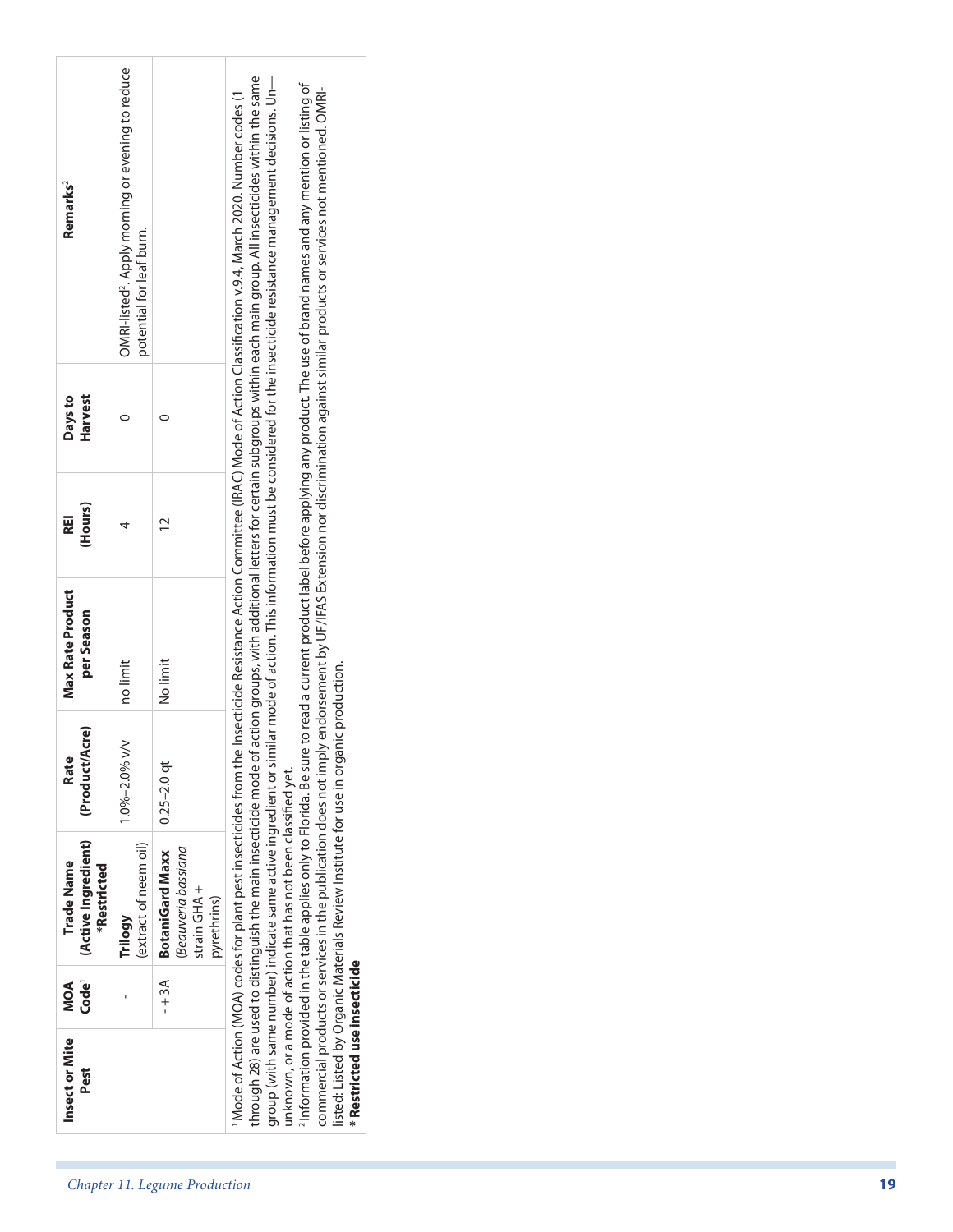| Pertinent                       | Fungicide                | Chemical                                                                                                                                                                                                                     | Max Rate/Acre                      |                                   |                          | Min. Days to                                                     | Remarks <sup>2</sup>                                                                                                                 |
|---------------------------------|--------------------------|------------------------------------------------------------------------------------------------------------------------------------------------------------------------------------------------------------------------------|------------------------------------|-----------------------------------|--------------------------|------------------------------------------------------------------|--------------------------------------------------------------------------------------------------------------------------------------|
| <b>Diseases</b> or<br>Pathogens | Group <sup>1</sup>       | (Active Ingredients)                                                                                                                                                                                                         | Appl.                              | Season                            | <b>Harvest</b>           | Reentry                                                          |                                                                                                                                      |
|                                 |                          | Please refer to Chapter 19 for information on biopesticides, including materials labeled for certified organic production<br>Labels change frequently. Be sure to read a current product label before applying any chemical. |                                    |                                   |                          |                                                                  |                                                                                                                                      |
| Anthracnose                     | $\overline{\leq}$        | Kentan DF, Nordox, Nordox 75 WG<br>Many brands available: Cueva,<br>(copper compounds)                                                                                                                                       | <b>SEE INDIVIDUAL LABEL</b>        |                                   | Varies                   | Varies from 4 hr<br>to 2 days                                    |                                                                                                                                      |
|                                 | $M1 + M1$                | copper hydroxide + copper<br>oxychloride)<br><b>Badge X2</b><br><b>Badge SC</b>                                                                                                                                              | 2 pt                               | <b>SC:</b> 16.6 pt<br>X2: 16.9 pt | $\circ$                  | Greenhouse: 1<br>Field: 2                                        |                                                                                                                                      |
|                                 | $M1 + M1$                | (basic copper sulfate + copper<br><b>C-O-C-SWDG</b><br>oxychloride)                                                                                                                                                          | $1.5$ lb                           | $9.2$ lb                          |                          | $\sim$                                                           |                                                                                                                                      |
|                                 | N <sub>5</sub>           | 90 DF, Echo ZN, Equus-DF Fungicide,<br>Ultrex, Bravo Weather Stik, Bravo ZN,<br>Chlorothalonil 720, Echo 720, Echo<br>Many brands available: Bravo<br>Equus 720 SST, Initiate 720<br>(chlorothalonil)                        | SEE INDIVIDUAL LABEL               |                                   | 7 or 14                  | 0.5                                                              | Do not use on crops for livestock.                                                                                                   |
|                                 | $\overline{\phantom{0}}$ | 4.5F, Topsin 4.5FL Fungicide, Topsin M<br>Incognito 85 WDG, Nufarm T-Methyl<br>3336 EG, 3336 F, 3336 WP, Helena-<br>Methyl 4.5 AG, Incognito 4.5F,<br>Many brands available:<br>(thiophanate-methyl)<br>WSB Fungicide        | SEE INDIVIDUAL LABEL               |                                   | 14 to 28 (see<br>label)  | fungicides: 0.5<br>Dry beans: 3<br>Succulent<br>beans: 1<br>3336 | 10%-30% bloom and second at peak<br>twice (max=1.5 lb/appl.) with first at<br>Apply once at 50%-70% bloom or<br>bloom.               |
|                                 | $\sim$                   | Propiconazole 3.6EC<br>(propiconazole)<br>Ĕ                                                                                                                                                                                  | 4 fl oz                            | $12f$ oz                          | $\overline{\phantom{0}}$ | 0.5                                                              | Supplemental label: For control of web<br>blight caused by Rhizoctonia solani.<br>Not labeled for cowpea used for<br>livestock feed. |
|                                 | $\sim$                   | Rancona 3.8 FS<br>(ipconazole)                                                                                                                                                                                               | 0.085 fl oz/100<br>lb seed         |                                   |                          | 0.5                                                              | For suppressing seedborne<br>anthracnose of dry bean.                                                                                |
|                                 | $\overline{ }$           | (penthiopyrad)<br><b>Fontelis</b>                                                                                                                                                                                            | 30 fl oz                           | 72fl oz                           | $\circ$                  | 0.5                                                              | applications before alternating to a<br>No more than 2 sequential<br>non-FRAC 7 fungicide.                                           |
|                                 | $7 + M3$                 | (carboxin + thiram)<br>Vitaflo-280                                                                                                                                                                                           | 4.0 fl oz per 100<br><b>b</b> seed |                                   |                          | $\overline{\phantom{0}}$                                         |                                                                                                                                      |
|                                 | $7 + 11$                 | Priaxor Xemium                                                                                                                                                                                                               | 8 fl oz                            | 16fl oz                           | $7$ or $21$              | 0.5                                                              | Limit 2 appl./season. Crop cannot be<br>used for livestock until 14 days after<br>last application.                                  |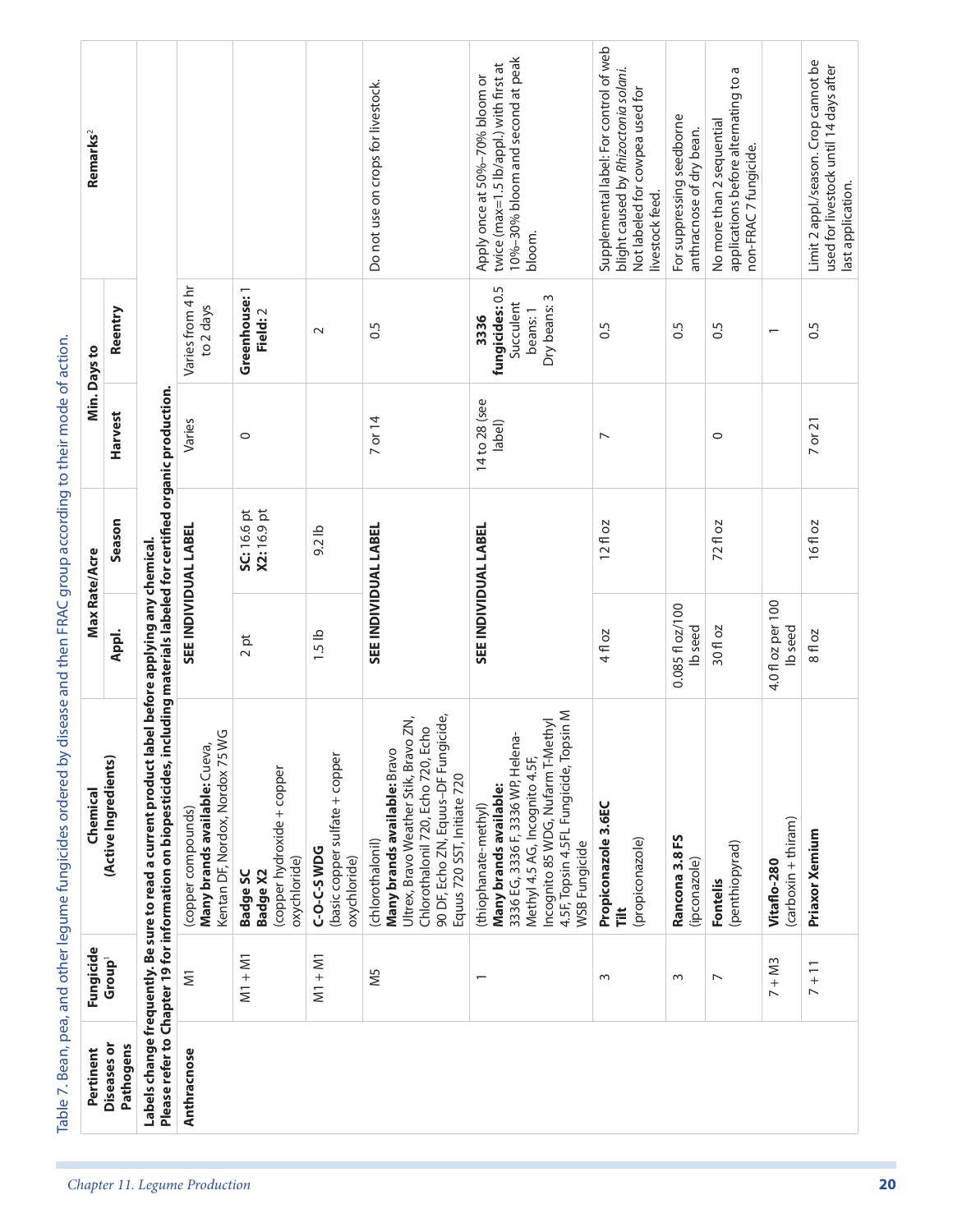| Diseases or<br>Pathogens<br>Ascochyta<br>blight | Fungicide<br>$\sim$<br>Group <sup>1</sup><br>$11 + 3$<br>$4 + 7 +$<br>SM<br>$\overline{\phantom{0}}$<br>$\equiv$<br>$\overline{1}$<br>$\sim$<br>$\sim$<br>$\overline{ }$<br>$\overline{ }$ | Many brands available: Bravo Ultrex,<br>720,<br>Mazolin, Quadris, Satori Fungicide,<br>720, Echo 90 DF, Echo ZN, Equus-DF<br>Tetraban, Trevo, Willowood Azoxy<br>Bravo Weather Stik, Bravo ZN, Echo<br>Fungicide, Quilt Xcel, Willowood<br>Fungicide, Equus 720 SST, Initiate<br>Aframe, Azoxystar, Azoxyzone,<br>(azoxystrobin + propiconazole)<br>(Active Ingredients)<br>Avaris 2XS, Cover XL, Quilt<br>(metalaxyl + penflufen +<br>Chemical<br>Propiconazole 3.6EC<br>(mefentrifluconazole)<br>prothioconazole)<br>Azoxyprop Xtra<br>Initiate ZN, Praiz<br>EverGol Energy<br>(pyraclostrobin)<br>(propiconazole)<br>(chlorothalonil)<br>(penthiopyrad)<br>(azoxystrobin)<br>(azoxystrobin)<br>Headline SC<br>Azteroid FC<br>Headline<br>(boscalid)<br>Provysol<br>Fontelis<br>Endura<br><b>2SC</b><br>Ĕ | <b>SEE INDIVIDUAL LABEL</b><br>Max Rate/Acre<br>1.0 fl oz/100 lb<br>19.5 fl oz<br>15.5 fl oz<br>14fl oz<br>30 fl oz<br>Appl.<br>9fl oz<br>4 fl oz<br>5 fl oz<br>11 oz<br>seed | 92.3 fl oz<br>116fl oz<br>Season<br>18fl oz<br>42 fl oz<br>12 fl oz<br>72 fl oz<br>ŏ<br>22 oz<br>15f | Succulent: 0<br>Succulent: 0<br>Succulent: 7<br>Succulent: 7<br>Harvest<br>Dry: 14<br>Dry: 14<br>Dry: 14<br>7 or 14<br>Dry: 21<br>7 or 21<br>SC:7<br>$\overline{2}1$<br>$\circ$<br>$\overline{ }$ | Reentry<br>SC: 0.5<br>4 <sup>hr</sup><br>$4 h$ r<br>$\frac{1}{4}$<br>$\overline{0}$<br>0.5<br>$\sim$<br>$\overline{0}$ .5<br>$\sim$<br>0.5<br>Min. Days to | Supplemental label: For control of web<br>Only labeled for chickpea, lentils, and<br>applications before alternating to a<br>applications before alternating to a<br>blight caused byRhizoctonia solani.<br>applications beforealternating to a<br>Do not use on crops for livestock.<br>on cowpea cultivars intended for<br>Not labeled for cowpea used for<br>Limit 2 appl./crop, and alternate<br>Supplemental label: Do not use<br>dry-edible peas and beans.<br>No more than 2 sequential<br>No more than 2 sequential<br>No more than 2 sequential<br>Remarks <sup>2</sup><br>non-FRAC 11 fungicide.<br>non-FRAC 11 fungicide.<br>non-FRAC 7 fungicide.<br>Disease suppression<br>livestock feed.<br>chemistry.<br>livestock. |
|-------------------------------------------------|--------------------------------------------------------------------------------------------------------------------------------------------------------------------------------------------|-------------------------------------------------------------------------------------------------------------------------------------------------------------------------------------------------------------------------------------------------------------------------------------------------------------------------------------------------------------------------------------------------------------------------------------------------------------------------------------------------------------------------------------------------------------------------------------------------------------------------------------------------------------------------------------------------------------------------------------------------------------------------------------------------------------|-------------------------------------------------------------------------------------------------------------------------------------------------------------------------------|------------------------------------------------------------------------------------------------------|---------------------------------------------------------------------------------------------------------------------------------------------------------------------------------------------------|------------------------------------------------------------------------------------------------------------------------------------------------------------|-------------------------------------------------------------------------------------------------------------------------------------------------------------------------------------------------------------------------------------------------------------------------------------------------------------------------------------------------------------------------------------------------------------------------------------------------------------------------------------------------------------------------------------------------------------------------------------------------------------------------------------------------------------------------------------------------------------------------------------|
|                                                 | $7 + 3 + 11$                                                                                                                                                                               | $^+$<br>(pydiflumetofen + propiconazole<br>azoxystrobin)<br><b>Miravis Neo</b>                                                                                                                                                                                                                                                                                                                                                                                                                                                                                                                                                                                                                                                                                                                              | $13.7f$ loz                                                                                                                                                                   | 27.4 fl oz                                                                                           | Dry: 14                                                                                                                                                                                           | 0.5                                                                                                                                                        |                                                                                                                                                                                                                                                                                                                                                                                                                                                                                                                                                                                                                                                                                                                                     |
|                                                 | $7 + 11$                                                                                                                                                                                   | (fluxapyroxad + pyraclostrobin)<br>Priaxor Xemium                                                                                                                                                                                                                                                                                                                                                                                                                                                                                                                                                                                                                                                                                                                                                           | 8 fl oz                                                                                                                                                                       | 16fl oz                                                                                              | 7 or 21                                                                                                                                                                                           | 0.5                                                                                                                                                        | Limit 2 appl./season. Crop cannot be<br>used for livestock until 14 days after<br>last application.                                                                                                                                                                                                                                                                                                                                                                                                                                                                                                                                                                                                                                 |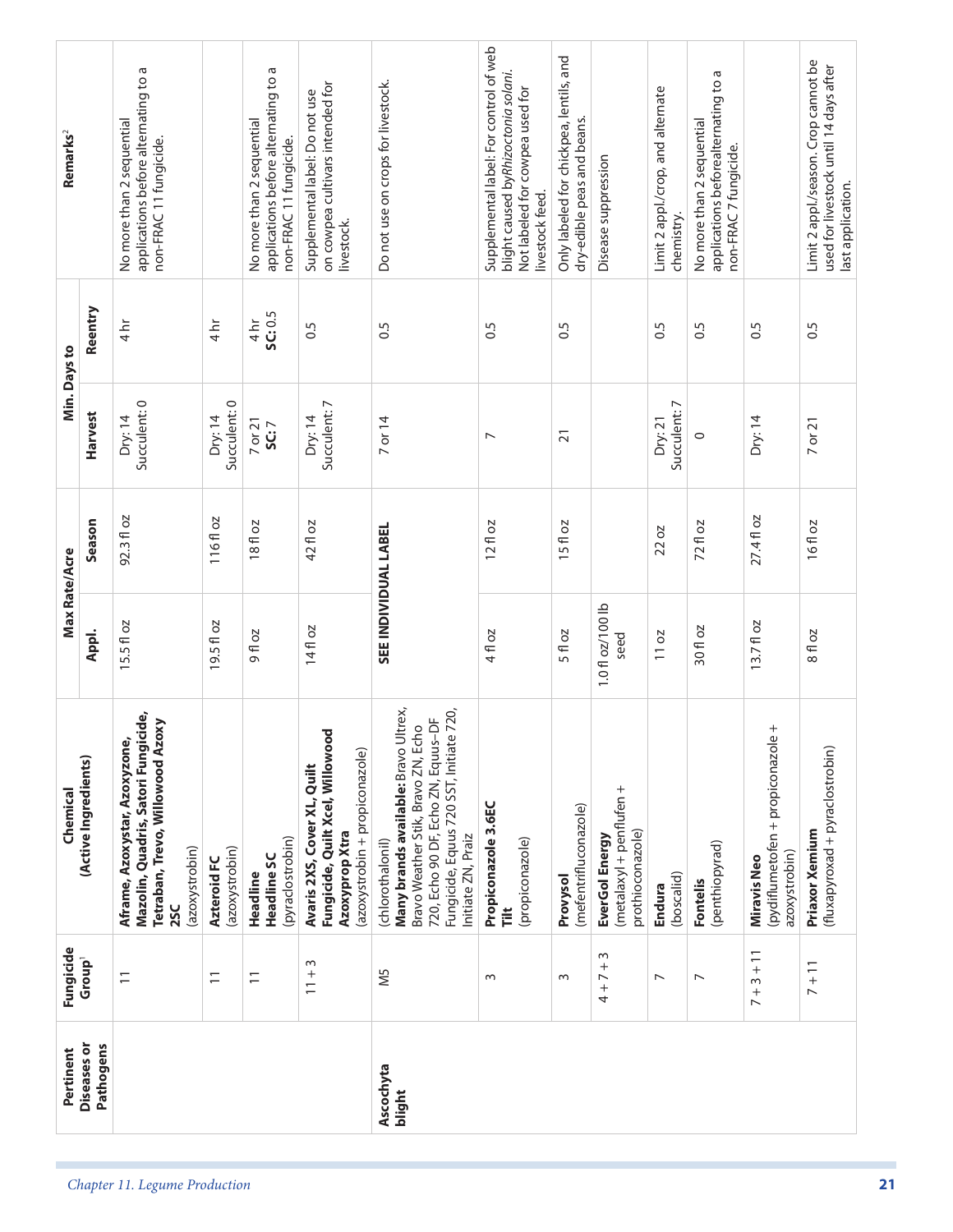| Pertinent                                                                                | Fungicide             | Chemical                                                                                                                                                                                                                                                                                                                                                                                                    | Max Rate/Acre        |                                   |                         | Min. Days to                  | Remarks <sup>2</sup>                                                                        |  |
|------------------------------------------------------------------------------------------|-----------------------|-------------------------------------------------------------------------------------------------------------------------------------------------------------------------------------------------------------------------------------------------------------------------------------------------------------------------------------------------------------------------------------------------------------|----------------------|-----------------------------------|-------------------------|-------------------------------|---------------------------------------------------------------------------------------------|--|
| <b>Diseases or</b><br>Pathogens                                                          | Group <sup>1</sup>    | (Active Ingredients)                                                                                                                                                                                                                                                                                                                                                                                        | Appl.                | Season                            | Harvest                 | Reentry                       |                                                                                             |  |
|                                                                                          | $\overline{1}$        | (picoxystrobin)<br>Aproach                                                                                                                                                                                                                                                                                                                                                                                  | $12f$ oz             | 24 fl oz                          | Seed: 14                | 0.5                           | Do not tank mix with an adjuvant or<br>crop oil when spraying dry beans or<br>peas.         |  |
|                                                                                          | $\overline{1}$        | (pyraclostrobin)<br>Headline SC<br>Headline                                                                                                                                                                                                                                                                                                                                                                 | <b>9floz</b>         | 18 fl oz                          | 7 or 21                 | $4 \overline{\text{hr}}$      | applications before alternating to a<br>No more than 2 sequential<br>non-FRAC 11 fungicide. |  |
|                                                                                          | $\overline{1}$        | Willowood Pyrac 2EC<br>(pyraclostrobin)                                                                                                                                                                                                                                                                                                                                                                     | <b>20 H G</b>        | 18fl oz                           | Succulent: 7<br>Dry:21  | 0.5                           | applications before alternating to a<br>No more than 2 sequential<br>non-FRAC 11 fungicide. |  |
|                                                                                          | $\overline{1}$        | Mazolin, Quadris, Satori Fungicide,<br>Tetraban, Trevo, Willowood Azoxy<br>Aframe, Azoxystar, Azoxyzone,<br>(azoxystrobin)<br><b>SSC</b>                                                                                                                                                                                                                                                                    | 15.5 fl oz           | 92.3 fl oz                        | Succulent: 0<br>Dry: 14 | $\frac{4}{n}$                 | applications before alternating to a<br>No more than 2 sequential<br>non-FRAC 11 fungicide. |  |
|                                                                                          | $\overline{1}$        | (azoxystrobin)<br>Azteroid FC                                                                                                                                                                                                                                                                                                                                                                               | 19.5 fl oz           | 116fl oz                          | Succulent: 0<br>Dry: 14 | $\frac{1}{4}$                 | applications before alternating to a<br>No more than 2 sequential<br>non-FRAC 11 fungicide. |  |
|                                                                                          | S<br>$11 +$           | Aframe Plus, Avaris 2XS, Cover<br>XL, Quilt Fungicide, Quilt Xcel,<br>(azoxystrobin + propiconazole)<br>Willowood Azoxyprop Xtra                                                                                                                                                                                                                                                                            | 14fl oz              | 42 fl oz                          | Succulent: 7<br>Dry: 14 | 0.5                           | on cowpea cultivars intended for<br>Supplemental label: Do not use<br>livestock.            |  |
| <b>Bacterial brown</b><br>Bacterial blight,<br>Halo blight<br>Common<br>blight,<br>spot, | $\overline{\epsilon}$ | Kocide DF, Kop-Hydroxide, MasterCop,<br>Nu-Cop 50 DF, Nu-Cop 50 WP, Nu-Cop<br>Cuprofix Ultra 40 Disperss, Cuproxat,<br>Kentan DF, Kocide 2000, Kocide 3000,<br><b>Many brands available: A</b> mericop<br>40 DF, Basic Copper 53, Champ DP<br>Dry Prill, Champ Formula 2 Flowable,<br>$\frac{1}{2}$<br>Champion++, Champ WG, Cueva,<br>Nordox, Nordox 75 WG, Nu-Cop 3<br>(copper compounds)<br>HB, Previsto | SEE INDIVIDUAL LABEL |                                   | Varies                  | Varies from 4 hr<br>to 2 days |                                                                                             |  |
|                                                                                          | $M1 + M1$             | copper hydroxide + copper<br>oxychloride)<br><b>Badge SC</b><br><b>Badge X2</b>                                                                                                                                                                                                                                                                                                                             | 2 pt                 | X2: 16.9 pt<br><b>SC:</b> 16.6 pt | $\circ$                 | Greenhouse: 1<br>Field: 2     |                                                                                             |  |
|                                                                                          | $M1 + M1$             | (basic copper sulfate + copper<br>C-O-C-SWDG<br>oxychloride)                                                                                                                                                                                                                                                                                                                                                | $1.5$ lb             | $9.2$ lb                          |                         | $\sim$                        |                                                                                             |  |
|                                                                                          | $M1 + M2$             | (basic copper sulfate + sulfur)<br>Top Cop with Sulfur                                                                                                                                                                                                                                                                                                                                                      | $2$ qt               |                                   | $\circ$                 | $\overline{ }$                | Do not use in aluminum tanks.                                                               |  |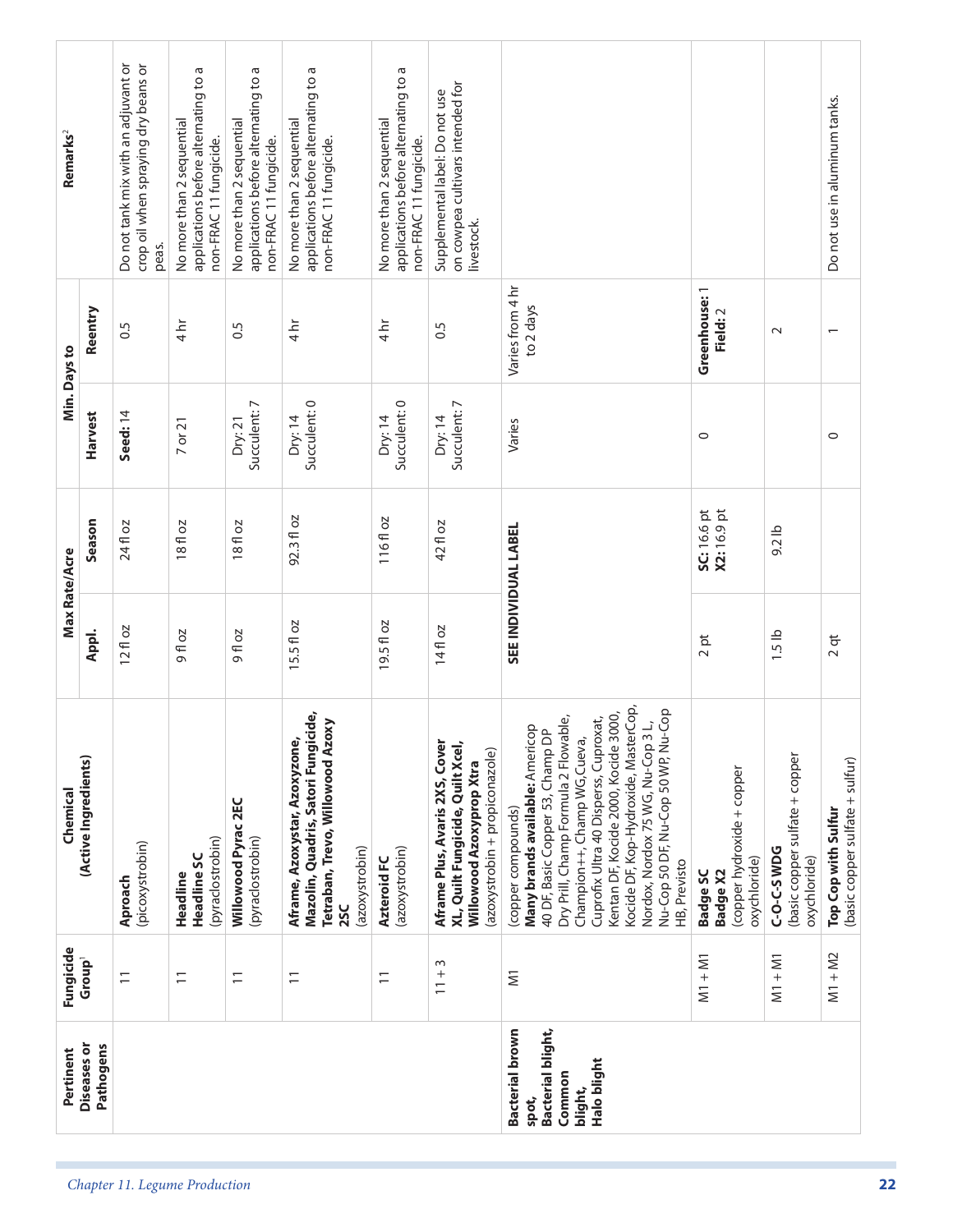| Reentry                         |                                                        | $\overline{\phantom{0}}$                                                                                                                                                                                 | $\ddot{0}$                                                                                                               | $\overline{0}$                                                                                                                                                                                                                  | 0.5                                                                                      | 0.5                                         | $\overline{\phantom{0}}$                | $\sim$                                | $\overline{0}$                    | 0.5                                                                                       | 0.5                                                                                                                                                                                   |
|---------------------------------|--------------------------------------------------------|----------------------------------------------------------------------------------------------------------------------------------------------------------------------------------------------------------|--------------------------------------------------------------------------------------------------------------------------|---------------------------------------------------------------------------------------------------------------------------------------------------------------------------------------------------------------------------------|------------------------------------------------------------------------------------------|---------------------------------------------|-----------------------------------------|---------------------------------------|-----------------------------------|-------------------------------------------------------------------------------------------|---------------------------------------------------------------------------------------------------------------------------------------------------------------------------------------|
| Harvest                         | $\circ$                                                |                                                                                                                                                                                                          | $\overline{4}$                                                                                                           | 7 or 14                                                                                                                                                                                                                         | Fresh: 7<br>Dry: 14                                                                      | $\overline{ }$                              | $\circ$                                 | Fresh: 7<br>Dry:14                    | $\circ$                           | $\overline{4}$                                                                            | Dry:14                                                                                                                                                                                |
| Season                          |                                                        |                                                                                                                                                                                                          | Fresh: 15 lb<br>Dry: 7.5 lb                                                                                              |                                                                                                                                                                                                                                 | Fresh: 24 fl oz<br>Dry: 12 fl oz                                                         | $12f$ oz                                    | $1.25$ lb                               | $12f$ l oz                            | 72 fl oz                          | 25.6 fl oz                                                                                | 27.4 fl oz                                                                                                                                                                            |
| Appl.                           | 2qt                                                    |                                                                                                                                                                                                          | 3.75 lb                                                                                                                  |                                                                                                                                                                                                                                 | 6 fl oz                                                                                  | 4 fl oz                                     | 50Z                                     | 6 fl oz                               | 30 fl oz                          | 12.8 fl oz                                                                                | 13.7 fl oz                                                                                                                                                                            |
| (Active Ingredients)            | (basic copper sulfate + sulfur)<br>Top Cop with Sulfur | Sulfur, Micro Sulf, Microthiol Disperss,<br>Thiolux, Yellow Jacket Dusting Sulfur,<br>Many brands available: Microfine<br>Sulfur 90W, THAT Flowable Sulfur,<br>Yellow Jacket Wettable Sulfur<br>(sulfur) | (sulfur + tebuconazole)<br>Unicorn DF                                                                                    | 720,<br>720, Echo 90 DF, Echo ZN, Equus-DF<br>Bravo ZN, Chlorothalonil 720, Echo<br>Fungicide, Equus 720 SST, Initiate<br>Bravo Ultrex, Bravo Weather Stik,<br>Many brands available:<br>Initiate ZN, Praiz<br>(chlorothalonil) | Tebu-Crop 3.6F<br>(tebuconazole)<br>Tebustar 3.6L<br>Onset 3.6L<br>Orius 3.6F<br>Monsoon | Propiconazole 3.6EC<br>(propiconazole)<br>Ĕ | Rally 40WSP Fungicide<br>(myclobutanil) | Willowood Teb 3.6SC<br>(tebuconazole) | (penthiopyrad)<br><b>Fontelis</b> | (fluopyram + tebuconazole)<br>Luna Experience                                             | $^{+}$<br>(pydiflumetofen + propiconazole<br>azoxystrobin)<br><b>Miravis Neo</b>                                                                                                      |
| Group <sup>1</sup>              | $M1 + M2$                                              | $\gtrapprox$                                                                                                                                                                                             | $\sim$<br>M <sup>2</sup>                                                                                                 | N <sub>5</sub>                                                                                                                                                                                                                  | $\sim$                                                                                   | $\sim$                                      | $\sim$                                  | $\sim$                                | $\overline{\phantom{0}}$          | $\sim$<br>$\frac{1}{2}$                                                                   | $7 + 3 + 11$                                                                                                                                                                          |
| <b>Diseases or</b><br>Pathogens | (Uromyces<br><b>Bean Rust</b>                          |                                                                                                                                                                                                          |                                                                                                                          |                                                                                                                                                                                                                                 |                                                                                          |                                             |                                         |                                       |                                   |                                                                                           |                                                                                                                                                                                       |
|                                 |                                                        | Do not use in aluminum tanks.                                                                                                                                                                            | Do not apply during periods of warm<br>weather to avoid phytotoxicity.<br><b>SEE INDIVIDUAL LABEL</b><br>appendiculatus) | Do not mix with other DMI fungicides.                                                                                                                                                                                           | Do not use on crops for livestock.<br>SEE INDIVIDUAL LABEL                               |                                             |                                         | 30-day plantback interval             | DMI fungicide                     | applications beforealternating to a<br>No more than 2 sequential<br>non-FRAC 7 fungicide. | any Group 7- or Group 3-containing<br>Do not make more than 2 sequential<br>applications of Luna Experience or<br>fungicide before rotating with a<br>fungicide of a different Group. |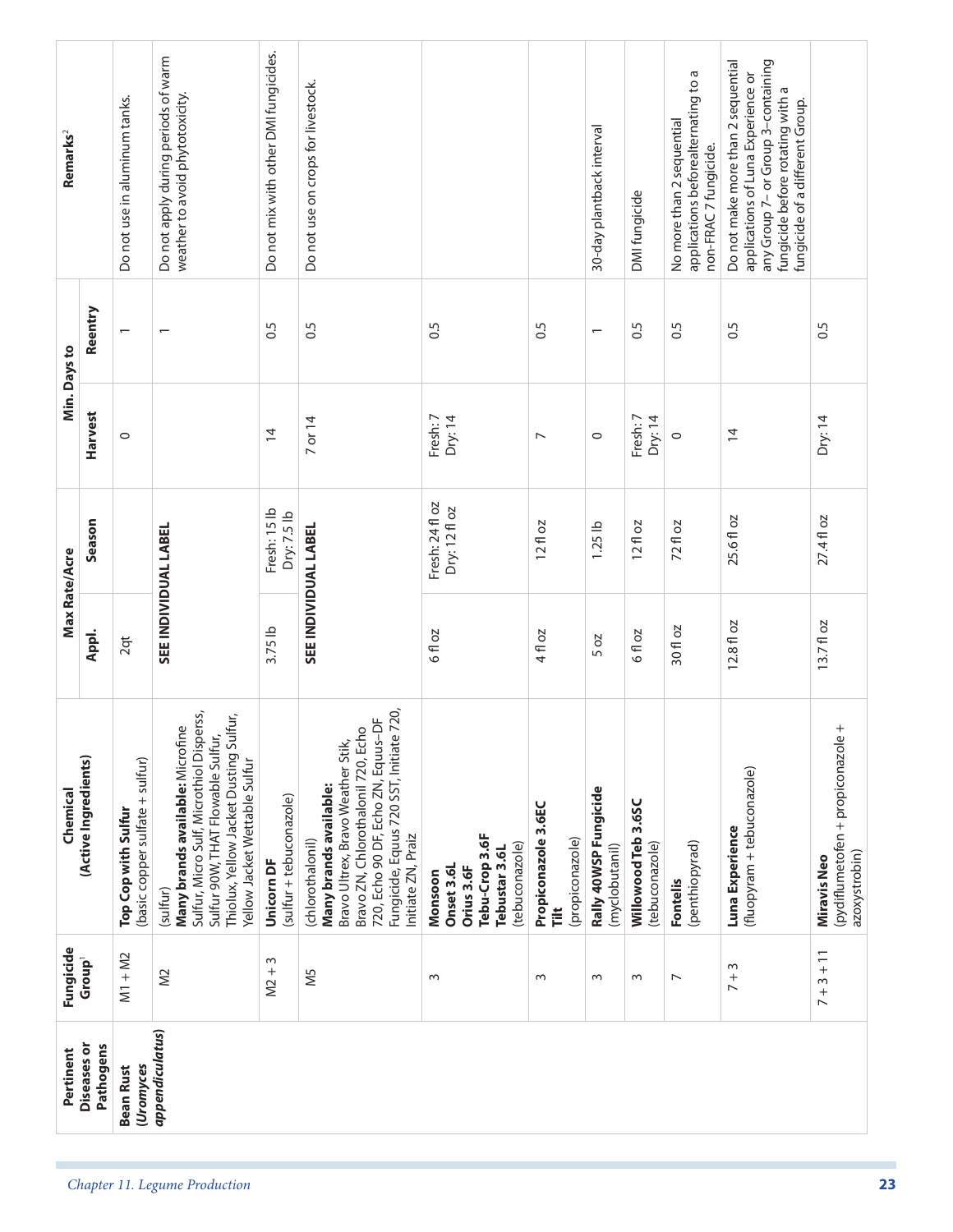| Pertinent                | Fungicide                | Chemical                                                                                                                                                                                                                                        | Max Rate/Acre                         |            |                               | Min. Days to                                      | Remarks <sup>2</sup>                                                                                                   |
|--------------------------|--------------------------|-------------------------------------------------------------------------------------------------------------------------------------------------------------------------------------------------------------------------------------------------|---------------------------------------|------------|-------------------------------|---------------------------------------------------|------------------------------------------------------------------------------------------------------------------------|
| Diseases or<br>Pathogens | Group <sup>1</sup>       | (Active Ingredients)                                                                                                                                                                                                                            | Appl.                                 | Season     | Harvest                       | Reentry                                           |                                                                                                                        |
|                          | $7 + 11$                 | (fluxapyroxad + pyraclostrobin)<br>Priaxor Xemium                                                                                                                                                                                               | 8 fl oz                               | 16fl oz    | 7 or 21                       | $\frac{5}{2}$                                     | Limit 2 appl./season. Crop cannot be<br>used for livestock until 14 days after<br>last application.                    |
|                          | $\overline{1}$           | Mazolin, Quadris, Satori Fungicide,<br>Tetraban, Trevo, Willowood Azoxy<br>Aframe, Azoxystar, Azoxyzone,<br>(azoxystrobin)<br><b>2SC</b>                                                                                                        | 20<br>6f                              | 92.3 fl oz | Dry beans: 14<br>Succulent: 0 | 4hr                                               | applications before alternating to a<br>No more than 2 sequential<br>non-FRAC 11 fungicide.                            |
|                          | $\overline{1}$           | (picoxystrobin)<br>Aproach                                                                                                                                                                                                                      | 12f1oz                                | 24 fl oz   | Seed:14                       | $\ddot{0}$                                        | Do not tank mix with an adjuvant or<br>crop oil when spraying dry beans or<br>peas.                                    |
|                          | $\overline{1}$           | (azoxystrobin)<br>Azteroid FC                                                                                                                                                                                                                   | 7.6 fl oz                             | 116fl oz   | Succulent): 0<br>Dry: 14      | $4 h$ r                                           | Б<br>applications before alternating to<br>No more than 2 sequential<br>non-FRAC 11 fungicide.                         |
|                          | $\overline{1}$           | Willowood Pyrac 2EC<br>(pyraclostrobin)<br><b>Headline SC</b><br>Headline                                                                                                                                                                       | <b>9floz</b>                          | 18fl oz    | Succulent: 7<br>Dry: 21       | 0.5                                               | applications before alternating to a<br>No more than 2 sequential<br>non-FRAC 11 fungicide.                            |
|                          | $11 + 3$                 | Aframe Plus, Avaris 2XS, Cover<br>XL, Quilt Fungicide, Quilt Xcel,<br>(azoxystrobin + propiconazole)<br>Willowood Azoxyprop Xtra                                                                                                                | 14fl oz                               | 42 fl oz   | Succulent: 7<br>Dry: 14       | 0.5                                               | on cowpea cultivars intended for<br>Supplemental label: Do not use<br>livestock.                                       |
| Botrytis or Gray<br>mold | $\overline{\leq}$        | (copper octanoate)<br>Cueva                                                                                                                                                                                                                     | $2$ gal                               |            | $\circ$                       | $4 h$ r                                           |                                                                                                                        |
|                          | N <sub>5</sub>           | 720,<br>$\overline{5}$<br>Bravo ZN, Chlorothalonil 720, Echo<br>720, Echo 90 DF, Echo ZN, Equus-<br>Fungicide, Equus 720 SST, Initiate<br>Bravo Ultrex, Bravo Weather Stik,<br>Many brands available:<br>Initiate ZN, Praiz<br>(chlorothalonil) | SEE INDIVIDUAL LABEL                  |            | 7 or 14                       | 0.5                                               | Do not use on crops for livestock.                                                                                     |
|                          | $\overline{\phantom{0}}$ | Ξ.<br>3336 EG, 3336 F, 3336 WP, Topsi<br>4.5 FL Fungicide, Topsin M WSB<br>(thiophanate-methyl)<br>Fungicide                                                                                                                                    | <b>SEE INDIVIDUAL LABEL</b>           |            | 14 to 28 (see<br>label)       | fungicides: 0.5<br>Succulent: 1<br>Dry: 3<br>3336 | 10%-30% bloom and second at peak<br>twice (max=1.5 lb/appl.) with first at<br>Apply once at 50%-70% bloom or<br>bloom. |
|                          | $\sim$                   | Rancona 3.8 FS<br>(ipconazole)                                                                                                                                                                                                                  | 0.085 fl oz/100<br>Ib <sub>seed</sub> |            |                               | 0.5                                               | For protection against seedborne<br>Botrytis.                                                                          |
|                          | $\overline{ }$           | (boscalid)<br>Endura                                                                                                                                                                                                                            | 11 oz                                 | 22 oz      | Succulent: 7                  | $\frac{5}{2}$                                     | Limit 2 appl./crop, and alternate<br>chemistry.                                                                        |
|                          | $\overline{ }$           | (penthiopyrad)<br>Fontelis                                                                                                                                                                                                                      | 30 fl oz                              | 72 fl oz   | $\circ$                       | $\frac{5}{2}$                                     |                                                                                                                        |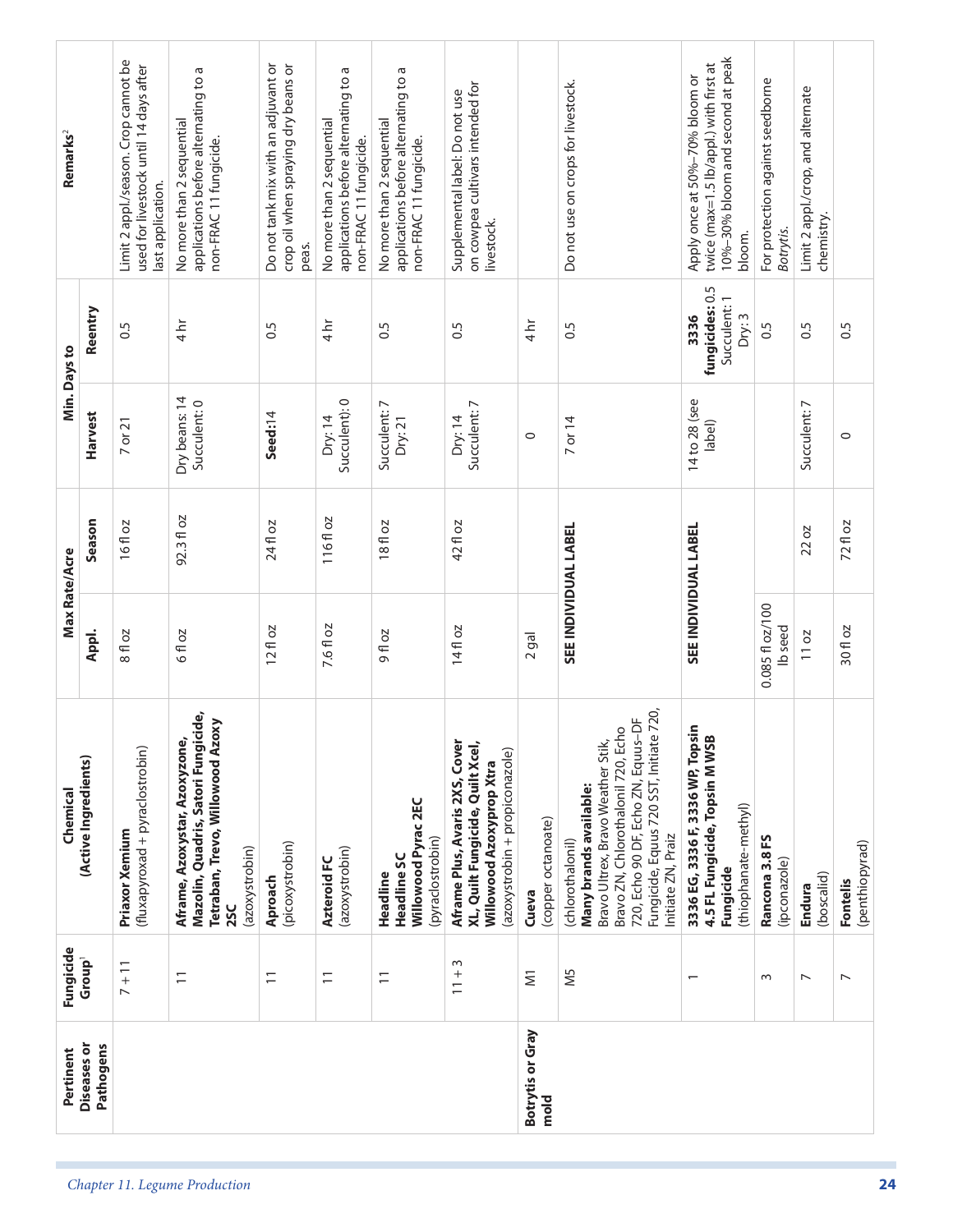| <b>Diseases or</b><br>Pertinent | Fungicide<br><b>Group</b>                      | (Active Ingredients)<br>Chemical                                                                                                                                                                                                      | Max Rate/Acre                     |                                   | Min. Days to            |                               | Remarks <sup>2</sup>                                                                                |  |
|---------------------------------|------------------------------------------------|---------------------------------------------------------------------------------------------------------------------------------------------------------------------------------------------------------------------------------------|-----------------------------------|-----------------------------------|-------------------------|-------------------------------|-----------------------------------------------------------------------------------------------------|--|
| Pathogens                       |                                                |                                                                                                                                                                                                                                       | Appl.                             | Season                            | Harvest                 | Reentry                       |                                                                                                     |  |
|                                 | $7 + M3$                                       | (carboxin + thiram)<br>Vitaflo-280                                                                                                                                                                                                    | 4 fl oz/100 lb<br>seed            |                                   |                         |                               | For protection against<br>seedborneBotrytis.                                                        |  |
|                                 | $7 + 11$                                       | (fluxapyroxad + pyraclostrobin)<br>Priaxor Xemium                                                                                                                                                                                     | 8 fl oz                           | 16fl oz                           | 7 or 21                 | 0.5                           | Limit 2 appl./season. Crop cannot be<br>used for livestock until 14 days after<br>last application. |  |
|                                 | 29                                             | Omega 500F<br>(fluazinam)                                                                                                                                                                                                             | 13.6 fl oz                        | 27.2 fl oz                        | $\overline{4}$          | 0.5                           |                                                                                                     |  |
| Cercospora leaf<br>spot         | $\overline{\leq}$                              | ЪF,<br>Many brands available: Kentan<br>Nordox, Nordox 75 WG, Previsto<br>(copper compounds)                                                                                                                                          | SEE INDIVIDUAL LABEL              |                                   | Varies                  | Varies from 4 hr<br>to 2 days |                                                                                                     |  |
|                                 | $M1 + M1$                                      | (copper hydroxide + copper<br>oxychloride)<br><b>Badge X2</b><br><b>Badge SC</b>                                                                                                                                                      | $\overline{\mathsf{p}}$<br>$\sim$ | <b>SC:</b> 16.6 pt<br>X2: 16.9 pt | $\circ$                 | Greenhouse: 1<br>Field: 2     |                                                                                                     |  |
|                                 | $M1 + M1$                                      | (basic copper sulfate + copper<br><b>C-O-C-SWDG</b><br>oxychloride)                                                                                                                                                                   | $1.5$ lb                          | $9.2$ lb                          |                         | $\sim$                        |                                                                                                     |  |
|                                 | N <sub>5</sub>                                 | 1720,<br>90 DF, Echo ZN, Equus-DF Fungicide,<br>Chlorothalonil 720, Echo 720, Echo<br>ഉ<br>Weather Stik, Bravo ZN, Chloronil<br>Equus 720 SST, Initiate 720, Initiat<br>Many brands available: Bravo<br>(chlorothalonil)<br>ZN, Praiz | <b>SEE INDIVIDUAL LABEL</b>       |                                   | 7 or 14                 | 0.5                           | Do not use on crops for livestock.                                                                  |  |
|                                 | $\overline{\phantom{a}}$                       | (penthiopyrad)<br>Fontelis                                                                                                                                                                                                            | 30 fl oz                          | 72 fl oz                          | $\circ$                 | 0.5                           |                                                                                                     |  |
|                                 | $\sim$<br>$+$                                  | (benzovindiflupyr + difenoconazole)<br>Aprovia Top                                                                                                                                                                                    | 11 fl oz                          | 22 fl oz                          | Dry:14                  | 0.5                           | Apply on a 14-day schedule.                                                                         |  |
|                                 | $7 + 11$                                       | (fluxapyroxad + pyraclostrobin)<br>Priaxor Xemium                                                                                                                                                                                     | 8 fl oz                           | 16fl oz                           | 7 or 21                 | 0.5                           | Limit 2 appl./season. Crop cannot be<br>used for livestock until 14 days after<br>last application. |  |
|                                 | $\overline{\overline{\phantom{0}}\phantom{0}}$ | (picoxystrobin)<br>Aproach                                                                                                                                                                                                            | $12f$ l oz                        | 24 fl oz                          | $\overline{4}$          | 0.5                           |                                                                                                     |  |
|                                 | $\overline{1}$                                 | Willowood Pyrac 2EC<br>(pyraclostrobin)<br>Headline SC<br>Headline                                                                                                                                                                    | <b>20 Ho</b>                      | 18fl oz                           | Succulent: 7<br>Dry: 21 | 0.5                           | Limit 2 appl./crop, and alternate<br>chemistry.                                                     |  |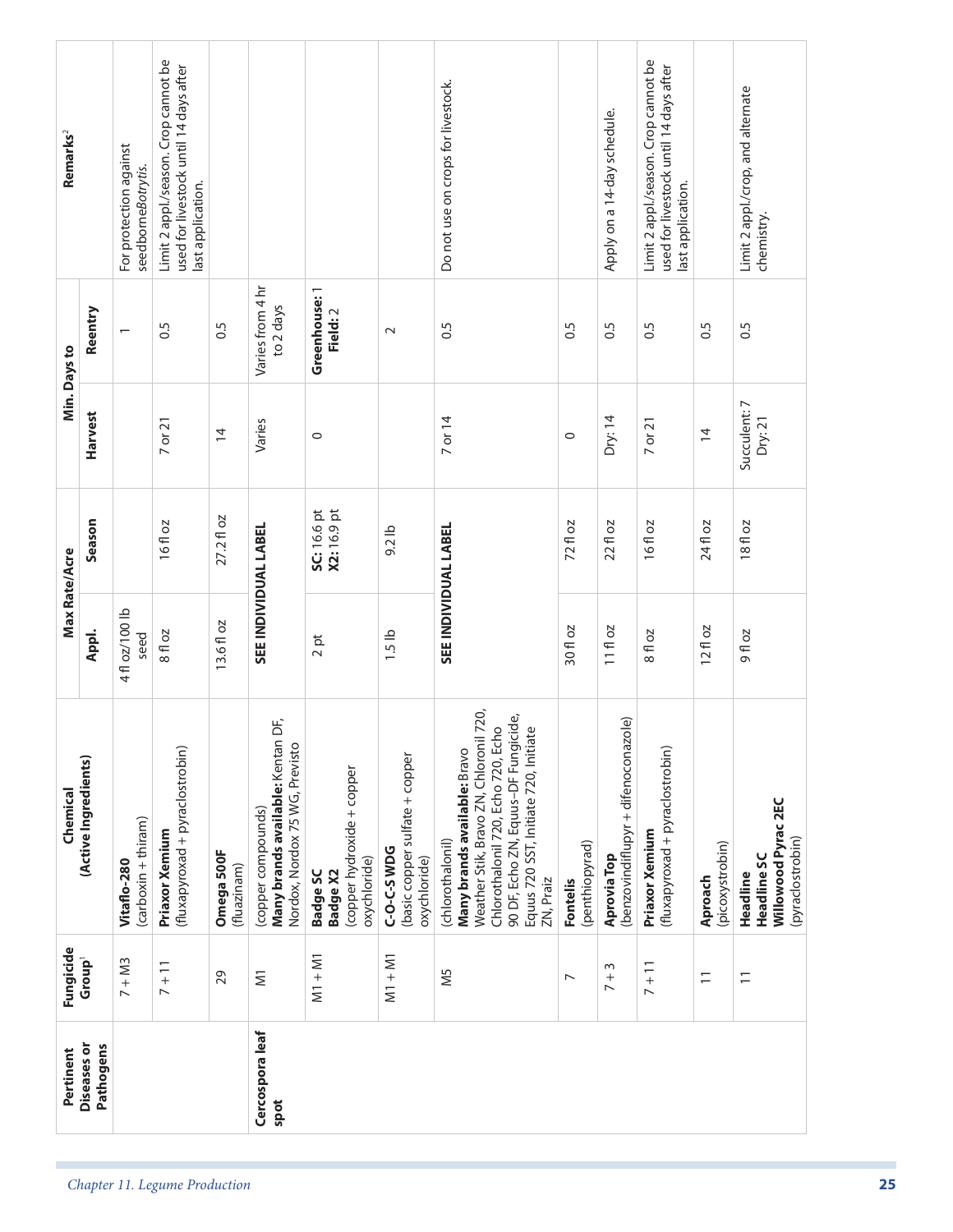| Remarks <sup>2</sup> |                          |                                                                                                                                                                                                                                                                |                                                                                  |                                                               | Do not use in aluminum tanks.                          | Limit 4 appl./crop.                                   | Do not use on crops for livestock.                                                                                                                                                                                           | Must be tank mixed with other<br>effective fungicides. | Must be tank mixed with other<br>effective fungicides. | used for livestock until 14 days after<br>Limit 2 appl./season. Crop cannot<br>last application. |                            | Limit 2 appl./crop, and alternate<br>chemistry.                           |
|----------------------|--------------------------|----------------------------------------------------------------------------------------------------------------------------------------------------------------------------------------------------------------------------------------------------------------|----------------------------------------------------------------------------------|---------------------------------------------------------------|--------------------------------------------------------|-------------------------------------------------------|------------------------------------------------------------------------------------------------------------------------------------------------------------------------------------------------------------------------------|--------------------------------------------------------|--------------------------------------------------------|--------------------------------------------------------------------------------------------------|----------------------------|---------------------------------------------------------------------------|
|                      | Reentry                  | 4 hr to 2 days<br>(see label)                                                                                                                                                                                                                                  | Greenhouse: 1<br>Field: 2                                                        | $\sim$                                                        | $\overline{\phantom{0}}$                               | $\sim$                                                | $\sim$                                                                                                                                                                                                                       | $\sim$                                                 | $\sim$                                                 | 0.5                                                                                              | 0.5                        | 0.5                                                                       |
| Min. Days to         | <b>Harvest</b>           |                                                                                                                                                                                                                                                                | $\circ$                                                                          |                                                               | $\circ$                                                | $\sim$                                                | 7 or 14                                                                                                                                                                                                                      | $\sim$                                                 | $\sim$                                                 | $7$ or $21$                                                                                      | $\overline{1}$             | $\overline{ }$                                                            |
|                      | Season                   |                                                                                                                                                                                                                                                                | SC: 16.6 pt<br>X2: 16.9 pt                                                       | 9.2 lb                                                        |                                                        | $\frac{8}{8}$                                         |                                                                                                                                                                                                                              | $0.8$ pt                                               | Foliar: 1.6 pt<br>Soil: 2.0 pt                         | 16 fl oz                                                                                         | 24 fl oz                   | 18fl oz                                                                   |
| Max Rate/Acre        | Appl.                    | SEE INDIVIDUAL LABEL                                                                                                                                                                                                                                           | $2\,\mathrm{pt}$                                                                 | $1.5$ lb                                                      | 2qt                                                    | 2 lb                                                  | <b>SEE INDIVIDUAL LABEL</b>                                                                                                                                                                                                  | $0.2$ pt                                               | $0.4$ pt                                               | 8 fl oz                                                                                          | 12fl oz                    | <b>20 p 6</b>                                                             |
| Chemical             | (Active Ingredients)     | Many brands available: Basic Copper<br>Kocide 2000 Fungicide, Kocide 3000,<br>Nordox, Nordox 75 WG, Nu-Cop 30<br>Champion++, Cueva, Cuprofix Ultra<br>40 Disperss, Cuproxat, Kentan DF,<br>53, Champ Formula 2 Flowable,<br>(copper compounds)<br>HB, Previsto | (copper hydroxide + copper<br>oxychloride)<br><b>Badge X2</b><br><b>Badge SC</b> | (basic copper sulfate + copper<br>C-O-C-S WDG<br>oxychloride) | (basic copper sulfate + sulfur)<br>Top Cop with Sulfur | (copper hydroxide + mefenoxam)<br>Ridomil Gold/Copper | DF, Echo ZN, Equus 720 SST, Equus-DF<br>Chlorothalonil 720, Echo 720, Echo 90<br>Ultrex, Bravo Weather Stik, Bravo ZN,<br>Fungicide, Initiate 720, Initiate ZN,<br>Many brands available: Bravo<br>(chlorothalonil)<br>Praiz | Ridomil Gold SL<br>(mefenoxam)                         | Ultra Flourish<br>(mefenoxam)                          | (fluxapyroxad + pyraclostrobin)<br>Priaxor Xemium                                                | (picoxystrobin)<br>Aproach | Willowood Pyrac 2EC<br>(pyraclostrobin)<br><b>Headline SC</b><br>Headline |
| Fungicide            | Group <sup>1</sup>       | $\overline{\leq}$                                                                                                                                                                                                                                              | $M1 + M1$                                                                        | $M1 + M1$                                                     | $M1 + M2$                                              | $M1 + 4$                                              | N <sub>5</sub>                                                                                                                                                                                                               | 4                                                      | 4                                                      | $7 + 11$                                                                                         | $\overline{1}$             | $\overline{1}$                                                            |
| Pertinent            | Diseases or<br>Pathogens | Downy mildew                                                                                                                                                                                                                                                   |                                                                                  |                                                               |                                                        |                                                       |                                                                                                                                                                                                                              |                                                        |                                                        |                                                                                                  |                            |                                                                           |
|                      |                          | Chapter 11. Legume Production                                                                                                                                                                                                                                  |                                                                                  |                                                               |                                                        |                                                       |                                                                                                                                                                                                                              |                                                        |                                                        |                                                                                                  |                            |                                                                           |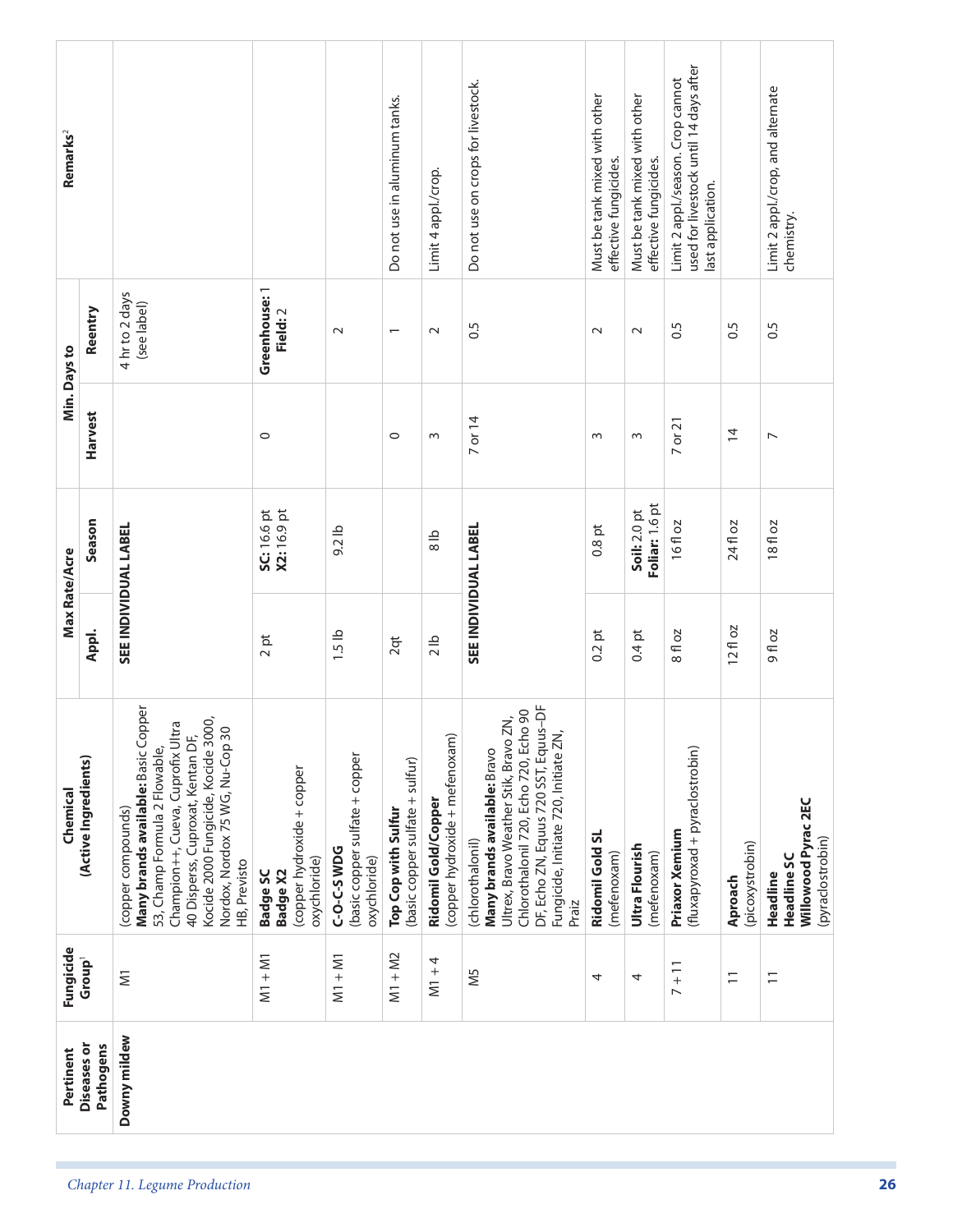| No more than three sequential appl.<br>livestock feed. Limit 6 appl./crop.<br>Not labeled for cowpea used for<br>before rotating chemistry.<br>Seed treatment<br>Seed treatment<br>Reentry<br>4 h<br>0.5<br>0.5<br>0.5<br>$\frac{5}{2}$<br>$\frac{5}{2}$<br>0.5<br>$\sim$<br>$\sim$<br>$\sim$<br>$\overline{\phantom{0}}$<br>$\overline{\phantom{0}}$<br>$\overline{\phantom{0}}$<br><b>Harvest</b><br>0<br>16.5 fl oz<br>Season<br>32 fl oz<br>0.28 fl oz/100 lb<br>0.47 fl oz/100 lb<br>1.72 fl oz/100 lb<br>0.16 fl oz/100 lb<br>0.75 fl oz/100 lb<br>4.0 fl oz/100 lb<br>1.5 fl oz/100 lb<br>3.0 fl oz/100 lb<br>0.085 fl oz/100<br>1.0 fl oz/100 lb<br>1.5 fl oz/100 lb<br>1.5 fl oz/100lb<br>5.0 fl oz/100lb<br>4.0 fl oz/100lb<br>oz/100lb seed<br>4.0 ST: 0.5 fl<br><b>Metalaxyl</b><br>2.75 fl oz<br>Ib seed<br>Appl.<br>8 fl oz<br>seed<br>seed<br>seed<br>seed<br>seed<br>seed<br>seed<br>seed<br>seed<br>seed<br>seed<br>seed<br>seed<br>Acquire, Allegiance FL, Dyna-Shield<br>Metalaxyl 318 FS, Metalaxyl 4.0 ST<br>Spirato 480 FS, STartUp FLUDI<br>Fludioxonil 4L ST, Maxim 4F S,<br>mefenoxam + thiamethoxam)<br>(Active Ingredients)<br>(azoxystrobin + fludioxonil +<br>(metalaxyl + trifloxystrobin)<br>Ranman 400SC Fungicide<br>Dyna-Shield, Fludioxonil,<br>(mefenoxam + fludioxonil)<br>(mefenoxam + fludioxonil)<br>(ipconazole + metalaxyl)<br>(carboxin + ipconazole)<br>Rancona V 100 Pro FS<br>Thiabendazole 4LST<br>(thiophanate-methyl)<br>Systiva XS Xemium<br><b>Seed Shield Beans</b><br>(carboxin + thiram)<br>Rancona Summit<br>Apron Maxx RFC<br>(mandipropamid)<br><b>Apron Maxx RTA</b><br>T-Methyl 4.5L ST<br>Rancona 3.8 FS<br>(pyraclostrobin)<br>(thiabendazole)<br>(fluxapyroxad)<br>(cyazofamid)<br>(ipconazole)<br>(fludioxonil)<br>Vitaflo-280<br>Trilex 2000<br>(metalaxyl)<br>Stamina<br>Revus<br>(insecticide)<br>$11 + 12 + 4$<br>Group <sup>1</sup><br>$7 + M3$<br>$4 + 12$<br>$4 + 12$<br>$4 + 11$<br>4<br>$7 + 3$<br>$+4A$<br>$\overline{4}$<br>$\overline{c}$<br>$\overline{1}$<br>$\overline{2}$ 1<br>$\! + \!$<br>4<br>$\sim$<br>$\overline{ }$<br>$\overline{\phantom{0}}$<br>$\overline{\phantom{0}}$<br>$\sim$<br>seeding blight,<br>Fusarium root<br>Phytophthora<br><b>Diseases or</b><br>Pathogens<br>Fusarium<br>ĭot | Pertinent                     | Fungicide | Chemical | Max Rate/Acre |  | Min. Days to | Remarks <sup>2</sup> |
|--------------------------------------------------------------------------------------------------------------------------------------------------------------------------------------------------------------------------------------------------------------------------------------------------------------------------------------------------------------------------------------------------------------------------------------------------------------------------------------------------------------------------------------------------------------------------------------------------------------------------------------------------------------------------------------------------------------------------------------------------------------------------------------------------------------------------------------------------------------------------------------------------------------------------------------------------------------------------------------------------------------------------------------------------------------------------------------------------------------------------------------------------------------------------------------------------------------------------------------------------------------------------------------------------------------------------------------------------------------------------------------------------------------------------------------------------------------------------------------------------------------------------------------------------------------------------------------------------------------------------------------------------------------------------------------------------------------------------------------------------------------------------------------------------------------------------------------------------------------------------------------------------------------------------------------------------------------------------------------------------------------------------------------------------------------------------------------------------------------------------------------------------------------------------------------------------------------------------------------------------------------------------------------|-------------------------------|-----------|----------|---------------|--|--------------|----------------------|
|                                                                                                                                                                                                                                                                                                                                                                                                                                                                                                                                                                                                                                                                                                                                                                                                                                                                                                                                                                                                                                                                                                                                                                                                                                                                                                                                                                                                                                                                                                                                                                                                                                                                                                                                                                                                                                                                                                                                                                                                                                                                                                                                                                                                                                                                                      |                               |           |          |               |  |              |                      |
|                                                                                                                                                                                                                                                                                                                                                                                                                                                                                                                                                                                                                                                                                                                                                                                                                                                                                                                                                                                                                                                                                                                                                                                                                                                                                                                                                                                                                                                                                                                                                                                                                                                                                                                                                                                                                                                                                                                                                                                                                                                                                                                                                                                                                                                                                      |                               |           |          |               |  |              |                      |
|                                                                                                                                                                                                                                                                                                                                                                                                                                                                                                                                                                                                                                                                                                                                                                                                                                                                                                                                                                                                                                                                                                                                                                                                                                                                                                                                                                                                                                                                                                                                                                                                                                                                                                                                                                                                                                                                                                                                                                                                                                                                                                                                                                                                                                                                                      |                               |           |          |               |  |              |                      |
|                                                                                                                                                                                                                                                                                                                                                                                                                                                                                                                                                                                                                                                                                                                                                                                                                                                                                                                                                                                                                                                                                                                                                                                                                                                                                                                                                                                                                                                                                                                                                                                                                                                                                                                                                                                                                                                                                                                                                                                                                                                                                                                                                                                                                                                                                      | Chapter 11. Legume Production |           |          |               |  |              |                      |
|                                                                                                                                                                                                                                                                                                                                                                                                                                                                                                                                                                                                                                                                                                                                                                                                                                                                                                                                                                                                                                                                                                                                                                                                                                                                                                                                                                                                                                                                                                                                                                                                                                                                                                                                                                                                                                                                                                                                                                                                                                                                                                                                                                                                                                                                                      |                               |           |          |               |  |              |                      |
|                                                                                                                                                                                                                                                                                                                                                                                                                                                                                                                                                                                                                                                                                                                                                                                                                                                                                                                                                                                                                                                                                                                                                                                                                                                                                                                                                                                                                                                                                                                                                                                                                                                                                                                                                                                                                                                                                                                                                                                                                                                                                                                                                                                                                                                                                      |                               |           |          |               |  |              |                      |
|                                                                                                                                                                                                                                                                                                                                                                                                                                                                                                                                                                                                                                                                                                                                                                                                                                                                                                                                                                                                                                                                                                                                                                                                                                                                                                                                                                                                                                                                                                                                                                                                                                                                                                                                                                                                                                                                                                                                                                                                                                                                                                                                                                                                                                                                                      |                               |           |          |               |  |              |                      |
|                                                                                                                                                                                                                                                                                                                                                                                                                                                                                                                                                                                                                                                                                                                                                                                                                                                                                                                                                                                                                                                                                                                                                                                                                                                                                                                                                                                                                                                                                                                                                                                                                                                                                                                                                                                                                                                                                                                                                                                                                                                                                                                                                                                                                                                                                      |                               |           |          |               |  |              |                      |
|                                                                                                                                                                                                                                                                                                                                                                                                                                                                                                                                                                                                                                                                                                                                                                                                                                                                                                                                                                                                                                                                                                                                                                                                                                                                                                                                                                                                                                                                                                                                                                                                                                                                                                                                                                                                                                                                                                                                                                                                                                                                                                                                                                                                                                                                                      |                               |           |          |               |  |              |                      |
|                                                                                                                                                                                                                                                                                                                                                                                                                                                                                                                                                                                                                                                                                                                                                                                                                                                                                                                                                                                                                                                                                                                                                                                                                                                                                                                                                                                                                                                                                                                                                                                                                                                                                                                                                                                                                                                                                                                                                                                                                                                                                                                                                                                                                                                                                      |                               |           |          |               |  |              |                      |
|                                                                                                                                                                                                                                                                                                                                                                                                                                                                                                                                                                                                                                                                                                                                                                                                                                                                                                                                                                                                                                                                                                                                                                                                                                                                                                                                                                                                                                                                                                                                                                                                                                                                                                                                                                                                                                                                                                                                                                                                                                                                                                                                                                                                                                                                                      |                               |           |          |               |  |              |                      |
|                                                                                                                                                                                                                                                                                                                                                                                                                                                                                                                                                                                                                                                                                                                                                                                                                                                                                                                                                                                                                                                                                                                                                                                                                                                                                                                                                                                                                                                                                                                                                                                                                                                                                                                                                                                                                                                                                                                                                                                                                                                                                                                                                                                                                                                                                      |                               |           |          |               |  |              |                      |
|                                                                                                                                                                                                                                                                                                                                                                                                                                                                                                                                                                                                                                                                                                                                                                                                                                                                                                                                                                                                                                                                                                                                                                                                                                                                                                                                                                                                                                                                                                                                                                                                                                                                                                                                                                                                                                                                                                                                                                                                                                                                                                                                                                                                                                                                                      |                               |           |          |               |  |              |                      |
|                                                                                                                                                                                                                                                                                                                                                                                                                                                                                                                                                                                                                                                                                                                                                                                                                                                                                                                                                                                                                                                                                                                                                                                                                                                                                                                                                                                                                                                                                                                                                                                                                                                                                                                                                                                                                                                                                                                                                                                                                                                                                                                                                                                                                                                                                      |                               |           |          |               |  |              |                      |
|                                                                                                                                                                                                                                                                                                                                                                                                                                                                                                                                                                                                                                                                                                                                                                                                                                                                                                                                                                                                                                                                                                                                                                                                                                                                                                                                                                                                                                                                                                                                                                                                                                                                                                                                                                                                                                                                                                                                                                                                                                                                                                                                                                                                                                                                                      |                               |           |          |               |  |              |                      |
|                                                                                                                                                                                                                                                                                                                                                                                                                                                                                                                                                                                                                                                                                                                                                                                                                                                                                                                                                                                                                                                                                                                                                                                                                                                                                                                                                                                                                                                                                                                                                                                                                                                                                                                                                                                                                                                                                                                                                                                                                                                                                                                                                                                                                                                                                      |                               |           |          |               |  |              |                      |
|                                                                                                                                                                                                                                                                                                                                                                                                                                                                                                                                                                                                                                                                                                                                                                                                                                                                                                                                                                                                                                                                                                                                                                                                                                                                                                                                                                                                                                                                                                                                                                                                                                                                                                                                                                                                                                                                                                                                                                                                                                                                                                                                                                                                                                                                                      | 27                            |           |          |               |  |              |                      |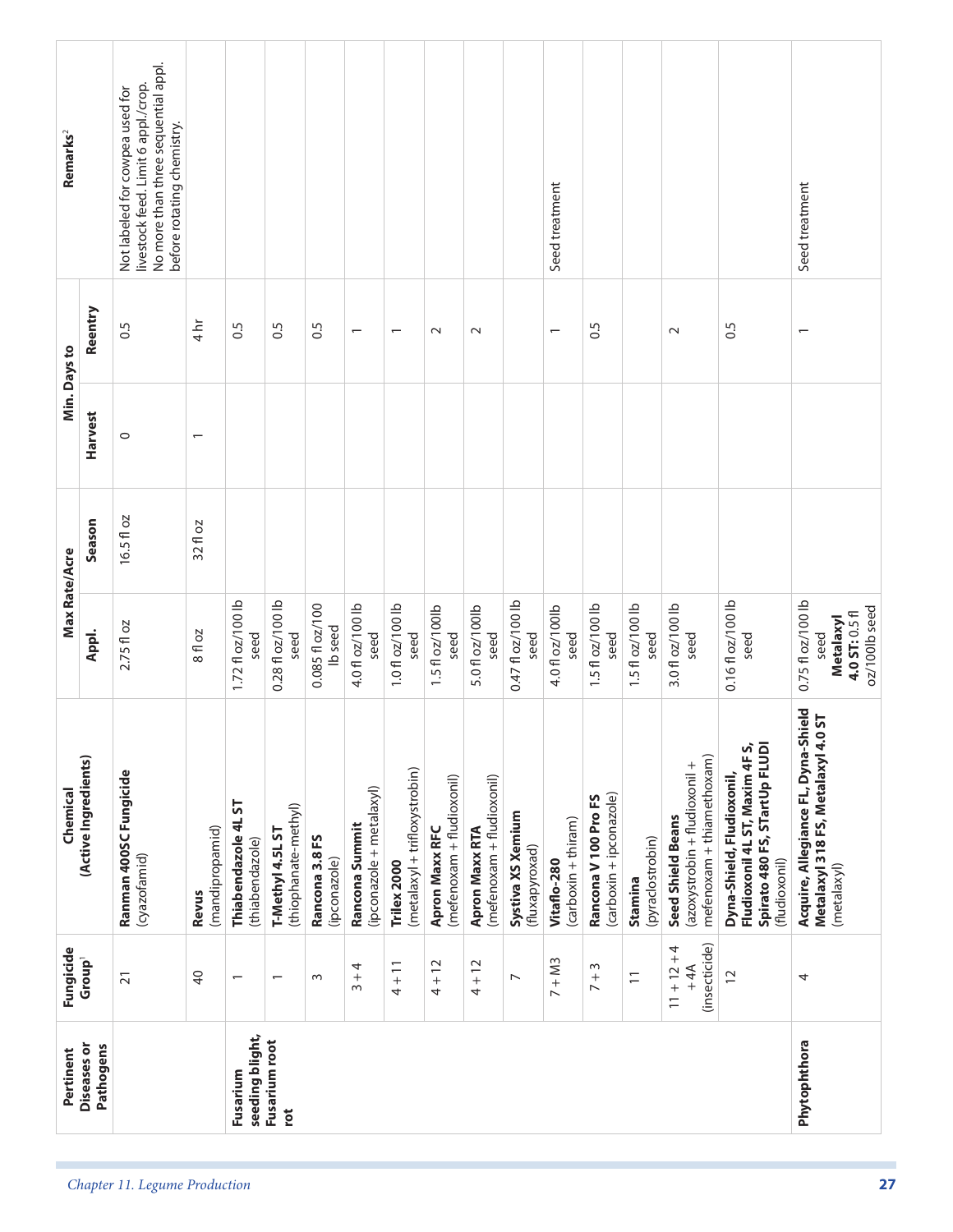|                               | Pertinent                       | Fungicide                               | Chemical                                                                                                                                                                                                        | Max Rate/Acre              |            | Min. Days to            |                          | Remarks <sup>2</sup>                                                                                                                                                                  |
|-------------------------------|---------------------------------|-----------------------------------------|-----------------------------------------------------------------------------------------------------------------------------------------------------------------------------------------------------------------|----------------------------|------------|-------------------------|--------------------------|---------------------------------------------------------------------------------------------------------------------------------------------------------------------------------------|
|                               | <b>Diseases or</b><br>Pathogens | Group <sup>1</sup>                      | (Active Ingredients)                                                                                                                                                                                            | Appl.                      | Season     | Harvest                 | Reentry                  |                                                                                                                                                                                       |
|                               |                                 | 4                                       | (mefenoxam)<br>Apron XL                                                                                                                                                                                         | 0.32 floz/100 lb<br>ofseed |            |                         | $\sim$                   | Seed treatment only                                                                                                                                                                   |
|                               |                                 | $4 + 12$                                | (mefenoxam + fludioxonil)<br><b>Apron Maxx RTA</b>                                                                                                                                                              | 5 fl oz/100 lb<br>seed     |            |                         | $\sim$                   | Seed treatment only                                                                                                                                                                   |
| Chapter 11. Legume Production |                                 | (insecticide)<br>$11 + 12 + 4$<br>$+4A$ | mefenoxam + thiamethoxam)<br>(azoxystrobin + fludioxonil +<br><b>Seed Shield Beans</b>                                                                                                                          | 3.0 fl oz/100 lb<br>seed   |            |                         | $\sim$                   | Seed treatment only                                                                                                                                                                   |
|                               |                                 | $\overline{21}$                         | Ranman 400SC Fungicide<br>(cyazofamid)                                                                                                                                                                          | 2.75 fl oz                 | 16.5 fl oz | $\circ$                 | 0.5                      |                                                                                                                                                                                       |
|                               |                                 | 43                                      | (flupicolide)<br>Presidio                                                                                                                                                                                       | 4 fl oz                    |            | $\circ$                 | 0.5                      |                                                                                                                                                                                       |
|                               | Powdery<br>mildew               | $\overline{\leq}$                       | (copper ocanoate)<br>Cueva                                                                                                                                                                                      | _<br>ფ<br>$\sim$           |            | $\circ$                 | $4 h$ r                  | OMRI-listed                                                                                                                                                                           |
|                               |                                 | $M1 + M2$                               | (basic copper sulfate + sulfur)<br>Top Cop with Sulfur                                                                                                                                                          | $2$ qt                     |            | $\circ$                 | $\overline{\phantom{0}}$ | Do not use in aluminum tanks.                                                                                                                                                         |
|                               |                                 | $\approx$                               | <b>Many brands available:</b> Cosavet-DF<br>Edge, Microfine Sulfur, Micro Sulf,<br>Microthiol Disperss, Suffa, Sulfur 6<br>L, Sulfur 90W, THAT Flowable Sulfur,<br>Thiolux, TriTek, Wettable Sulfur<br>(sulfur) | SEE INDIVIDUAL LABEL       |            |                         | $\overline{ }$           | Do not apply during periods of warm<br>weather to avoid phytotoxicity.                                                                                                                |
|                               |                                 | $\overline{1}$<br>$^{+}$<br>$\sim$      | (pyraclostrobin + mefentrifluconazole)<br>Veltyma                                                                                                                                                               | 10fl oz                    | 20 fl oz   | $\overline{2}1$         | $\ddot{0}$               |                                                                                                                                                                                       |
|                               |                                 | $\overline{ }$                          | (penthiopyrad)<br><b>Fontelis</b>                                                                                                                                                                               | 30 fl oz                   | 72fl oz    | $\circ$                 | 0.5                      |                                                                                                                                                                                       |
|                               |                                 | $7 + 3$                                 | (fluopyram + tebuconazole)<br>Luna Experience                                                                                                                                                                   | $12.8f$ loz                | 25.6 fl oz | $\overline{4}$          | $\frac{5}{2}$            | any Group 7- or Group 3-containing<br>Do not make more than 2 sequential<br>applications of Luna Experience or<br>fungicide before rotating with a<br>fungicide of a different group. |
|                               |                                 | $7 + 3 + 11$                            | (pydiflumetofen + propiconoze<br>azoxystrobin)<br><b>Miravis Neo</b>                                                                                                                                            | 13.7 fl oz                 | 27.4 fl oz | $\overline{4}$          | $\overline{0}$           |                                                                                                                                                                                       |
|                               |                                 | $7 + 11$                                | (fluxapyroxad + pyraclostrobin)<br>Priaxor Xemium                                                                                                                                                               | 8 fl oz                    | 16fl oz    | Succulent: 7<br>Dry: 21 | 0.5                      | Do not make more than 2 applications<br>per season.                                                                                                                                   |
|                               |                                 | $\overline{1}$                          | (picoxystrobin)<br>Aproach                                                                                                                                                                                      | $12f$ l oz                 | 24 fl oz   | $\overline{4}$          | $\overline{0}$ .5        |                                                                                                                                                                                       |
| 28                            |                                 | $\overline{1}$                          | Willowood Pyrac 2EC<br>(pyraclostrobin)<br><b>Headline SC</b><br>Headline                                                                                                                                       | 9fl oz                     | 18fl oz    | $\overline{ }$          | 0.5                      | Limit 2 appl./crop, and alternate<br>chemistry.                                                                                                                                       |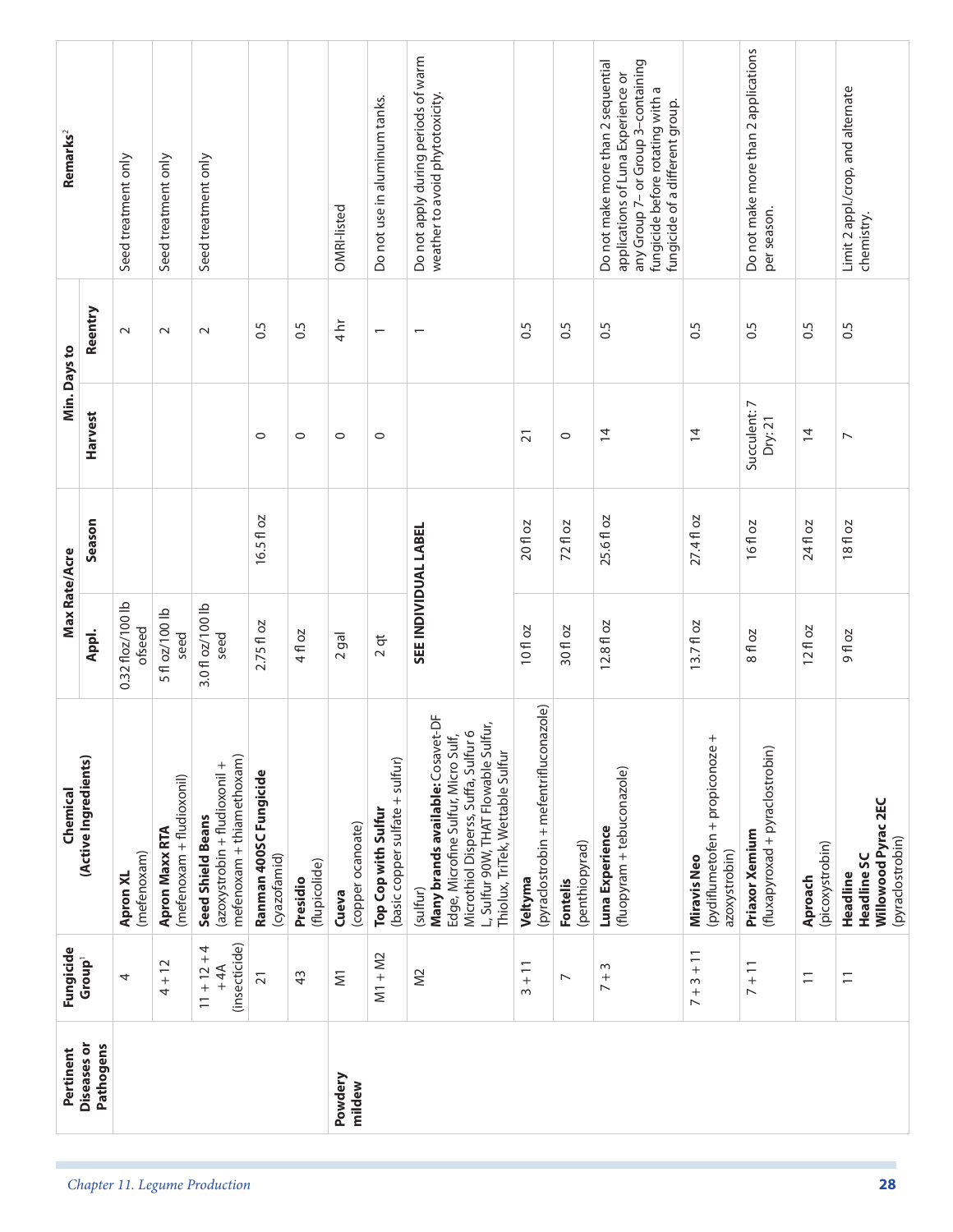| Remarks <sup>2</sup> |                          |                                            | Seed treatment                                                                                                | Seed treatment only       | in greenhouse or field-grown bedding<br>soil surface after planting. Do not use<br>Preplant incorporated at planting or<br>plants. | Must be tank mixed with other<br>effective fungicides. | at preplant or as a surface application<br>Apply as a broadcast soil application<br>at planting. |                                              |                                       |                                             |                                                    |                                    |                                                              | For web blight (Rhizoctonia solani)     | Seed treatment for protection against<br>Rhizoctonia solani. |                                                                 |                                              |
|----------------------|--------------------------|--------------------------------------------|---------------------------------------------------------------------------------------------------------------|---------------------------|------------------------------------------------------------------------------------------------------------------------------------|--------------------------------------------------------|--------------------------------------------------------------------------------------------------|----------------------------------------------|---------------------------------------|---------------------------------------------|----------------------------------------------------|------------------------------------|--------------------------------------------------------------|-----------------------------------------|--------------------------------------------------------------|-----------------------------------------------------------------|----------------------------------------------|
|                      | Reentry                  |                                            | $\overline{\phantom{0}}$                                                                                      | $\sim$                    | $\sim$                                                                                                                             | $\sim$                                                 | $\sim$                                                                                           | $\overline{\phantom{m}}$                     | $\circ$                               | $\sim$                                      | $\sim$                                             | $\overline{\phantom{0}}$           | 0.5                                                          | $\overline{0}$ .                        | $\sim$                                                       | 0.5                                                             | $\overline{\phantom{0}}$                     |
| Min. Days to         | <b>Harvest</b>           |                                            |                                                                                                               |                           |                                                                                                                                    | S                                                      |                                                                                                  |                                              |                                       |                                             |                                                    |                                    |                                                              | $\overline{\phantom{0}}$                |                                                              | $\overline{4}$                                                  |                                              |
|                      | Season                   |                                            |                                                                                                               |                           |                                                                                                                                    | $0.8$ pt                                               |                                                                                                  |                                              |                                       |                                             |                                                    |                                    |                                                              | $12f$ oz                                |                                                              | 27.4 fl oz                                                      |                                              |
| Max Rate/Acre        | Appl.                    | 4.0 fl oz/100 lb<br>seed                   | 0.75 fl oz/100 lb<br>seed                                                                                     | 0.64 fl oz/100 lb<br>seed | 4pt                                                                                                                                | $0.2$ pt                                               | $2$ pt                                                                                           | 1.0 fl oz/100 lb<br>seed                     | 0.34 fl oz/1000<br>ft row             | 1.5 fl oz/100 lb<br>seed                    | 5.0 fl oz/100 lb<br>seed                           | 4 fl oz/100 lb<br>seed             | 0.28 fl oz/100 lb<br>seed                                    | 4 fl oz                                 | 0.085 fl oz/100<br>Ib seed                                   | 13.7 fl oz                                                      | 1.0 fl oz/100 lb<br>seed                     |
| Chemical             | (Active Ingredients)     | (ipconazole + metalaxyl)<br>Rancona Summit | Acquire, Allegiance FL, Dyna-Shield<br>Metalaxyl 318 FS, Metalaxyl 265 ST,<br>Metalaxyl 4.0 ST<br>(metalaxyl) | (mefenoxam)<br>Apron XL   | MetaStar 2E<br>(metalaxyl)                                                                                                         | Ridomil Gold SL<br>(mefenoxam)                         | Ultra Flourish<br>(mefenoxam)                                                                    | (metalaxyl + trifloxystrobin)<br>Trilex 2000 | (mefenoxam + azoxystrobin)<br>Uniform | (metalaxyl + fludioxonil)<br>Apron Maxx RFC | (metalaxyl + fludioxonil)<br><b>Apron Maxx RTA</b> | (carboxin + thiram)<br>Vitaflo-280 | (thiophanate-methyl)<br>St-Methyl 540 FS<br>T-Methyl 4.5L ST | Propiconazole 3.6 EC<br>(propiconazole) | Rancona 3.8 FS<br>(ipconazole)                               | (pydiflumetofen + propiconoze +<br>azoxystrobin)<br>Miravis Neo | (metalaxyl + trifloxystrobin)<br>Trilex 2000 |
| Fungicide            | Group <sup>1</sup>       | $3 + 4$                                    | 4                                                                                                             | 4                         | 4                                                                                                                                  | 4                                                      | 4                                                                                                | $4 + 11$                                     | $4 + 11$                              | $4 + 12$                                    | $4 + 12$                                           | $7 + M3$                           | $\overline{\phantom{0}}$                                     | $\sim$                                  | $\sim$                                                       | $+7+11$<br>$\sim$                                               | $4 + 11$                                     |
| Pertinent            | Diseases or<br>Pathogens | damping-off &<br>Pythium                   | root rot                                                                                                      |                           |                                                                                                                                    |                                                        |                                                                                                  |                                              |                                       |                                             |                                                    |                                    | Rhizoctonia<br>diseases                                      |                                         |                                                              |                                                                 |                                              |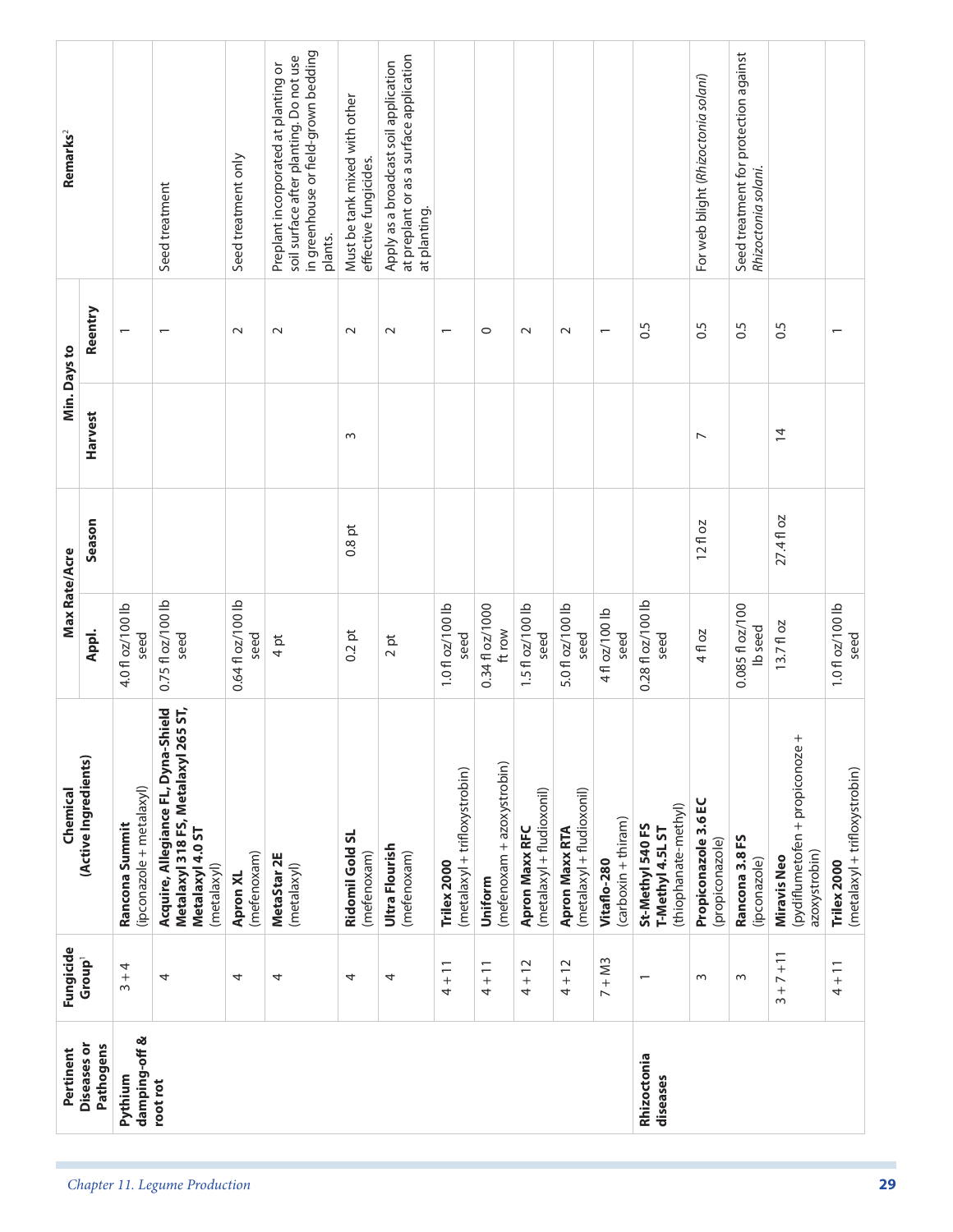|                               | Pertinent                | Fungicide                                      | Chemical                                                                                                        | Max Rate/Acre                        |            | Min. Days to           |                            | Remarks <sup>2</sup>                                                          |
|-------------------------------|--------------------------|------------------------------------------------|-----------------------------------------------------------------------------------------------------------------|--------------------------------------|------------|------------------------|----------------------------|-------------------------------------------------------------------------------|
|                               | Diseases or<br>Pathogens | Group <sup>1</sup>                             | (Active Ingredients)                                                                                            | Appl.                                | Season     | Harvest                | Reentry                    |                                                                               |
|                               |                          | $4 + 11$                                       | (mefenoxam + azoxystrobin)<br>Uniform                                                                           | 0.34 fl oz/1000<br>ft row            |            |                        | $\circ$                    | Make only one application per season                                          |
|                               |                          | $4 + 12$                                       | (mefenoxam + fludioxonil)<br>Apron Maxx RFC                                                                     | 1.5 fl oz/100 lb<br>seed             |            |                        | $\sim$                     | Seed treatment only.                                                          |
| Chapter 11. Legume Production |                          | $4 + 12$                                       | (mefenoxam + fludioxonil)<br><b>Apron Maxx RTA</b>                                                              | 5 fl oz/100 lb<br>seed               |            |                        | $\sim$                     | Seed treatment only                                                           |
|                               |                          | $\overline{\phantom{0}}$                       | Systiva XS Xemium<br>(fluxapyroxad)                                                                             | 0.47 fl oz/100 lb<br>seed            |            |                        | $\circ$                    |                                                                               |
|                               |                          | $\overline{ }$                                 | (sedaxane)<br>Vibrance                                                                                          | 0.16 fl oz/100 lb<br>seed            |            |                        |                            |                                                                               |
|                               |                          | $7 + M3$                                       | (carboxin + thiram)<br>Vitaflo-280                                                                              | 4 fl oz/100 lb<br>seed               |            |                        | $\overline{\phantom{0}}$   | Seed treatment                                                                |
|                               |                          | $\overline{1}$                                 | (azoxystrobin)<br><b>Aframe</b>                                                                                 | 0.8 fl oz/1000<br>row ft             |            |                        | 4hr                        |                                                                               |
|                               |                          | $\overline{1}$                                 | (azoxystrobin)<br>AzoxyStar                                                                                     | 3.75 fl oz/100 lb<br>seed            |            |                        | $4 h$ r                    | Seed treatment                                                                |
|                               |                          | $\overline{1}$                                 | Azoxystrobin 100 ST<br>(azoxystrobin)                                                                           | 0.8 fl oz/1000<br>row ft             |            |                        | $\circ$                    |                                                                               |
|                               |                          | $\overline{\overline{\phantom{0}}\phantom{0}}$ | (azoxystrobin)<br>Azoxyzone                                                                                     | 1.0 fl oz/1000<br>row feet           |            |                        | $4 h$ r                    | For Rhizoctonia root rot (Rhizoctonia<br>solani)                              |
|                               |                          | $\overline{1}$                                 | (azoxystrobin)<br>Azteroid FC                                                                                   | 19.5 fl oz                           | 116fl oz   | Succulent: 0<br>Dry:14 | $4 \overline{\text{hr}}$   | For web blight (Rhizoctonia solani)                                           |
|                               |                          | $\overline{1}$                                 | (azoxystrobin)<br>Dynasty                                                                                       | 0.765 floz/100<br>Ib <sub>seed</sub> |            |                        | $4 \overline{\text{hr}}$   | Seed treatment                                                                |
|                               |                          | $\overline{1}$                                 | (azoxystrobin)<br>Mazolin                                                                                       | 0.8 fl oz/1000<br>row ft             |            |                        |                            | Avoid application directly to seed<br>because delayed emergence may<br>occur. |
|                               |                          | $\overline{1}$                                 | (azoxystrobin)<br>Quadris                                                                                       | 15.5 fl oz                           | 92.3 fl oz | Succulent: 0<br>Dry:14 | $4 \overline{\phantom{1}}$ | For web blight ( <i>Rhizoctonia solani</i> )                                  |
|                               |                          | $\overline{1}$                                 | Satori Fungicide, Tetraban, Trevo,<br>Willowood Azoxy 2SC<br>(azoxystrobin)                                     | 0.8 fl oz/1000<br>row ft             |            |                        |                            |                                                                               |
|                               |                          | $\overline{1}$                                 | (pyraclostrobin)<br>Stamina                                                                                     | 1.5 fl oz/100 lb<br>seed             |            |                        | 0.5                        | Seed treatment                                                                |
|                               |                          | $\overline{1}$                                 | Willowood Pyrac 2EC<br>(pyraclostrobin)                                                                         | 20 H 6                               | 18fl oz    | $\overline{ }$         | 0.5                        |                                                                               |
| 30                            |                          | $\sim$<br>$\frac{+}{-}$                        | Aframe Plus, Avaris 2XS, Cover XL,<br>Quilt Xcel, Willowood AzoxyProp<br>(azoxystrobin + propiconazole)<br>Xtra | 14fl oz                              | 42 fl oz   | Succulent: 7<br>Dry:14 | 0.5                        | For web blight (Rhizoctonia solani)                                           |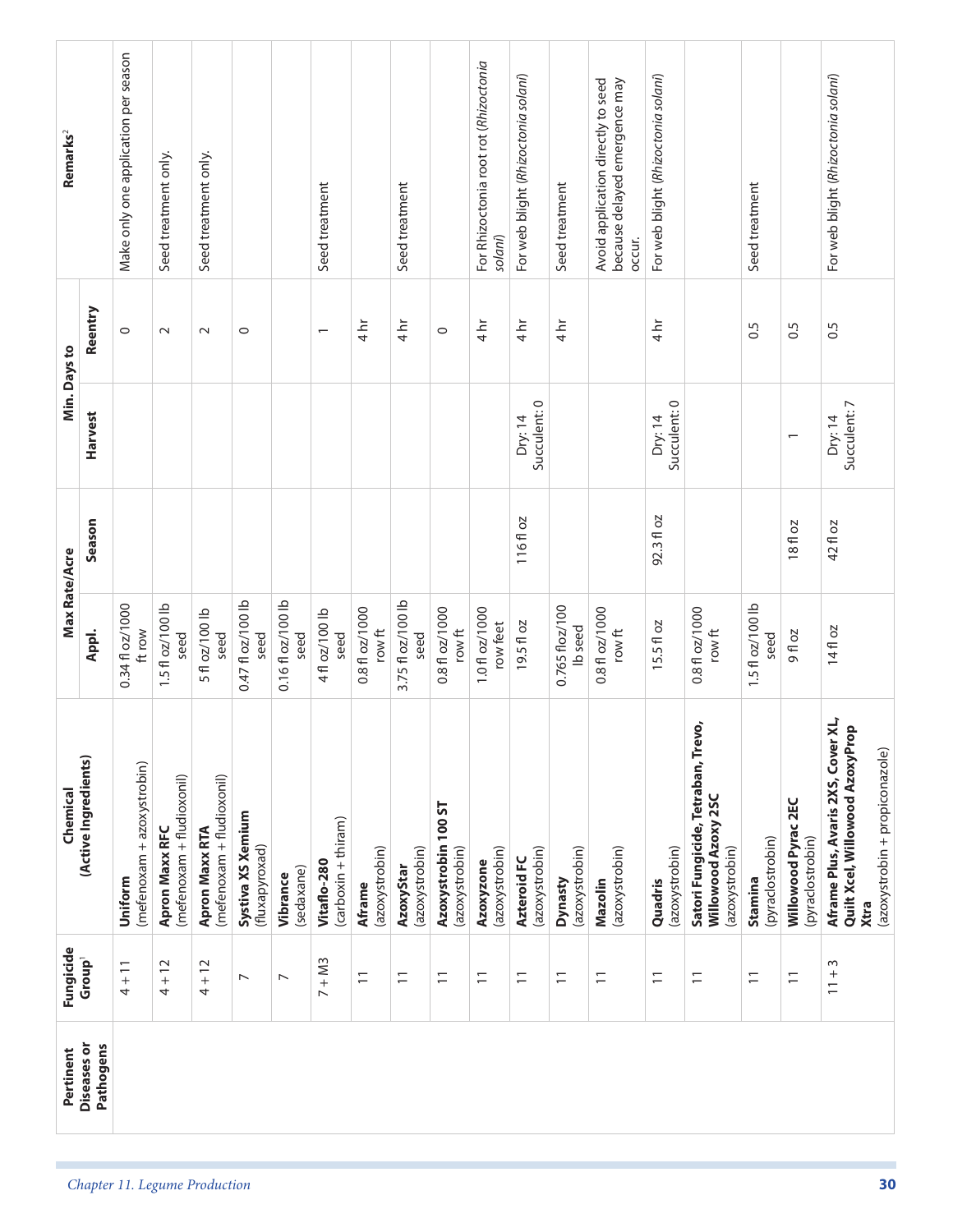| Remarks <sup>2</sup><br>Min. Days to | Reentry                         | Seed treatment only.<br>0.5                                                                                | Avoid application directly to seed<br>because delayed emergence may<br>occur.<br>0.5 | Only applied on the "true seed," not on<br>other propagation parts.<br>0.5 | OMRI-listed.<br>$\frac{4}{n}$ | 10%-30% bloom and second at peak<br>twice (max=1.5 lb/appl.) with first at<br>Apply once at 50%-70% bloom or<br>bloom.<br>fungicides: 0.5<br>Succulent: 1<br>Dry: 3<br>3336 | $\overline{ }$                                                               | Limit 2 applications per season. Not<br>for use as livestock feed.<br>$\overline{\phantom{0}}$ | Limit 2 appl./crop, and alternate<br>chemistry.<br>$\ddot{0}$ | Б<br>applications before alternating to<br>No more than 2 sequential<br>non-FRAC 7 fungicide.<br>0.5 | non-FRAC 7 fungicide. Vertisan only<br>applications before alternating to a<br>abeled for dry edible beans.<br>No more than 2 sequential<br>0.5 | Limit 2 appl./season. Crop cannot be<br>used for livestock until 14 days after<br>last application.<br>$\overline{0}$ | $\ddot{0}$                                   | pesticides as this may reduce efficacy.<br>Avoid tank-mixing with highly acidic<br>Apply to seed furrow and covering<br>0.5 |
|--------------------------------------|---------------------------------|------------------------------------------------------------------------------------------------------------|--------------------------------------------------------------------------------------|----------------------------------------------------------------------------|-------------------------------|-----------------------------------------------------------------------------------------------------------------------------------------------------------------------------|------------------------------------------------------------------------------|------------------------------------------------------------------------------------------------|---------------------------------------------------------------|------------------------------------------------------------------------------------------------------|-------------------------------------------------------------------------------------------------------------------------------------------------|-----------------------------------------------------------------------------------------------------------------------|----------------------------------------------|-----------------------------------------------------------------------------------------------------------------------------|
|                                      | <b>Harvest</b>                  |                                                                                                            |                                                                                      |                                                                            | $\circ$                       | 14 to 28 (see<br>(label                                                                                                                                                     | Fresh: 14<br>Dry: 28                                                         | $\circ$                                                                                        | Succulent: 7                                                  | $\circ$                                                                                              | $\overline{2}1$                                                                                                                                 | 7 or 21                                                                                                               | $\overline{ }$                               | $\circ$                                                                                                                     |
|                                      | Season                          |                                                                                                            |                                                                                      | 200 lb                                                                     |                               |                                                                                                                                                                             |                                                                              | 4pt                                                                                            | 22 oz                                                         | 72 fl oz                                                                                             | 41 fl oz                                                                                                                                        | 16fl oz                                                                                                               | 56 oz                                        |                                                                                                                             |
| Max Rate/Acre                        | Appl.                           | 0.16 fl oz/100 lb<br>seed                                                                                  | 3.3 fl oz/1000<br>row ft                                                             | 0.3 fl oz/100 lb<br>seed                                                   | $2$ gal                       | <b>SEE INDIVIDUAL LABEL</b>                                                                                                                                                 | 30 fl oz                                                                     | 2 pt                                                                                           | 11 oz                                                         | 30 fl oz                                                                                             | 20 fl oz                                                                                                                                        | 8 fl oz                                                                                                               | 14 oz                                        | $2$ pt                                                                                                                      |
| Chemical                             | (Active Ingredients)            | Spirato 480FS, STartUp FLUDI<br>Fludioxonil 4L ST, Maxim 4FS,<br>Dyna-Shield Fludioxonil,<br>(fludioxonil) | <b>Blocker 4F</b><br>(PCNB)                                                          | (tolclofos-methyl)<br>Rizolex                                              | (copper ocanoate)<br>Cueva    | WSB<br>Many brands available: 3336 EG<br>Topsin 4.5FL Fungicide, Topsin M<br>3336 F, 3336 WP, Incognito 4.5F,<br>(thiophanate-methyl)<br>Fungicide                          | (thiophanate-methyl + tebuconazole<br>+ azoxystrobin)<br><b>Trevo Packed</b> | Rovral 4 Flowable<br>Nevado 4F<br>(iprodione)<br>Meteor                                        | (boscalid)<br>Endura                                          | (penthiopyrad)<br>Fontelis                                                                           | (penthiopyrad)<br>Vertisan                                                                                                                      | (fluxapyroxad + pyraclostrobin)<br>Priaxor Xemium                                                                     | (cyprodinil + fludioxonil)<br>Switch 62.5 WG | <b>Blocker 4F Fungicide</b><br>(PCNB)                                                                                       |
| Fungicide                            | Group <sup>1</sup>              | $\overline{c}$                                                                                             | $\overline{4}$                                                                       | $\overline{4}$                                                             | $\overline{\Sigma}$           | $\overline{ }$                                                                                                                                                              | $3 + 11$<br>$\frac{+}{-}$                                                    | $\sim$                                                                                         | $\overline{ }$                                                | $\overline{ }$                                                                                       | $\overline{ }$                                                                                                                                  | $7 + 11$                                                                                                              | $9 + 12$                                     | $\overline{4}$                                                                                                              |
| Pertinent                            | <b>Diseases or</b><br>Pathogens |                                                                                                            |                                                                                      |                                                                            | White mold                    |                                                                                                                                                                             |                                                                              |                                                                                                |                                                               |                                                                                                      |                                                                                                                                                 |                                                                                                                       |                                              |                                                                                                                             |